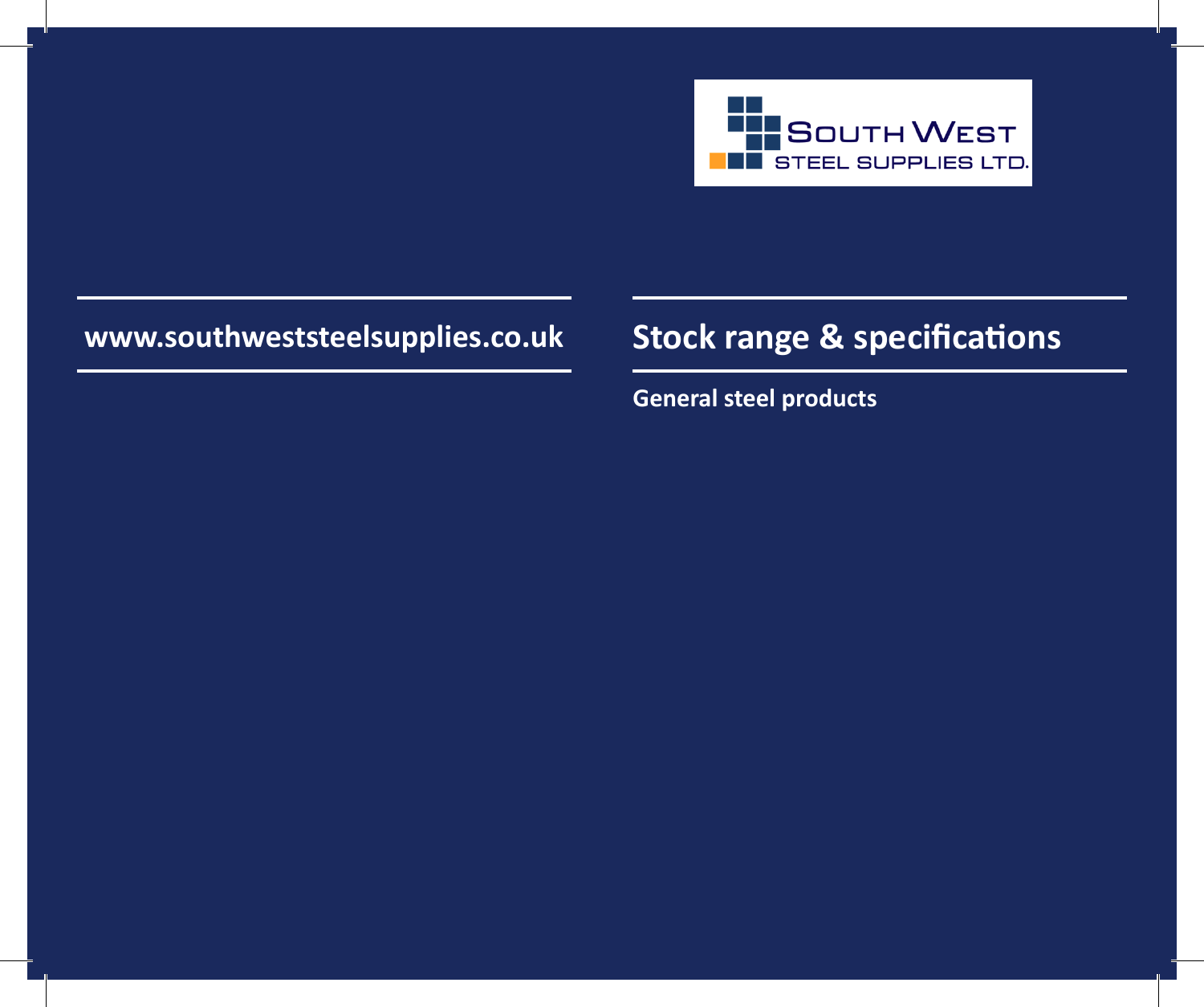## **1 Beams**



## **Universal Beams**

| Designation    | kg/m | Mass per metre Depth of Section Width of Section<br>h mm | b mm  | s mm | Thickness Web Thickness Flange<br>t mm | <b>Root Radius</b><br>r mm | Depth between fillets<br>d mm |
|----------------|------|----------------------------------------------------------|-------|------|----------------------------------------|----------------------------|-------------------------------|
| 127 x 76 x 13  | 13.0 | 127.0                                                    | 76.0  | 4.0  | 7.6                                    | 7.6                        | 96.6                          |
| 152 x 89 x 16  | 16.0 | 152.4                                                    | 88.7  | 4.5  | 7.7                                    | 7.6                        | 121.8                         |
| 178 x 102 x 19 | 19.0 | 177.8                                                    | 101.2 | 4.8  | 7.9                                    | 7.6                        | 146.8                         |
| 203 x 102 x 23 | 23.1 | 203.2                                                    | 101.8 | 5.4  | 9.3                                    | 7.6                        | 169.4                         |
| 203 x 133 x 25 | 25.1 | 203.2                                                    | 133.2 | 5.7  | 7.8                                    | 7.6                        | 172.4                         |
| 203 x 133 x 30 | 30.0 | 206.8                                                    | 133.9 | 6.4  | 9.6                                    | 7.6                        | 172.4                         |
| 254 x 102 x 22 | 22.0 | 254.0                                                    | 101.6 | 5.7  | 6.8                                    | 7.6                        | 225.2                         |
| 254 x 102 x 25 | 25.2 | 257.2                                                    | 101.9 | 6.0  | 8.4                                    | 7.6                        | 225.2                         |
| 254 x 102 x 28 | 28.3 | 260.4                                                    | 102.2 | 6.3  | 10.0                                   | 7.6                        | 225.2                         |
| 254 x 146 x 31 | 31.1 | 251.4                                                    | 146.1 | 6.0  | 8.6                                    | 7.6                        | 219.0                         |
| 254 x 146 x 37 | 37.0 | 256.0                                                    | 146.4 | 6.3  | 10.9                                   | 7.6                        | 219.0                         |
| 254 x 146 x 43 | 43.0 | 259.6                                                    | 147.3 | 7.2  | 12.7                                   | 7.6                        | 219.0                         |
| 305 x 102 x 25 | 24.8 | 305.1                                                    | 101.6 | 5.8  | 7.0                                    | 7.6                        | 275.9                         |
| 305 x 102 x 28 | 28.2 | 308.7                                                    | 101.8 | 6.0  | 8.8                                    | 7.6                        | 275.9                         |
| 305 x 102 x 33 | 32.8 | 312.7                                                    | 102.4 | 6.6  | 10.8                                   | 7.6                        | 275.9                         |
| 305 x 127 x 37 | 37.0 | 304.4                                                    | 123.3 | 7.1  | 10.7                                   | 8.9                        | 265.2                         |
| 305 x 127 x 42 | 41.9 | 307.2                                                    | 124.3 | 8.0  | 12.1                                   | 8.9                        | 265.2                         |
| 305 x 127 x 48 | 48.1 | 311.0                                                    | 125.3 | 9.0  | 14.0                                   | 8.9                        | 265.2                         |
| 305 x 165 x 40 | 40.3 | 303.4                                                    | 165.0 | 6.0  | 10.2                                   | 8.9                        | 265.2                         |
| 305 x 165 x 46 | 46.1 | 306.6                                                    | 165.7 | 6.7  | 11.8                                   | 8.9                        | 265.2                         |
| 305 x 165 x 54 | 54.0 | 310.4                                                    | 166.9 | 7.9  | 13.7                                   | 8.9                        | 265.2                         |
| 356 x 127 x 33 | 33.1 | 349.0                                                    | 125.4 | 6.0  | 8.5                                    | 10.2                       | 311.6                         |
| 356 x 127 x 39 | 39.1 | 353.4                                                    | 126.0 | 6.6  | 10.7                                   | 10.2                       | 311.6                         |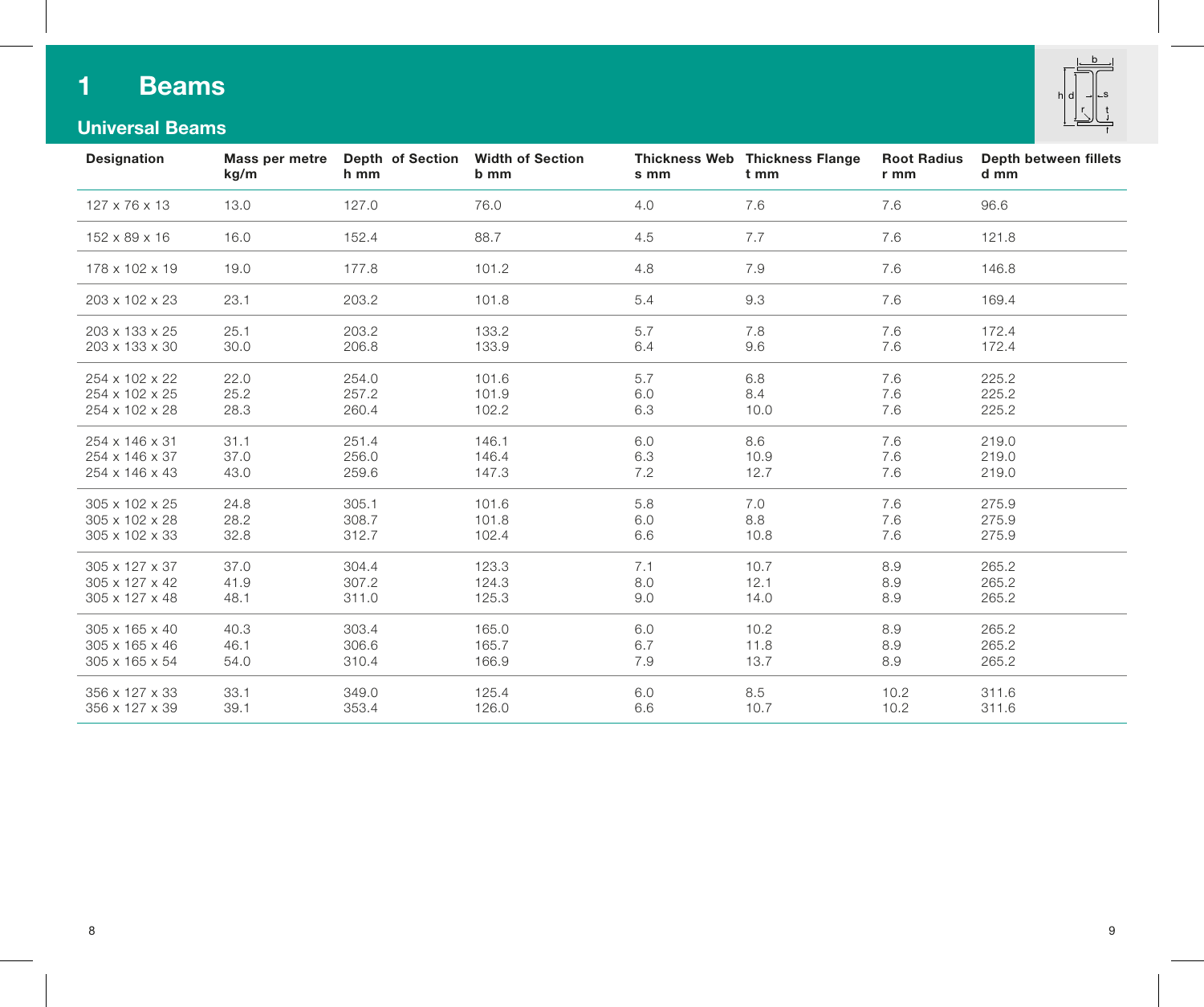## **1 Beams**



## **Universal Beams**

| Designation     | Mass per metre<br>kg/m | <b>Depth of Section</b><br>h mm | <b>Width of Section</b><br>b mm | <b>Thickness Web</b><br>s mm | <b>Thickness Flange</b><br>t mm | <b>Root Radius</b><br>r mm | Depth between fillets<br>d mm |
|-----------------|------------------------|---------------------------------|---------------------------------|------------------------------|---------------------------------|----------------------------|-------------------------------|
| 356 x 171 x 45  | 45.0                   | 351.4                           | 171.1                           | 7.0                          | 9.7                             | 10.2                       | 311.6                         |
| 356 x 171 x 51  | 51.0                   | 355.0                           | 171.5                           | 7.4                          | 11.5                            | 10.2                       | 311.6                         |
| 356 x 171 x 57  | 57.0                   | 358.0                           | 172.2                           | 8.1                          | 13.0                            | 10.2                       | 311.6                         |
| 356 x 171 x 67  | 67.1                   | 363.4                           | 173.2                           | 9.1                          | 15.7                            | 10.2                       | 311.6                         |
| 406 x 140 x 39  | 39.0                   | 398.0                           | 141.8                           | 6.4                          | 8.6                             | 10.2                       | 360.4                         |
| 406 x 140 x 46  | 46.0                   | 403.2                           | 142.2                           | 6.8                          | 11.2                            | 10.2                       | 360.4                         |
| 406 x 140 x 53  | 53.3                   | 406.6                           | 143.3                           | 7.9                          | 12.9                            | 10.2                       | 360.4                         |
| 406 x 178 x 54  | 54.1                   | 402.6                           | 177.7                           | 7.7                          | 10.9                            | 10.2                       | 360.4                         |
| 406 x 178 x 60  | 60.1                   | 406.4                           | 177.9                           | 7.9                          | 12.8                            | 10.2                       | 360.4                         |
| 406 x 178 x 67  | 67.1                   | 409.4                           | 178.8                           | 8.8                          | 14.3                            | 10.2                       | 360.4                         |
| 406 x 178 x 74  | 74.2                   | 412.8                           | 179.5                           | 9.5                          | 16.0                            | 10.2                       | 360.4                         |
| 406 x 178 x 85  | 85.3                   | 417.2                           | 181.9                           | 10.9                         | 18.2                            | 10.2                       | 360.4                         |
| 457 x 152 x 52  | 52.3                   | 449.8                           | 152.4                           | 7.6                          | 10.9                            | 10.2                       | 407.6                         |
| 457 x 152 x 60  | 59.8                   | 454.6                           | 152.9                           | 8.1                          | 13.3                            | 10.2                       | 407.6                         |
| 457 x 152 x 67  | 67.2                   | 458.0                           | 153.8                           | 9.0                          | 15.0                            | 10.2                       | 407.6                         |
| 457 x 152 x 74  | 74.2                   | 462.0                           | 154.4                           | 9.6                          | 17.0                            | 10.2                       | 407.6                         |
| 457 x 152 x 82  | 82.1                   | 465.8                           | 155.3                           | 10.5                         | 18.9                            | 10.2                       | 407.6                         |
| 457 x 191 x 67  | 67.1                   | 453.4                           | 189.9                           | 8.5                          | 12.7                            | 10.2                       | 407.6                         |
| 457 x 191 x 74  | 74.3                   | 457.0                           | 190.4                           | 9.0                          | 14.5                            | 10.2                       | 407.6                         |
| 457 x 191 x 82  | 82.0                   | 460.0                           | 191.3                           | 9.9                          | 16.0                            | 10.2                       | 407.6                         |
| 457 x 191 x 89  | 89.3                   | 463.4                           | 191.9                           | 10.5                         | 17.7                            | 10.2                       | 407.6                         |
| 457 x 191 x 98  | 98.3                   | 467.2                           | 192.8                           | 11.4                         | 19.6                            | 10.2                       | 407.6                         |
| 457 x 191 x 106 | 105.8                  | 469.2                           | 194.0                           | 12.6                         | 20.6                            | 10.2                       | 407.6                         |
| 457 x 191 x 133 | 133.3                  | 480.6                           | 196.7                           | 15.3                         | 26.3                            | 10.2                       | 407.6                         |
| 457 x 191 x 161 | 161.4                  | 492.0                           | 199.4                           | 18.0                         | 32.0                            | 10.2                       | 407.6                         |
| 533 x 165 x 66  | 65.7                   | 524.7                           | 165.1                           | 8.9                          | 11.4                            | 12.7                       | 476.5                         |
| 533 x 165 x 75  | 74.7                   | 529.1                           | 165.9                           | 9.7                          | 13.6                            | 12.7                       | 476.5                         |
| 533 x 165 x 85  | 84.8                   | 534.9                           | 166.5                           | 10.3                         | 16.5                            | 12.7                       | 476.5                         |
| 533 x 210 x 82  | 82.2                   | 528.3                           | 208.8                           | 9.6                          | 13.2                            | 12.7                       | 476.5                         |
| 533 x 210 x 92  | 92.1                   | 533.1                           | 209.3                           | 10.1                         | 15.6                            | 12.7                       | 476.5                         |
| 533 x 210 x 101 | 101.0                  | 536.7                           | 210.0                           | 10.8                         | 17.4                            | 12.7                       | 476.5                         |
| 533 x 210 x 109 | 109.0                  | 539.5                           | 210.8                           | 11.6                         | 18.8                            | 12.7                       | 476.5                         |
| 533 x 210 x 122 | 122.0                  | 544.5                           | 211.9                           | 12.7                         | 21.3                            | 12.7                       | 476.5                         |
| 533 x 210 x 138 | 138.3                  | 549.1                           | 213.9                           | 14.7                         | 23.6                            | 12.7                       | 476.5                         |
| 533 x 312 x 151 | 150.6                  | 542.5                           | 312.0                           | 12.7                         | 20.3                            | 12.7                       | 476.5                         |
| 533 x 312 x 182 | 181.5                  | 550.7                           | 314.5                           | 15.2                         | 24.4                            | 12.7                       | 476.5                         |
| 533 x 312 x 219 | 218.8                  | 560.3                           | 317.4                           | 18.3                         | 29.2                            | 12.7                       | 476.5                         |
| 533 x 312 x 273 | 273.3                  | 577.1                           | 320.2                           | 21.1                         | 37.6                            | 12.7                       | 476.5                         |
|                 |                        |                                 |                                 |                              |                                 |                            |                               |

10 11 Non regular production section. Please refer to Account Manager for availability.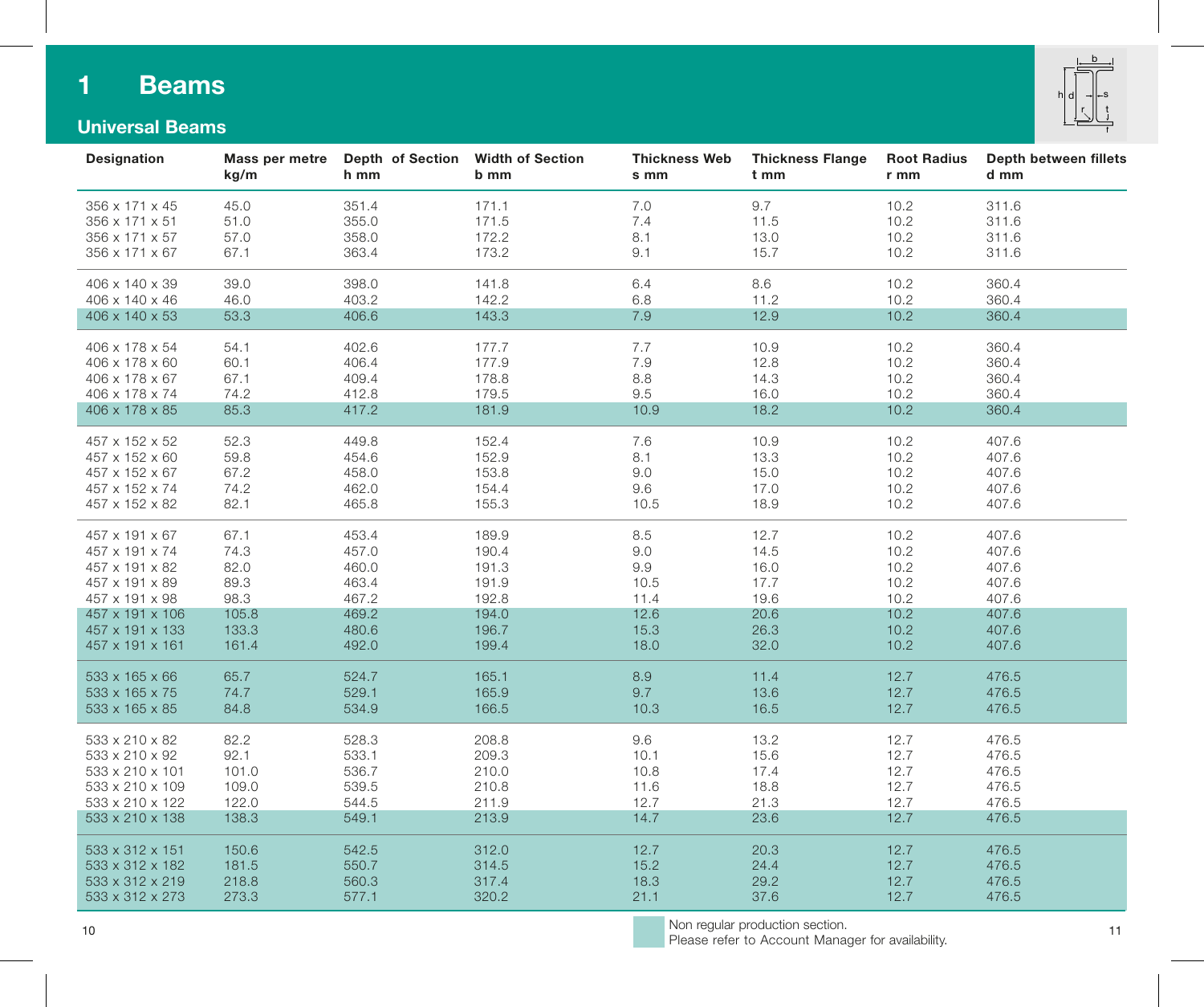## **1 Beams**





| Designation      | Mass per metre<br>kg/m | Depth of Section<br>h mm | <b>Width of Section</b><br>b mm | <b>Thickness Web</b><br>s mm | <b>Thickness Flange</b><br>t mm | <b>Root Radius</b><br>$r$ mm | Depth between fillets<br>d mm |
|------------------|------------------------|--------------------------|---------------------------------|------------------------------|---------------------------------|------------------------------|-------------------------------|
| 610 x 229 x 101  | 101.2                  | 602.6                    | 227.6                           | 10.5                         | 14.8                            | 12.7                         | 547.6                         |
| 610 x 229 x 113  | 113.0                  | 607.6                    | 228.2                           | 11.1                         | 17.3                            | 12.7                         | 547.6                         |
| 610 x 229 x 125  | 125.1                  | 612.2                    | 229.0                           | 11.9                         | 19.6                            | 12.7                         | 547.6                         |
| 610 x 229 x 140  | 139.9                  | 617.2                    | 230.2                           | 13.1                         | 22.1                            | 12.7                         | 547.6                         |
| 610 x 305 x 149  | 149.1                  | 612.4                    | 304.8                           | 11.8                         | 19.7                            | 16.5                         | 540.0                         |
| 610 x 305 x 179  | 179.0                  | 620.2                    | 307.1                           | 14.1                         | 23.6                            | 16.5                         | 540.0                         |
| 610 x 305 x 238  | 238.1                  | 635.8                    | 311.4                           | 18.4                         | 31.4                            | 16.5                         | 540.0                         |
| 610 x 178 x 82   | 81.8                   | 598.6                    | 177.9                           | 10.0                         | 12.8                            | 12.7                         | 547.6                         |
| 610 x 178 x 92   | 92.2                   | 603.0                    | 178.8                           | 10.9                         | 15.0                            | 12.7                         | 547.6                         |
| 610 x 178 x 100  | 100.3                  | 607.4                    | 179.2                           | 11.3                         | 17.2                            | 12.7                         | 547.6                         |
| 686 x 254 x 125  | 125.2                  | 677.9                    | 253.0                           | 11.7                         | 16.2                            | 15.2                         | 615.1                         |
| 686 x 254 x 140  | 140.1                  | 683.5                    | 253.7                           | 12.4                         | 19.0                            | 15.2                         | 615.1                         |
| 686 x 254 x 152  | 152.4                  | 687.5                    | 254.5                           | 13.2                         | 21.0                            | 15.2                         | 615.1                         |
| 686 x 254 x 170  | 170.2                  | 692.9                    | 255.8                           | 14.5                         | 23.7                            | 15.2                         | 615.1                         |
| 762 x 267 x 134  | 133.9                  | 750.0                    | 264.4                           | 12.0                         | 15.5                            | 16.5                         | 686.0                         |
| 762 x 267 x 147  | 146.9                  | 754.0                    | 265.2                           | 12.8                         | 17.5                            | 16.5                         | 686.0                         |
| 762 x 267 x 173  | 173.0                  | 762.2                    | 266.7                           | 14.3                         | 21.6                            | 16.5                         | 686.0                         |
| 762 x 267 x 197  | 196.8                  | 769.8                    | 268.0                           | 15.6                         | 25.4                            | 16.5                         | 686.0                         |
| 838 x 292 x 176  | 175.9                  | 834.9                    | 291.7                           | 14.0                         | 18.8                            | 17.8                         | 761.7                         |
| 838 x 292 x 194  | 193.8                  | 840.7                    | 292.4                           | 14.7                         | 21.7                            | 17.8                         | 761.7                         |
| 838 x 292 x 226  | 226.5                  | 850.9                    | 293.8                           | 16.1                         | 26.8                            | 17.8                         | 761.7                         |
| 914 x 305 x 201  | 200.9                  | 903.0                    | 303.3                           | 15.1                         | 20.2                            | 19.1                         | 824.4                         |
| 914 x 305 x 224  | 224.2                  | 910.4                    | 304.1                           | 15.9                         | 23.9                            | 19.1                         | 824.4                         |
| 914 x 305 x 253  | 253.4                  | 918.4                    | 305.5                           | 17.3                         | 27.9                            | 19.1                         | 824.4                         |
| 914 x 305 x 289  | 289.1                  | 926.6                    | 307.7                           | 19.5                         | 32.0                            | 19.1                         | 824.4                         |
| 914 x 419 x 343  | 343.3                  | 911.8                    | 418.5                           | 19.4                         | 32.0                            | 24.1                         | 799.6                         |
| 914 x 419 x 388  | 388.0                  | 921.0                    | 420.5                           | 21.4                         | 36.6                            | 24.1                         | 799.6                         |
| 1016 x 305 x 222 | 222.0                  | 970.3                    | 300.0                           | 16.0                         | 21.1                            | 30.0                         | 867.8                         |
| 1016 x 305 x 249 | 249.0                  | 980.2                    | 300.0                           | 16.5                         | 26.0                            | 30.0                         | 868.0                         |
| 1016 x 305 x 272 | 272.0                  | 990.1                    | 300.0                           | 16.5                         | 31.0                            | 30.0                         | 868.0                         |
| 1016 x 305 x 314 | 314.0                  | 1000.0                   | 300.0                           | 19.1                         | 35.9                            | 30.0                         | 868.2                         |
| 1016 x 305 x 349 | 349.0                  | 1008.1                   | 302.0                           | 21.1                         | 40.0                            | 30.0                         | 868.0                         |
| 1016 x 305 x 393 | 393.0                  | 1016.0                   | 303.0                           | 24.4                         | 43.9                            | 30.0                         | 868.2                         |
| 1016 x 305 x 438 | 438.0                  | 1025.9                   | 305.4                           | 26.9                         | 49.0                            | 30.0                         | 868.0                         |
| 1016 x 305 x 487 | 487.0                  | 1036.1                   | 308.5                           | 30.0                         | 54.1                            | 30.0                         | 867.8                         |



 $12$ Non regular production section. Please refer to Account Manager for availability.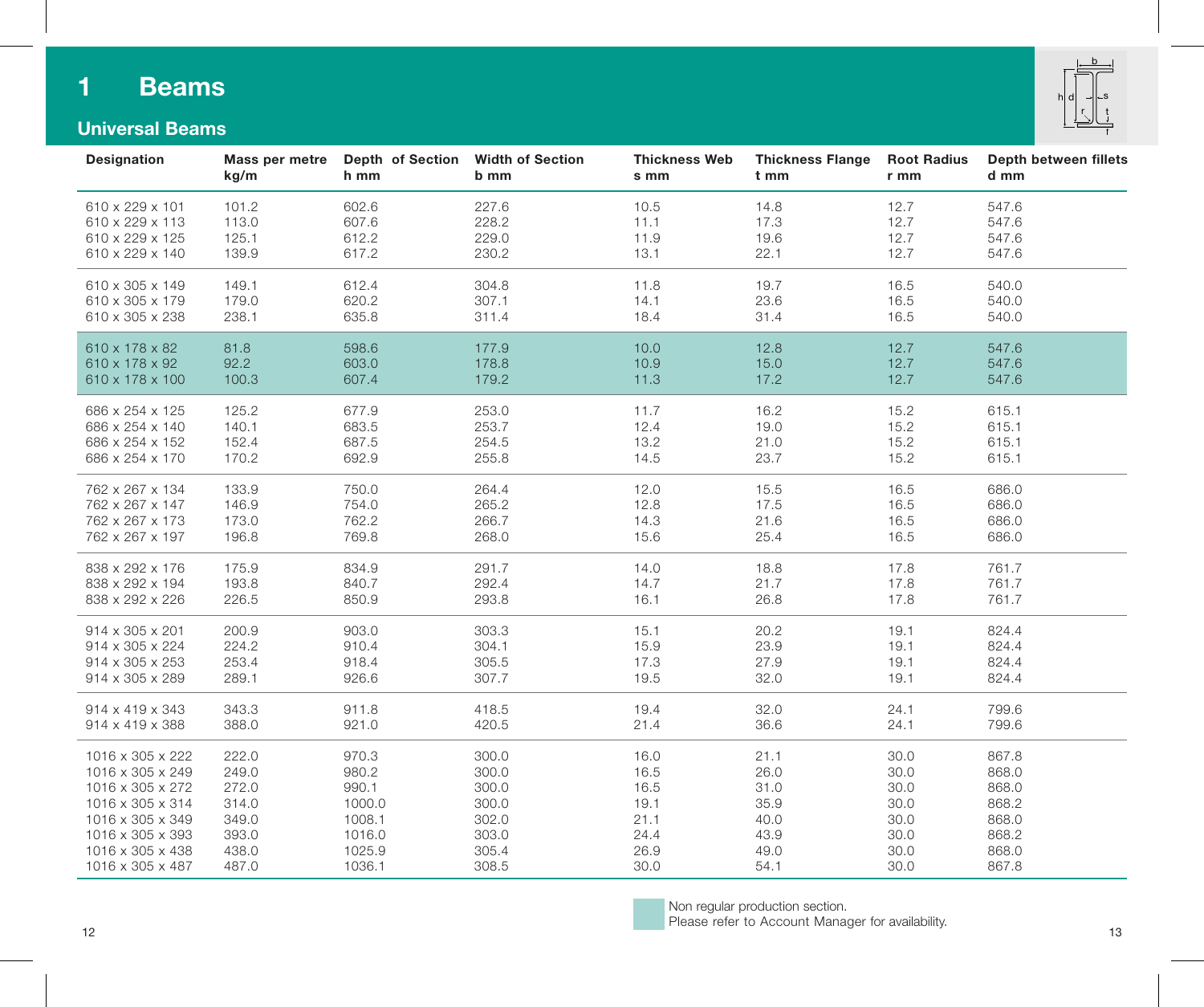## **2 Columns**



## **Universal Columns**

| 152 x 152 x 23<br>23.0<br>152.4<br>152.2<br>5.8<br>6.8<br>7.6<br>123.6<br>9.4<br>152 x 152 x 30<br>30.0<br>157.6<br>152.9<br>6.5<br>7.6<br>123.6<br>161.8<br>154.4<br>11.5<br>7.6<br>123.6<br>152 x 152 x 37<br>37.0<br>8.0<br>166.0<br>155.9<br>9.5<br>13.6<br>7.6<br>123.6<br>152 x 152 x 44<br>44.0<br>51.2<br>170.2<br>11.0<br>15.7<br>7.6<br>123.6<br>152 x 152 x 51<br>157.4<br>7.2<br>203.2<br>160.8<br>203 x 203 x 46<br>46.1<br>203.6<br>11.0<br>10.2<br>206.2<br>7.9<br>12.5<br>10.2<br>160.8<br>203 x 203 x 52<br>52.0<br>204.3<br>209.6<br>14.2<br>10.2<br>160.8<br>203 x 203 x 60<br>60.0<br>205.8<br>9.4<br>215.8<br>10.2<br>160.8<br>203 x 203 x 71<br>71.0<br>206.4<br>17.3<br>10.0<br>222.2<br>20.5<br>10.2<br>160.8<br>203 x 203 x 86<br>86.1<br>209.1<br>12.7<br>23.7<br>228.6<br>14.5<br>10.2<br>160.8<br>203 x 203 x 100<br>99.6<br>210.3<br>10.2<br>113.5<br>235.0<br>212.1<br>16.3<br>26.9<br>160.8<br>203 x 203 x 113<br>127.5<br>241.4<br>213.9<br>18.1<br>30.1<br>10.2<br>160.8<br>203 x 203 x 127<br>73.1<br>254.1<br>8.6<br>14.2<br>200.3<br>254 x 254 x 73<br>254.6<br>12.7<br>88.9<br>260.3<br>256.3<br>10.3<br>17.3<br>12.7<br>200.3<br>254 x 254 x 89<br>266.7<br>258.8<br>12.8<br>20.5<br>12.7<br>200.3<br>254 x 254 x 107<br>107.1<br>132.0<br>276.3<br>261.3<br>15.3<br>25.3<br>12.7<br>200.3<br>254 x 254 x 132<br>12.7<br>200.3<br>254 x 254 x 167<br>289.1<br>265.2<br>19.2<br>31.7<br>167.1<br>307.9<br>305.3<br>9.9<br>15.4<br>305 x 305 x 97<br>96.9<br>15.2<br>246.7<br>314.5<br>18.7<br>15.2<br>305 x 305 x 118<br>117.9<br>307.4<br>12.0<br>246.7<br>21.7<br>320.5<br>309.2<br>13.8<br>15.2<br>246.7<br>305 x 305 x 137<br>136.9<br>327.1<br>25.0<br>15.2<br>246.7<br>305 x 305 x 158<br>158.1<br>311.2<br>15.8<br>339.9<br>198.1<br>314.5<br>19.1<br>31.4<br>15.2<br>246.7<br>305 x 305 x 198 | Designation | kg/m | Mass per metre Depth of Section<br>h mm | <b>Width of Section</b><br>b mm | <b>Thickness Web</b><br>s mm | <b>Thickness Flange</b><br>t mm | <b>Root Radius</b><br>r mm | Depth between fillets<br>d mm |
|--------------------------------------------------------------------------------------------------------------------------------------------------------------------------------------------------------------------------------------------------------------------------------------------------------------------------------------------------------------------------------------------------------------------------------------------------------------------------------------------------------------------------------------------------------------------------------------------------------------------------------------------------------------------------------------------------------------------------------------------------------------------------------------------------------------------------------------------------------------------------------------------------------------------------------------------------------------------------------------------------------------------------------------------------------------------------------------------------------------------------------------------------------------------------------------------------------------------------------------------------------------------------------------------------------------------------------------------------------------------------------------------------------------------------------------------------------------------------------------------------------------------------------------------------------------------------------------------------------------------------------------------------------------------------------------------------------------------------------------------------------------------------------------------------------------------------------------------|-------------|------|-----------------------------------------|---------------------------------|------------------------------|---------------------------------|----------------------------|-------------------------------|
|                                                                                                                                                                                                                                                                                                                                                                                                                                                                                                                                                                                                                                                                                                                                                                                                                                                                                                                                                                                                                                                                                                                                                                                                                                                                                                                                                                                                                                                                                                                                                                                                                                                                                                                                                                                                                                            |             |      |                                         |                                 |                              |                                 |                            |                               |
|                                                                                                                                                                                                                                                                                                                                                                                                                                                                                                                                                                                                                                                                                                                                                                                                                                                                                                                                                                                                                                                                                                                                                                                                                                                                                                                                                                                                                                                                                                                                                                                                                                                                                                                                                                                                                                            |             |      |                                         |                                 |                              |                                 |                            |                               |
|                                                                                                                                                                                                                                                                                                                                                                                                                                                                                                                                                                                                                                                                                                                                                                                                                                                                                                                                                                                                                                                                                                                                                                                                                                                                                                                                                                                                                                                                                                                                                                                                                                                                                                                                                                                                                                            |             |      |                                         |                                 |                              |                                 |                            |                               |
|                                                                                                                                                                                                                                                                                                                                                                                                                                                                                                                                                                                                                                                                                                                                                                                                                                                                                                                                                                                                                                                                                                                                                                                                                                                                                                                                                                                                                                                                                                                                                                                                                                                                                                                                                                                                                                            |             |      |                                         |                                 |                              |                                 |                            |                               |
|                                                                                                                                                                                                                                                                                                                                                                                                                                                                                                                                                                                                                                                                                                                                                                                                                                                                                                                                                                                                                                                                                                                                                                                                                                                                                                                                                                                                                                                                                                                                                                                                                                                                                                                                                                                                                                            |             |      |                                         |                                 |                              |                                 |                            |                               |
|                                                                                                                                                                                                                                                                                                                                                                                                                                                                                                                                                                                                                                                                                                                                                                                                                                                                                                                                                                                                                                                                                                                                                                                                                                                                                                                                                                                                                                                                                                                                                                                                                                                                                                                                                                                                                                            |             |      |                                         |                                 |                              |                                 |                            |                               |
|                                                                                                                                                                                                                                                                                                                                                                                                                                                                                                                                                                                                                                                                                                                                                                                                                                                                                                                                                                                                                                                                                                                                                                                                                                                                                                                                                                                                                                                                                                                                                                                                                                                                                                                                                                                                                                            |             |      |                                         |                                 |                              |                                 |                            |                               |
|                                                                                                                                                                                                                                                                                                                                                                                                                                                                                                                                                                                                                                                                                                                                                                                                                                                                                                                                                                                                                                                                                                                                                                                                                                                                                                                                                                                                                                                                                                                                                                                                                                                                                                                                                                                                                                            |             |      |                                         |                                 |                              |                                 |                            |                               |
|                                                                                                                                                                                                                                                                                                                                                                                                                                                                                                                                                                                                                                                                                                                                                                                                                                                                                                                                                                                                                                                                                                                                                                                                                                                                                                                                                                                                                                                                                                                                                                                                                                                                                                                                                                                                                                            |             |      |                                         |                                 |                              |                                 |                            |                               |
|                                                                                                                                                                                                                                                                                                                                                                                                                                                                                                                                                                                                                                                                                                                                                                                                                                                                                                                                                                                                                                                                                                                                                                                                                                                                                                                                                                                                                                                                                                                                                                                                                                                                                                                                                                                                                                            |             |      |                                         |                                 |                              |                                 |                            |                               |
|                                                                                                                                                                                                                                                                                                                                                                                                                                                                                                                                                                                                                                                                                                                                                                                                                                                                                                                                                                                                                                                                                                                                                                                                                                                                                                                                                                                                                                                                                                                                                                                                                                                                                                                                                                                                                                            |             |      |                                         |                                 |                              |                                 |                            |                               |
|                                                                                                                                                                                                                                                                                                                                                                                                                                                                                                                                                                                                                                                                                                                                                                                                                                                                                                                                                                                                                                                                                                                                                                                                                                                                                                                                                                                                                                                                                                                                                                                                                                                                                                                                                                                                                                            |             |      |                                         |                                 |                              |                                 |                            |                               |
|                                                                                                                                                                                                                                                                                                                                                                                                                                                                                                                                                                                                                                                                                                                                                                                                                                                                                                                                                                                                                                                                                                                                                                                                                                                                                                                                                                                                                                                                                                                                                                                                                                                                                                                                                                                                                                            |             |      |                                         |                                 |                              |                                 |                            |                               |
|                                                                                                                                                                                                                                                                                                                                                                                                                                                                                                                                                                                                                                                                                                                                                                                                                                                                                                                                                                                                                                                                                                                                                                                                                                                                                                                                                                                                                                                                                                                                                                                                                                                                                                                                                                                                                                            |             |      |                                         |                                 |                              |                                 |                            |                               |
|                                                                                                                                                                                                                                                                                                                                                                                                                                                                                                                                                                                                                                                                                                                                                                                                                                                                                                                                                                                                                                                                                                                                                                                                                                                                                                                                                                                                                                                                                                                                                                                                                                                                                                                                                                                                                                            |             |      |                                         |                                 |                              |                                 |                            |                               |
|                                                                                                                                                                                                                                                                                                                                                                                                                                                                                                                                                                                                                                                                                                                                                                                                                                                                                                                                                                                                                                                                                                                                                                                                                                                                                                                                                                                                                                                                                                                                                                                                                                                                                                                                                                                                                                            |             |      |                                         |                                 |                              |                                 |                            |                               |
|                                                                                                                                                                                                                                                                                                                                                                                                                                                                                                                                                                                                                                                                                                                                                                                                                                                                                                                                                                                                                                                                                                                                                                                                                                                                                                                                                                                                                                                                                                                                                                                                                                                                                                                                                                                                                                            |             |      |                                         |                                 |                              |                                 |                            |                               |
|                                                                                                                                                                                                                                                                                                                                                                                                                                                                                                                                                                                                                                                                                                                                                                                                                                                                                                                                                                                                                                                                                                                                                                                                                                                                                                                                                                                                                                                                                                                                                                                                                                                                                                                                                                                                                                            |             |      |                                         |                                 |                              |                                 |                            |                               |
|                                                                                                                                                                                                                                                                                                                                                                                                                                                                                                                                                                                                                                                                                                                                                                                                                                                                                                                                                                                                                                                                                                                                                                                                                                                                                                                                                                                                                                                                                                                                                                                                                                                                                                                                                                                                                                            |             |      |                                         |                                 |                              |                                 |                            |                               |
|                                                                                                                                                                                                                                                                                                                                                                                                                                                                                                                                                                                                                                                                                                                                                                                                                                                                                                                                                                                                                                                                                                                                                                                                                                                                                                                                                                                                                                                                                                                                                                                                                                                                                                                                                                                                                                            |             |      |                                         |                                 |                              |                                 |                            |                               |
|                                                                                                                                                                                                                                                                                                                                                                                                                                                                                                                                                                                                                                                                                                                                                                                                                                                                                                                                                                                                                                                                                                                                                                                                                                                                                                                                                                                                                                                                                                                                                                                                                                                                                                                                                                                                                                            |             |      |                                         |                                 |                              |                                 |                            |                               |
|                                                                                                                                                                                                                                                                                                                                                                                                                                                                                                                                                                                                                                                                                                                                                                                                                                                                                                                                                                                                                                                                                                                                                                                                                                                                                                                                                                                                                                                                                                                                                                                                                                                                                                                                                                                                                                            |             |      |                                         |                                 |                              |                                 |                            |                               |
|                                                                                                                                                                                                                                                                                                                                                                                                                                                                                                                                                                                                                                                                                                                                                                                                                                                                                                                                                                                                                                                                                                                                                                                                                                                                                                                                                                                                                                                                                                                                                                                                                                                                                                                                                                                                                                            |             |      |                                         |                                 |                              |                                 |                            |                               |
| 37.7<br>240.0<br>352.5<br>318.4<br>23.0<br>15.2<br>246.7<br>305 x 305 x 240                                                                                                                                                                                                                                                                                                                                                                                                                                                                                                                                                                                                                                                                                                                                                                                                                                                                                                                                                                                                                                                                                                                                                                                                                                                                                                                                                                                                                                                                                                                                                                                                                                                                                                                                                                |             |      |                                         |                                 |                              |                                 |                            |                               |
| 282.9<br>365.3<br>322.2<br>26.8<br>44.1<br>15.2<br>246.7<br>305 x 305 x 283                                                                                                                                                                                                                                                                                                                                                                                                                                                                                                                                                                                                                                                                                                                                                                                                                                                                                                                                                                                                                                                                                                                                                                                                                                                                                                                                                                                                                                                                                                                                                                                                                                                                                                                                                                |             |      |                                         |                                 |                              |                                 |                            |                               |
| 129.0<br>355.6<br>290.2<br>356 x 368 x 129<br>368.6<br>10.4<br>17.5<br>15.2                                                                                                                                                                                                                                                                                                                                                                                                                                                                                                                                                                                                                                                                                                                                                                                                                                                                                                                                                                                                                                                                                                                                                                                                                                                                                                                                                                                                                                                                                                                                                                                                                                                                                                                                                                |             |      |                                         |                                 |                              |                                 |                            |                               |
| 152.9<br>362.0<br>370.5<br>12.3<br>20.7<br>290.2<br>356 x 368 x 153<br>15.2                                                                                                                                                                                                                                                                                                                                                                                                                                                                                                                                                                                                                                                                                                                                                                                                                                                                                                                                                                                                                                                                                                                                                                                                                                                                                                                                                                                                                                                                                                                                                                                                                                                                                                                                                                |             |      |                                         |                                 |                              |                                 |                            |                               |
| 368.2<br>372.6<br>23.8<br>15.2<br>290.2<br>356 x 368 x 177<br>177.0<br>14.4                                                                                                                                                                                                                                                                                                                                                                                                                                                                                                                                                                                                                                                                                                                                                                                                                                                                                                                                                                                                                                                                                                                                                                                                                                                                                                                                                                                                                                                                                                                                                                                                                                                                                                                                                                |             |      |                                         |                                 |                              |                                 |                            |                               |
| 27.0<br>15.2<br>290.2<br>374.6<br>374.4<br>16.5<br>356 x 368 x 202<br>201.9                                                                                                                                                                                                                                                                                                                                                                                                                                                                                                                                                                                                                                                                                                                                                                                                                                                                                                                                                                                                                                                                                                                                                                                                                                                                                                                                                                                                                                                                                                                                                                                                                                                                                                                                                                |             |      |                                         |                                 |                              |                                 |                            |                               |
| 381.0<br>394.8<br>30.2<br>290.2<br>356 x 406 x 235<br>235.1<br>18.4<br>15.2                                                                                                                                                                                                                                                                                                                                                                                                                                                                                                                                                                                                                                                                                                                                                                                                                                                                                                                                                                                                                                                                                                                                                                                                                                                                                                                                                                                                                                                                                                                                                                                                                                                                                                                                                                |             |      |                                         |                                 |                              |                                 |                            |                               |
| 393.6<br>36.5<br>15.2<br>290.2<br>356 x 406 x 287<br>287.1<br>399.0<br>22.6                                                                                                                                                                                                                                                                                                                                                                                                                                                                                                                                                                                                                                                                                                                                                                                                                                                                                                                                                                                                                                                                                                                                                                                                                                                                                                                                                                                                                                                                                                                                                                                                                                                                                                                                                                |             |      |                                         |                                 |                              |                                 |                            |                               |
| 339.9<br>406.4<br>26.6<br>42.9<br>15.2<br>290.2<br>356 x 406 x 340<br>403.0                                                                                                                                                                                                                                                                                                                                                                                                                                                                                                                                                                                                                                                                                                                                                                                                                                                                                                                                                                                                                                                                                                                                                                                                                                                                                                                                                                                                                                                                                                                                                                                                                                                                                                                                                                |             |      |                                         |                                 |                              |                                 |                            |                               |
| 393.0<br>419.0<br>407.0<br>49.2<br>15.2<br>290.2<br>356 x 406 x 393<br>30.6                                                                                                                                                                                                                                                                                                                                                                                                                                                                                                                                                                                                                                                                                                                                                                                                                                                                                                                                                                                                                                                                                                                                                                                                                                                                                                                                                                                                                                                                                                                                                                                                                                                                                                                                                                |             |      |                                         |                                 |                              |                                 |                            |                               |
| 467.0<br>436.6<br>412.2<br>35.8<br>58.0<br>15.2<br>290.2<br>356 x 406 x 467                                                                                                                                                                                                                                                                                                                                                                                                                                                                                                                                                                                                                                                                                                                                                                                                                                                                                                                                                                                                                                                                                                                                                                                                                                                                                                                                                                                                                                                                                                                                                                                                                                                                                                                                                                |             |      |                                         |                                 |                              |                                 |                            |                               |
| 551.0<br>455.6<br>418.5<br>42.1<br>67.5<br>15.2<br>290.2<br>356 x 406 x 551                                                                                                                                                                                                                                                                                                                                                                                                                                                                                                                                                                                                                                                                                                                                                                                                                                                                                                                                                                                                                                                                                                                                                                                                                                                                                                                                                                                                                                                                                                                                                                                                                                                                                                                                                                |             |      |                                         |                                 |                              |                                 |                            |                               |
| 633.9<br>474.6<br>47.6<br>77.0<br>15.2<br>290.2<br>356 x 406 x 634<br>424.0                                                                                                                                                                                                                                                                                                                                                                                                                                                                                                                                                                                                                                                                                                                                                                                                                                                                                                                                                                                                                                                                                                                                                                                                                                                                                                                                                                                                                                                                                                                                                                                                                                                                                                                                                                |             |      |                                         |                                 |                              |                                 |                            |                               |



Non regular production section. Please refer to Account Manager for availability.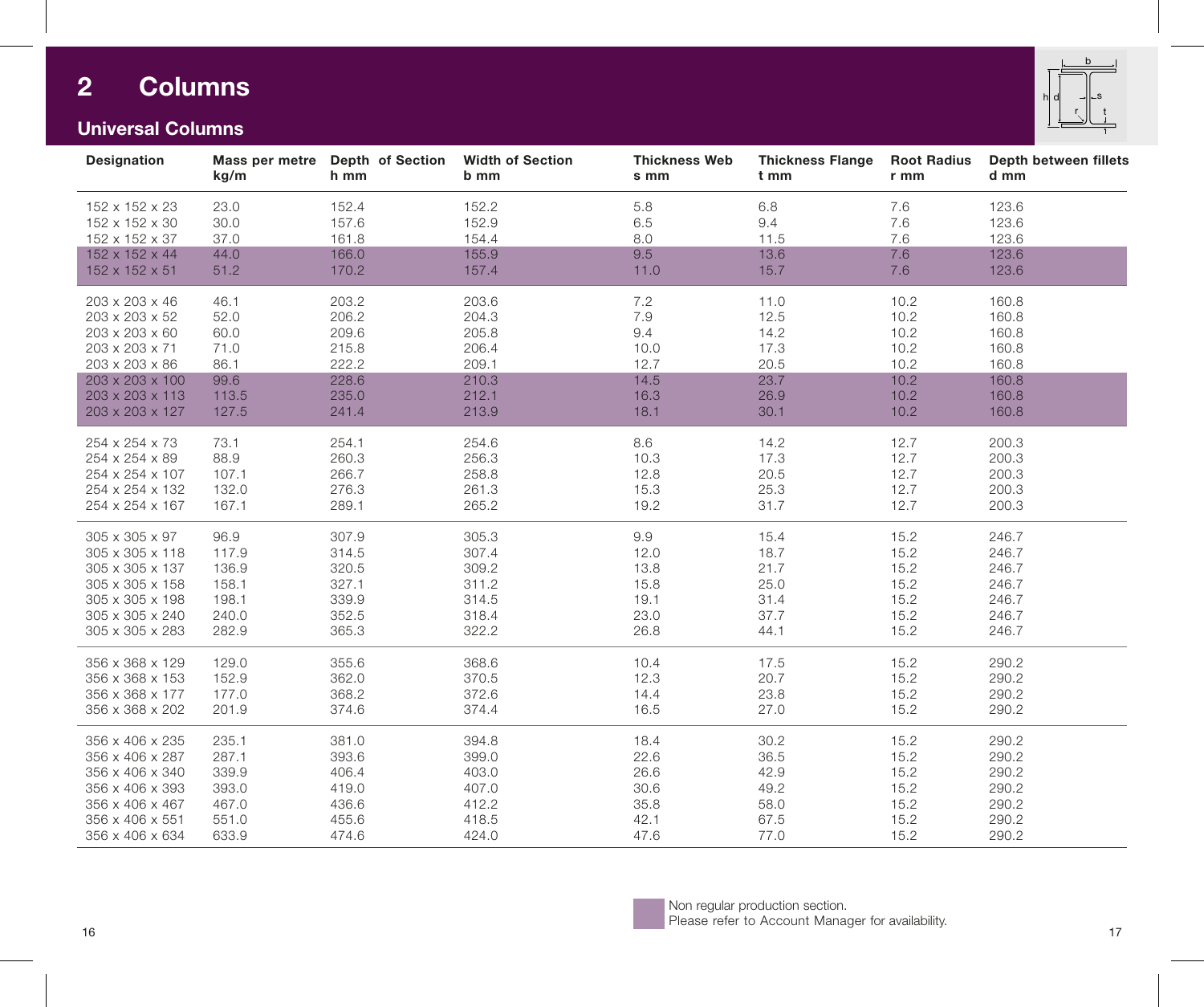# **4 Channels**



## **Parallel Flange Channels**

| Designation               | Mass per metre | <b>Depth of Section</b><br>h | <b>Width of Section</b><br>b | <b>Thickness Web</b><br>s | <b>Thickness Flange</b> | <b>Root Radius</b><br>r <sub>1</sub> | Depth between fillets<br>d |
|---------------------------|----------------|------------------------------|------------------------------|---------------------------|-------------------------|--------------------------------------|----------------------------|
|                           | kg/m           | mm                           | mm                           | mm                        | mm                      | mm                                   | mm                         |
| $100 \times 50 \times 10$ | 10.2           | 100                          | 50                           | 5.0                       | 8.5                     | $\mathsf g$                          | 65                         |
| 125 x 65 x 15             | 14.8           | 125                          | 65                           | 5.5                       | 9.5                     | 12                                   | 82                         |
| 150 x 75 x 18             | 17.9           | 150                          | 75                           | 5.5                       | 10.0                    | 12                                   | 106                        |
| 150 x 90 x 24             | 23.9           | 150                          | 90                           | 6.5                       | 12.0                    | 12                                   | 102                        |
| 180 x 75 x 20             | 20.3           | 180                          | 75                           | 6.0                       | 10.5                    | 12                                   | 135                        |
| 180 x 90 x 26             | 26.1           | 180                          | 90                           | 6.5                       | 12.5                    | 12                                   | 131                        |
| 200 x 75 x 23             | 23.4           | 200                          | 75                           | 6.0                       | 12.5                    | 12                                   | 151                        |
| 200 x 90 x 30             | 29.7           | 200                          | 90                           | 7.0                       | 14.0                    | 12                                   | 148                        |
| 230 x 75 x 26             | 25.7           | 230                          | 75                           | 6.5                       | 12.5                    | 12                                   | 181                        |
| 230 x 90 x 32             | 32.2           | 230                          | 90                           | 7.5                       | 14.0                    | 12                                   | 178                        |
| 260 x 75 x 28             | 27.6           | 260                          | 75                           | 7.0                       | 12.0                    | 12                                   | 212                        |
| 260 x 90 x 35             | 34.8           | 260                          | 90                           | 8.0                       | 14.0                    | 12                                   | 208                        |
| $300 \times 90 \times 41$ | 41.4           | 300                          | 90                           | 9.0                       | 15.5                    | 12                                   | 245                        |
| 300 x 100 x 46            | 45.5           | 300                          | 100                          | 9.0                       | 16.5                    | 15                                   | 237                        |
| 380 x 100 x 54            | 54.0           | 380                          | 100                          | 9.5                       | 17.5                    | 15                                   | 315                        |
| 430 x 100 x 64            | 64.4           | 430                          | 100                          | 11.0                      | 19.0                    | 15                                   | 362                        |

## **Tapered Flange Channels**

| <b>Designation Mass Depth</b> | per<br>metre | of<br>$ka/m$ h mm | Width<br>of the contract of the contract of the contract of the contract of the contract of the contract of the contract<br>Section Section s<br>b mm | mm  | Thickness<br>Web Flange<br>$\mathbf{t}$<br>mm | Root<br>r.<br>mm | Depth<br>Radius between<br>fillets<br>d mm |
|-------------------------------|--------------|-------------------|-------------------------------------------------------------------------------------------------------------------------------------------------------|-----|-----------------------------------------------|------------------|--------------------------------------------|
| 76 x 38                       | 6.70         | 76.2              | 38.1                                                                                                                                                  | 5.1 | 68                                            | 76               | 45.8                                       |

Also available - please refer to Account Manager for availability.

| $40 \times 20 \times 5$ | 60 x 30 x 6               | 80 x 45 x 6              |
|-------------------------|---------------------------|--------------------------|
| $40 \times 35 \times 5$ | $60 \times 40 \times 6$   | $100 \times 50 \times 6$ |
| $50 \times 25 \times 5$ | $65 \times 42 \times 5.5$ | $120 \times 55 \times 7$ |
| 50 x 38 x 5             | $70 \times 40 \times 6$   | $140 \times 60 \times 7$ |

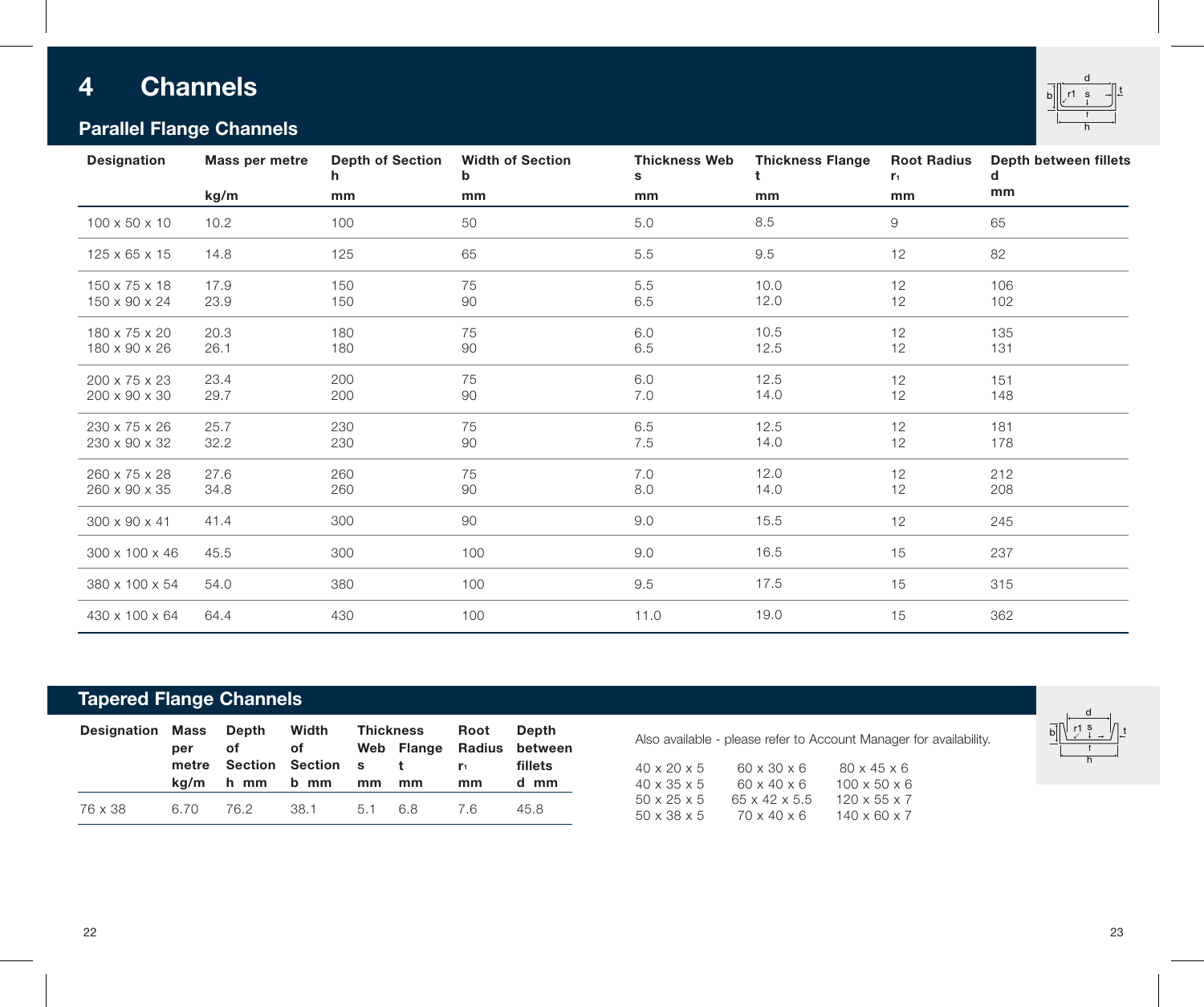

## **5 Continental Sections**



## **IPN Section**

| Designation | Mass per<br>metre<br>kg/m | Depth of<br><b>Section</b><br>h mm | Width of<br><b>Section</b><br>b mm | <b>Thickness</b><br>Web<br>s mm | <b>Thickness</b><br>Flange<br>t mm |
|-------------|---------------------------|------------------------------------|------------------------------------|---------------------------------|------------------------------------|
| 80          | 5.95                      | 80                                 | 42                                 | 3.9                             | 5.9                                |
| 100         | 8.32                      | 100                                | 50                                 | 4.5                             | 6.8                                |
| 120         | 11.2                      | 120                                | 58                                 | 4.1                             | 7.7                                |
| 140         | 14.4                      | 140                                | 66                                 | 5.7                             | 8.6                                |
| 160         | 17.9                      | 160                                | 74                                 | 6.3                             | 9.5                                |
| 180         | 21.9                      | 180                                | 82                                 | 6.9                             | 10.4                               |
| 200         | 26.3                      | 200                                | 90                                 | 7.5                             | 11.3                               |
| 220         | 31.1                      | 220                                | 98                                 | 8.1                             | 12.2                               |
| 240         | 36.2                      | 240                                | 106                                | 8.7                             | 13.1                               |
| 260         | 41.9                      | 260                                | 113                                | 9.4                             | 14.1                               |
| 280         | 48.0                      | 280                                | 119                                | 10.1                            | 15.2                               |
| 300         | 54.2                      | 300                                | 125                                | 10.8                            | 16.2                               |
| 320         | 61.1                      | 320                                | 131                                | 11.5                            | 17.3                               |
| 340         | 68.1                      | 340                                | 137                                | 12.2                            | 18.3                               |
| 360         | 76.2                      | 360                                | 143                                | 13.0                            | 19.5                               |
| 380         | 84.0                      | 380                                | 149                                | 13.7                            | 20.5                               |
| 400         | 92.6                      | 400                                | 155                                | 14.4                            | 21.6                               |
| 450         | 115.0                     | 450                                | 170                                | 16.2                            | 24.3                               |
| 500         | 141.0                     | 500                                | 185                                | 18.0                            | 27.0                               |
| 550         | 167.0                     | 550                                | 200                                | 19.0                            | 30.0                               |

# **Continental Sections**

Please refer to Account Manager for availability.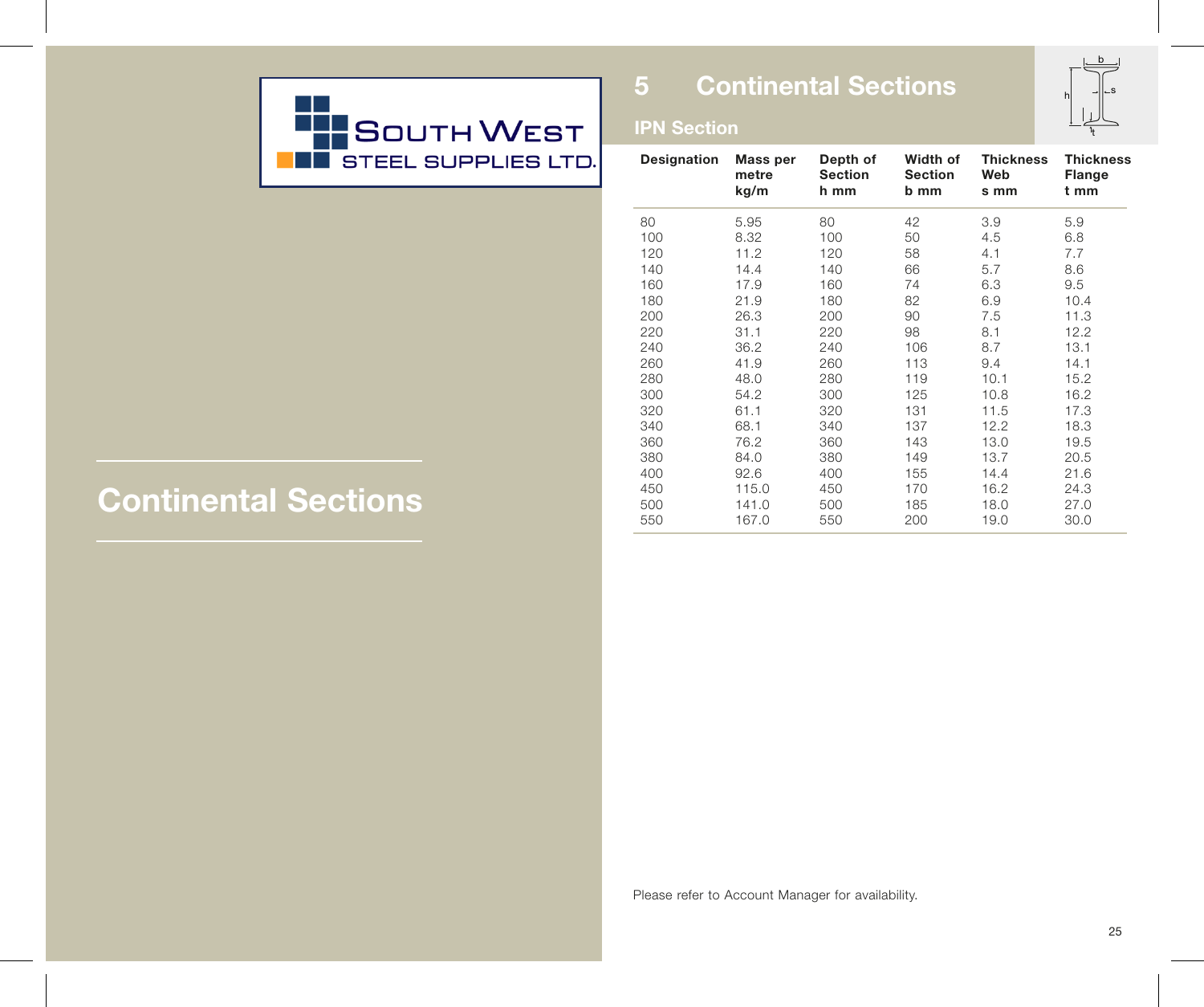**HEA Section**



## **HEB Section**



**Thickness Flange t mm** 10.0 11.0 12.0 13.0 14.0 15.0 16.0 17.0 17.5 18.0 19.01 20.5 21.5 22.5 24.0 26.0 28.0 29.0 30.5 31.0 32.0 33.0 35.0 36.0

| Designation | Mass per<br>metre<br>kg/m | Depth of<br><b>Section</b><br>h mm | Width of<br><b>Section</b><br>b mm | <b>Thickness</b><br>Web<br>s mm | <b>Thickness</b><br>Flange<br>t mm | Designation | Mass per<br>metre<br>kg/m | Depth of<br><b>Section</b><br>h mm | Width of<br><b>Section</b><br>b mm | <b>Thickness</b><br>Web<br>s mm |
|-------------|---------------------------|------------------------------------|------------------------------------|---------------------------------|------------------------------------|-------------|---------------------------|------------------------------------|------------------------------------|---------------------------------|
| 100         | 16.7                      | 96                                 | 100                                | 5.0                             | 8.0                                | 100         | 20.4                      | 100                                | 100                                | 6.0                             |
| 120         | 19.9                      | 114                                | 120                                | 5.0                             | 8.0                                | 120         | 26.7                      | 120                                | 120                                | 6.5                             |
| 140         | 24.7                      | 133                                | 140                                | 5.5                             | 8.5                                | 140         | 33.7                      | 140                                | 140                                | 7.0                             |
| 160         | 30.4                      | 152                                | 160                                | 6.0                             | 9.0                                | 160         | 42.6                      | 160                                | 160                                | 8.0                             |
| 180         | 35.5                      | 171                                | 180                                | 6.0                             | 9.5                                | 180         | 51.2                      | 180                                | 180                                | 8.5                             |
| 200         | 42.3                      | 190                                | 200                                | 6.5                             | 10.0                               | 200         | 61.3                      | 200                                | 200                                | 9.0                             |
| 220         | 50.5                      | 210                                | 220                                | 7.0                             | 11.0                               | 220         | 71.5                      | 220                                | 220                                | 9.5                             |
| 240         | 60.3                      | 230                                | 240                                | 7.5                             | 12.0                               | 240         | 83.2                      | 240                                | 240                                | 10.0                            |
| 260         | 68.2                      | 250                                | 260                                | 7.5                             | 12.5                               | 260         | 93                        | 260                                | 260                                | 10.0                            |
| 280         | 76.4                      | 270                                | 280                                | 8.0                             | 13.0                               | 280         | 103                       | 280                                | 280                                | 10.5                            |
| 300         | 88.3                      | 290                                | 300                                | 8.5                             | 14.0                               | 300         | 117                       | 300                                | 300                                | 11.0                            |
| 320         | 97.6                      | 310                                | 300                                | 9.0                             | 15.5                               | 320         | 127                       | 320                                | 300                                | 11.5                            |
| 340         | 105                       | 330                                | 300                                | 9.5                             | 16.5                               | 340         | 134                       | 340                                | 300                                | 12.0                            |
| 360         | 112                       | 350                                | 300                                | 10.0                            | 17.5                               | 360         | 142                       | 360                                | 300                                | 12.5                            |
| 400         | 125                       | 390                                | 300                                | 11.0                            | 19.0                               | 400         | 155                       | 400                                | 300                                | 13.5                            |
| 450         | 140                       | 440                                | 300                                | 11.5                            | 21.0                               | 450         | 171                       | 450                                | 300                                | 14.0                            |
| 500         | 155                       | 490                                | 300                                | 12.0                            | 23.0                               | 500         | 187                       | 500                                | 300                                | 14.5                            |
| 550         | 166                       | 540                                | 300                                | 12.5                            | 24.0                               | 550         | 199                       | 550                                | 300                                | 15.0                            |
| 600         | 178                       | 590                                | 300                                | 13.0                            | 25.0                               | 600         | 212                       | 600                                | 300                                | 15.5                            |
| 650         | 190                       | 640                                | 300                                | 13.5                            | 26.0                               | 650         | 225                       | 650                                | 300                                | 16.0                            |
| 700         | 204                       | 690                                | 300                                | 14.5                            | 27.0                               | 700         | 241                       | 700                                | 300                                | 17.0                            |
| 800         | 224                       | 790                                | 300                                | 15.0                            | 28.0                               | 800         | 262                       | 800                                | 300                                | 17.5                            |
| 900         | 252                       | 890                                | 300                                | 16.0                            | 30.0                               | 900         | 291                       | 900                                | 300                                | 18.5                            |
| 1000        | 272                       | 990                                | 300                                | 16.5                            | 31.0                               | 1000        | 314                       | 1000                               | 300                                | 19.0                            |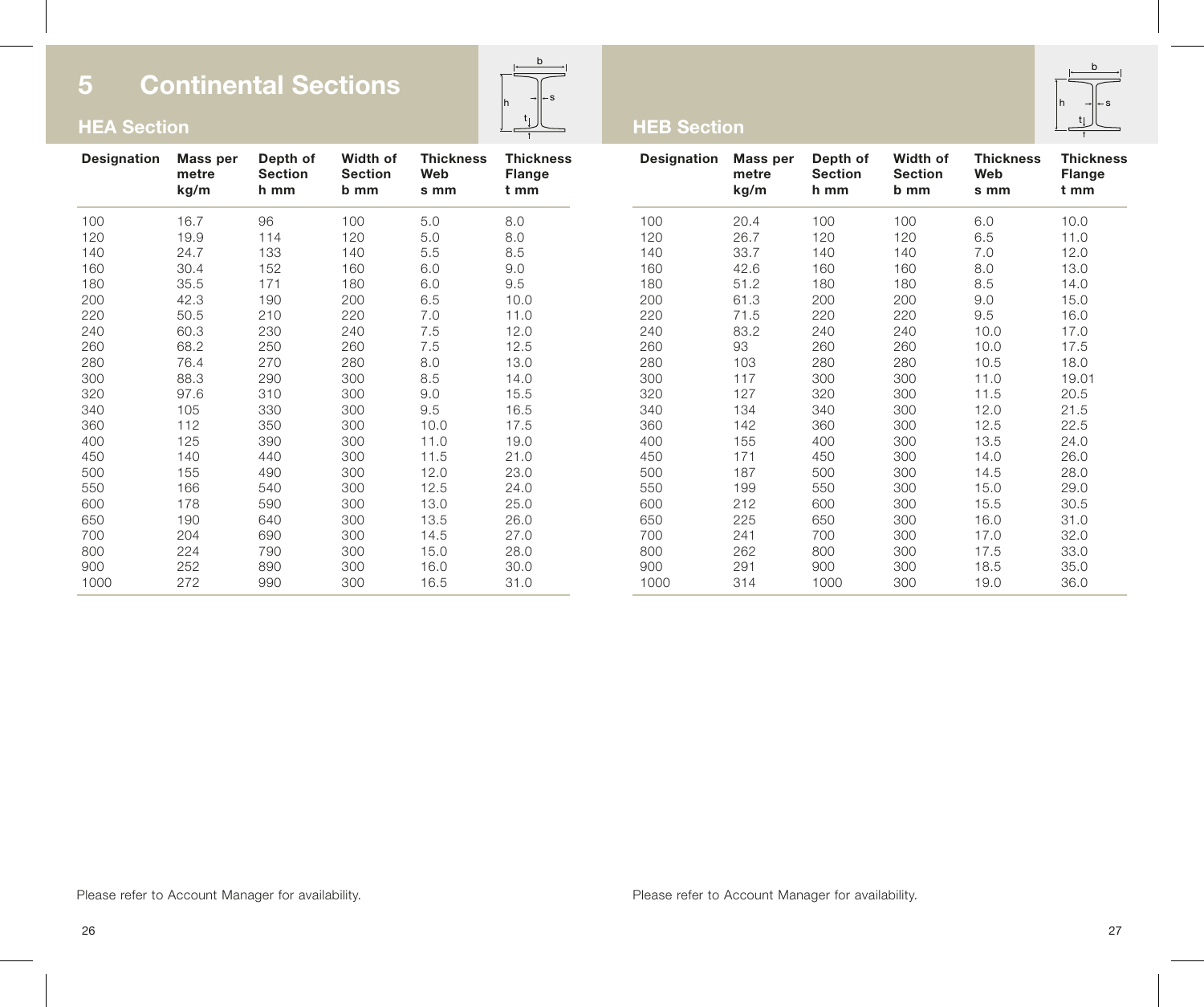

## **IPE Section**

|   | h |   |
|---|---|---|
|   |   |   |
| h |   | s |
|   | t |   |
|   |   |   |

| Designation | Mass per<br>metre<br>kg/m | Depth of<br><b>Section</b><br>h mm | Width of<br><b>Section</b><br>b mm | <b>Thickness</b><br>Web<br>s mm | <b>Thickness</b><br>Flange<br>t mm |
|-------------|---------------------------|------------------------------------|------------------------------------|---------------------------------|------------------------------------|
| 100         | 41.8                      | 120                                | 106                                | 12.0                            | 20                                 |
| 120         | 52.1                      | 140                                | 126                                | 12.5                            | 21                                 |
| 140         | 63.2                      | 160                                | 146                                | 13.0                            | 22                                 |
| 160         | 76.2                      | 180                                | 166                                | 14.0                            | 23                                 |
| 180         | 88.9                      | 200                                | 186                                | 14.5                            | 24                                 |
| 200         | 103                       | 220                                | 206                                | 15.0                            | 25                                 |
| 220         | 117                       | 240                                | 226                                | 15.5                            | 26                                 |
| 240         | 157                       | 270                                | 248                                | 18.0                            | 32                                 |
| 260         | 172                       | 290                                | 268                                | 18.0                            | 32.5                               |
| 280         | 189                       | 310                                | 288                                | 18.5                            | 33                                 |
| 300         | 238                       | 340                                | 310                                | 21.0                            | 39                                 |
| 320         | 245                       | 359                                | 309                                | 21.0                            | 40                                 |
| 340         | 245                       | 377                                | 309                                | 21.0                            | 40                                 |
| 360         | 250                       | 395                                | 308                                | 21.0                            | 40                                 |
| 400         | 256                       | 432                                | 307                                | 21.0                            | 40                                 |
| 450         | 263                       | 478                                | 307                                | 21.0                            | 40                                 |
| 500         | 270                       | 524                                | 306                                | 21.0                            | 40                                 |
| 550         | 278                       | 572                                | 306                                | 21.0                            | 40                                 |
| 600         | 285                       | 620                                | 305                                | 21.0                            | 40                                 |
| 650         | 293                       | 668                                | 305                                | 21.0                            | 40                                 |
| 700         | 301                       | 716                                | 304                                | 21.0                            | 40                                 |
| 800         | 317                       | 814                                | 303                                | 21.0                            | 40                                 |
| 900         | 333                       | 910                                | 302                                | 21.0                            | 40                                 |
| 1000        | 349                       | 1008                               | 302                                | 21.0                            | 40                                 |

| <b>Designation</b> | Mass per<br>metre<br>kg/m | Depth of<br><b>Section</b><br>h mm | Width of<br><b>Section</b><br>b mm | <b>Thickness</b><br>Web<br>s mm | <b>Thickness</b><br>Flange<br>t mm |
|--------------------|---------------------------|------------------------------------|------------------------------------|---------------------------------|------------------------------------|
| 80                 | 6.0                       | 80                                 | 46                                 | 3.8                             | 5.2                                |
| 100                | 8.1                       | 100                                | 55                                 | 4.1                             | 5.7                                |
| 120                | 10.4                      | 120                                | 64                                 | 4.1                             | 6.3                                |
| 140                | 12.9                      | 140                                | 73                                 | 4.7                             | 6.9                                |
| 160                | 15.8                      | 160                                | 82                                 | 5.0                             | 7.4                                |
| 180                | 18.8                      | 180                                | 91                                 | 5.3                             | 8.0                                |
| 200                | 22.4                      | 200                                | 100                                | 5.6                             | 8.5                                |
| 220                | 26.2                      | 220                                | 110                                | 5.9                             | 9.2                                |
| 240                | 30.7                      | 240                                | 120                                | 6.2                             | 9.8                                |
| 270                | 36.1                      | 270                                | 135                                | 6.6                             | 10.2                               |
| 300                | 42.2                      | 300                                | 150                                | 7.1                             | 10.7                               |
| 330                | 49.1                      | 330                                | 160                                | 7.5                             | 11.5                               |
| 360                | 57.1                      | 360                                | 170                                | 8.0                             | 12.7                               |
| 400                | 66.3                      | 400                                | 180                                | 8.6                             | 13.5                               |
| 450                | 77.6                      | 450                                | 190                                | 9.4                             | 14.6                               |
| 500                | 90.7                      | 500                                | 200                                | 10.2                            | 16.0                               |
| 550                | 106.0                     | 550                                | 210                                | 11.1                            | 17.2                               |
| 600                | 122.0                     | 600                                | 220                                | 12.0                            | 19.0                               |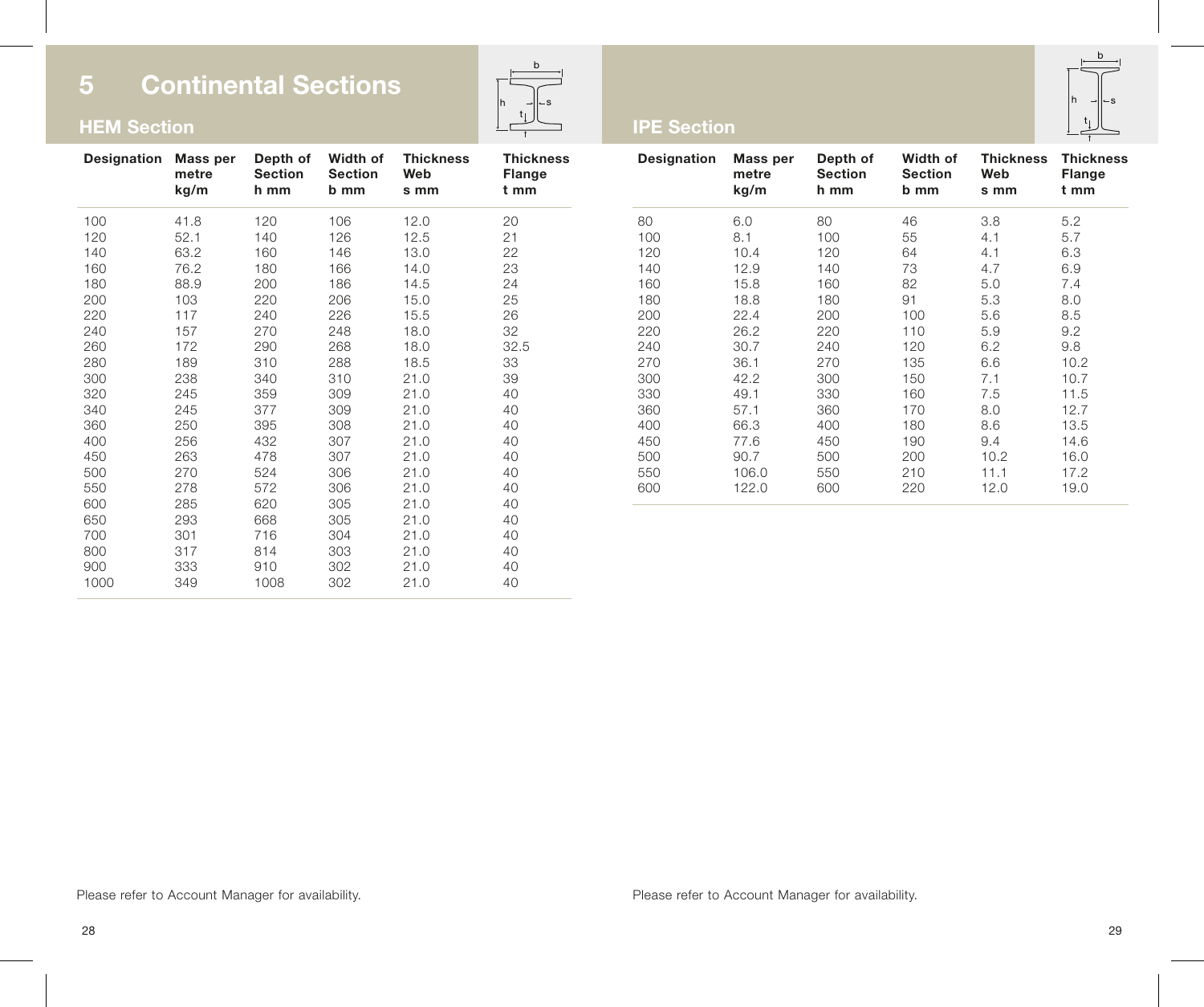## **IPA/IPEA Section**

| Designation | Mass per<br>metre<br>kg/m | Depth of<br><b>Section</b><br>h mm | Width of<br><b>Section</b><br>b mm | <b>Thickness</b><br>Web<br>s mm | <b>Thickness</b><br>Flange<br>t mm |
|-------------|---------------------------|------------------------------------|------------------------------------|---------------------------------|------------------------------------|
| 80          | 5.0                       | 78                                 | 46                                 | 3.3                             | 4.2                                |
| 100         | 6.9                       | 98                                 | 55                                 | 3.6                             | 4.7                                |
| 120         | 8.6                       | 117.6                              | 64                                 | 3.8                             | 5.1                                |
| 140         | 10.5                      | 137.4                              | 73                                 | 3.8                             | 5.6                                |
| 160         | 12.7                      | 157                                | 82                                 | 4.0                             | 5.9                                |
| 180         | 15.4                      | 177                                | 91                                 | 4.3                             | 6.5                                |
| 200         | 18.4                      | 197                                | 100                                | 4.5                             | 7.0                                |
| 220         | 22.2                      | 217                                | 110                                | 5.0                             | 7.7                                |
| 240         | 26.2                      | 237                                | 120                                | 5.2                             | 8.3                                |
| 270         | 30.7                      | 267                                | 135                                | 5.5                             | 8.7                                |
| 300         | 36.5                      | 297                                | 150                                | 6.1                             | 9.2                                |
| 330         | 43.0                      | 327                                | 160                                | 6.5                             | 10.0                               |
| 360         | 50.2                      | 357.6                              | 170                                | 6.6                             | 11.5                               |
| 400         | 57.4                      | 397                                | 180                                | 7.0                             | 12.0                               |
| 450         | 67.2                      | 447                                | 190                                | 7.6                             | 13.1                               |
| 500         | 79.4                      | 497                                | 200                                | 8.4                             | 14.5                               |
| 550         | 92.1                      | 547                                | 210                                | 9.0                             | 15.7                               |
| 600         | 108.0                     | 597                                | 220                                | 9.8                             | 17.5                               |



## **UPN Section**

| Designation | Mass per<br>metre<br>kg/m | Depth of<br><b>Section</b><br>h mm | Width of<br>Section<br>b mm | <b>Thickness</b><br>Web<br>s mm | <b>Thickness</b><br>Flange<br>t mm |
|-------------|---------------------------|------------------------------------|-----------------------------|---------------------------------|------------------------------------|
| 80          | 8.64                      | 80                                 | 45                          | 6.0                             | 8.0                                |
| 100         | 10.6                      | 100                                | 50                          | 6.0                             | 8.5                                |
| 120         | 13.4                      | 120                                | 55                          | 7.0                             | 9.0                                |
| 140         | 16.0                      | 140                                | 60                          | 7.0                             | 10.0                               |
| 160         | 18.8                      | 160                                | 65                          | 7.5                             | 10.5                               |
| 180         | 22.0                      | 180                                | 70                          | 8.0                             | 11.0                               |
| 200         | 25.3                      | 200                                | 75                          | 8.5                             | 11.5                               |
| 220         | 29.4                      | 220                                | 80                          | 9.0                             | 12.5                               |
| 240         | 33.2                      | 240                                | 85                          | 9.5                             | 13.0                               |
| 260         | 37.9                      | 260                                | 90                          | 10.0                            | 14.0                               |
| 280         | 41.8                      | 280                                | 95                          | 10.0                            | 15.5                               |
| 300         | 46.2                      | 300                                | 100                         | 10.0                            | 16.0                               |
| 320         | 59.5                      | 320                                | 100                         | 14.0                            | 17.5                               |
| 350         | 60.6                      | 350                                | 100                         | 14.0                            | 16.0                               |
| 380         | 62.6                      | 380                                | 102                         | 13.5                            | 16.0                               |
| 400         | 71.8                      | 400                                | 110                         | 14.0                            | 18.0                               |

|                                                                           |                                    |                             |                                 | $\mathbf{b}$<br>s<br>h             |
|---------------------------------------------------------------------------|------------------------------------|-----------------------------|---------------------------------|------------------------------------|
| Mass per<br>metre<br>kg/m                                                 | Depth of<br><b>Section</b><br>h mm | Width of<br>Section<br>b mm | <b>Thickness</b><br>Web<br>s mm | <b>Thickness</b><br>Flange<br>t mm |
| 8.38                                                                      | 80                                 | 45                          | 5.0                             | 8.0                                |
| 10.5                                                                      | 100                                | 50                          | 5.5                             | 8.5                                |
| 13.7                                                                      | 130                                | 55                          | 6.0                             | 9.5                                |
| 17.9                                                                      | 150                                | 65                          | 7.0                             | 10.25                              |
| 21.2                                                                      | 175                                | 70                          | 7.5                             | 10.75                              |
| 25.1                                                                      | 200                                | 75                          | 8.0                             | 11.5                               |
| 25.1                                                                      | 220                                | 80                          | 8.0                             | 11.5                               |
| 34.4                                                                      | 250                                | 85                          | 9.0                             | 13.5                               |
| 46.0                                                                      | 300                                | 100                         | 9.5                             | 16.0                               |
| Designation<br>80<br>100<br>130<br>150<br>175<br>200<br>220<br>250<br>300 | <b>UAP Section</b>                 |                             |                                 |                                    |

 $b$  to the set of  $\frac{1}{2}$ h s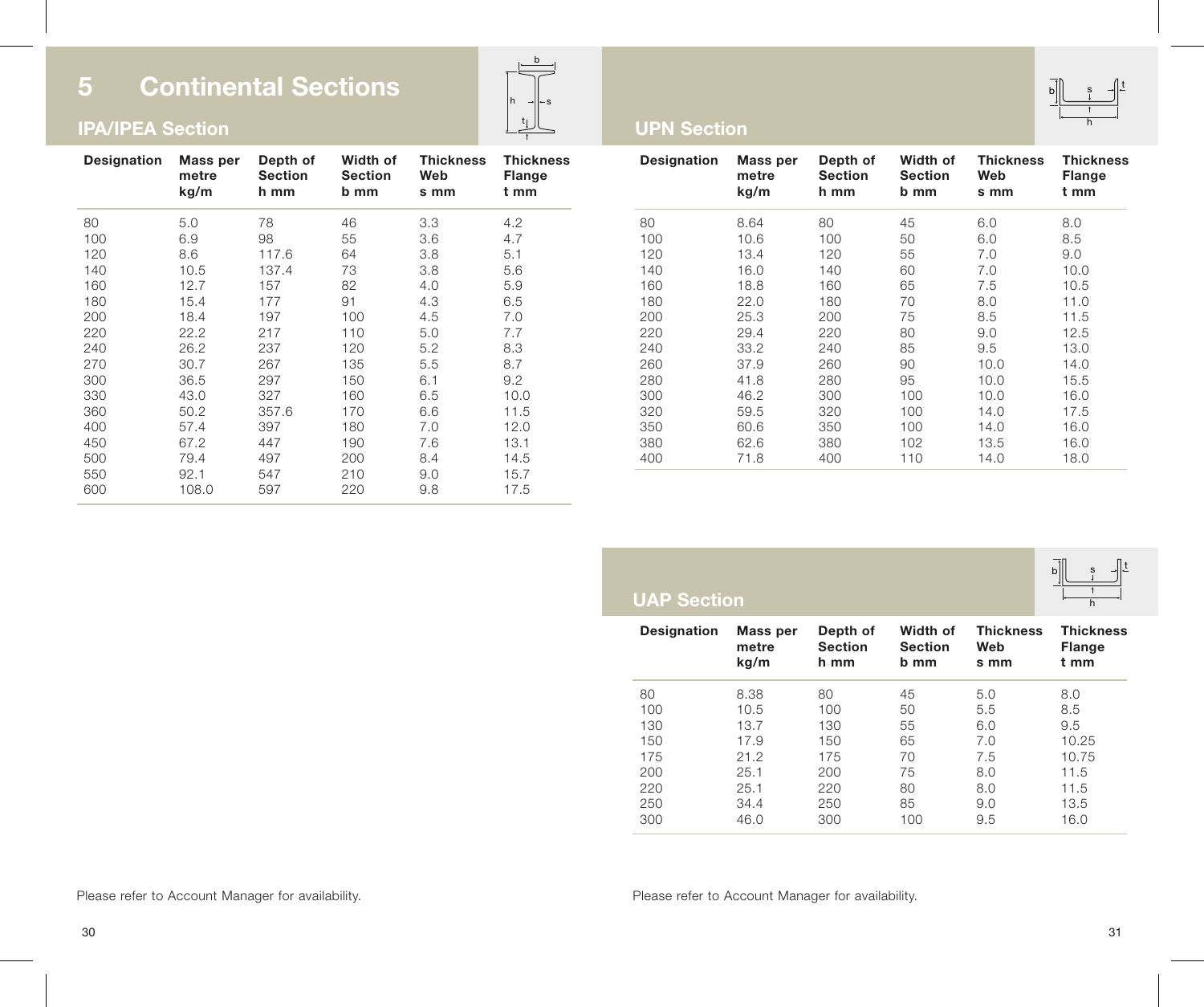### **A n g l e s**

### **E**qual Angles

| Designation                                                                                                                  | Mass per<br>metre kg/m                       | Designation                                                                                                                   |
|------------------------------------------------------------------------------------------------------------------------------|----------------------------------------------|-------------------------------------------------------------------------------------------------------------------------------|
| $20 \times 20 \times 3$<br>$20 \times 20 \times 4$<br>$20 \times 20 \times 5$                                                | 0.88<br>1.14<br>1.37                         | $65 \times 65 \times 6$<br>65 x 65 x 7<br>65 x 65 x 9                                                                         |
| 25 x 25 x 3<br>25 x 25 x 4<br>25 x 25 x 5                                                                                    | 1.12<br>1.45<br>1.77                         | 70 x 70 x 5<br>70 x 70 x 6<br>70 x 70 x 7<br>70 x 70 x 8                                                                      |
| 30 x 30 x 3<br>$30 \times 30 \times 4$<br>$30 \times 30 \times 5$                                                            | 1.36<br>1.78<br>2.18                         | 70 x 70 x 9<br>70 x 70 x 10                                                                                                   |
| $35 \times 35 \times 3.5$<br>$35 \times 35 \times 4$<br>$35 \times 35 \times 5$                                              | 1.85<br>2.11<br>2.59                         | 75 x 75 x 6<br>75 x 75 x 7<br>75 x 75 x 8<br>75 x 75 x 9<br>75 x 75 x 10                                                      |
| $40 \times 40 \times 3$<br>$40 \times 40 \times 4$<br>40 x 40 x 5<br>$40 \times 40 \times 6$                                 | 1.84<br>2.42<br>2.97<br>3.52                 | 80 x 80 x 6<br>80 x 80 x 7<br>80 x 80 x 8<br>80 x 80 x 9                                                                      |
| $45 \times 45 \times 3$<br>$45 \times 45 \times 4$<br>45 x 45 x 4.5<br>45 x 45 x 5<br>45 x 45 x 6<br>$45 \times 45 \times 7$ | 2.09<br>2.74<br>3.06<br>3.38<br>4.00<br>4.56 | 80 x 80 x 10<br>$90 \times 90 \times 6$<br>$90 \times 90 \times 7$<br>$90 \times 90 \times 8$<br>90 x 90 x 10<br>90 x 90 x 12 |
| $45 \times 45 \times 8$<br>50 x 50 x 3<br>$50 \times 50 \times 4$<br>50 x 50 x 5<br>$50 \times 50 \times 6$                  | 5.15<br>2.33<br>3.06<br>3.77<br>4.47         | 100 x 100 x 8<br>100 x 100 x 10<br>100 x 100 x 12<br>100 x 100 x 15                                                           |
| $50 \times 50 \times 7$<br>$50 \times 50 \times 8$<br>$55 \times 55 \times 6$                                                | 5.11<br>5.82<br>5.18                         | 120 x 120 x 8<br>120 x 120 x 10<br>120 x 120 x 12<br>120 x 120 x 15                                                           |
| 60 x 60 x 5<br>$60 \times 60 \times 4$<br>60 x 60 x 6<br>60 x 60 x 7                                                         | 4.57<br>4.49<br>5.42<br>6.25                 | 150 x 150 x 10<br>150 x 150 x 12<br>150 x 150 x 15<br>150 x 150 x 18                                                          |
| 60 x 60 x 8<br>$60 \times 60 \times 9$<br>60 x 60 x 10                                                                       | 7.09<br>7.84<br>8.69                         | 200 x 200 x 16<br>200 x 200 x 18<br>200 x 200 x 20                                                                            |

| Designation               | Mass per<br>metre kg/m |
|---------------------------|------------------------|
| 65 x 65 x 6               | 6.15                   |
| 65 x 65 x 7               | 7.15                   |
| 65 x 65 x 9               | 9.19                   |
| 70 x 70 x 5               | 5.15                   |
| 70 x 70 x 6               | 6.38                   |
| 70 x 70 x 7               | 7.69                   |
| 70 x 70 x 8               | 8.36                   |
| 70 x 70 x 9               | 9.89                   |
| 70 x 70 x 10              | 10.3                   |
| 75 x 75 x 6               | 6.87                   |
| 75 x 75 x 7               | 8.25                   |
| 75 x 75 x 8               | 9.01                   |
| 75 x 75 x 9               | 9.96                   |
| 75 x 75 x 10              | 11.10                  |
| 80 x 80 x 6               | 7.34                   |
| 80 x 80 x 7               | 8.41                   |
| 80 x 80 x 8               | 9.63                   |
| 80 x 80 x 9               | 10.67                  |
| 80 x 80 x 10              | 11.9                   |
| 90 x 90 x 6               | 8.30                   |
| $90 \times 90 \times 7$   | 9.61                   |
| 90 x 90 x 8               | 10.9                   |
| 90 x 90 x 10              | 13.4                   |
| 90 x 90 x 12              | 15.9                   |
| $100 \times 100 \times 8$ | 12.2                   |
| 100 x 100 x 10            | 15.0                   |
| 100 x 100 x 12            | 17.8                   |
| 100 x 100 x 15            | 21.9                   |
| 120 x 120 x 8             | 14.7                   |
| 120 x 120 x 10            | 18.2                   |
| 120 x 120 x 12            | 21.6                   |
| 120 x 120 x 15            | 26.6                   |
| 150 x 150 x 10            | 23.0                   |
| 150 x 150 x 12            | 27.3                   |
| 150 x 150 x 15            | 33.8                   |
| 150 x 150 x 18            | 40.1                   |
| 200 x 200 x 16            | 48.5                   |
| 200 x 200 x 18            | 54.3                   |
| 200 x 200 x 20            | 59.9                   |
| 200 x 200 x 24            | 71.1                   |

### **Unequal Angles**

| Designation                                        | Mass per<br>metre kg/m                                                              | Designation                                                                            |
|----------------------------------------------------|-------------------------------------------------------------------------------------|----------------------------------------------------------------------------------------|
| $30 \times 20 \times 3$<br>$30 \times 20 \times 4$ | 1.15<br>1.46                                                                        | $80 \times 65 \times 6$<br>80 x 65 x 8<br>80 x 65 x 10                                 |
| $40 \times 20 \times 4$                            | 1.77                                                                                | $90 \times 65 \times 6$<br>$90 \times 65 \times 8$                                     |
| 40 x 25 x 4                                        | 1.93                                                                                | 90 x 70 x 8                                                                            |
| 45 x 30 x 4<br>$45 \times 30 \times 5$             | 2.25<br>2.76                                                                        | $100 \times 50 \times 6$<br>$100 \times 50 \times 8$<br>100 x 50 x 10                  |
| $50 \times 30 \times 5$                            | 2.96                                                                                | $100 \times 65 \times 7$                                                               |
| $50 \times 40 \times 5$                            | 3.37                                                                                | $100 \times 65 \times 8$<br>$100 \times 65 \times 9$                                   |
| 60 x 30 x 5                                        | 3.36                                                                                | 100 x 65 x 10                                                                          |
| 60 x 40 x 5<br>60 x 40 x 6                         | 3.77<br>4.46                                                                        | $100 \times 75 \times 8$<br>$100 \times 75 \times 9$<br>100 x 75 x 10<br>100 x 75 x 12 |
| 65 x 50 x 5<br>65 x 50 x 6                         | 4.35<br>5.18                                                                        | $120 \times 80 \times 8$<br>120 x 80 x 10<br>120 x 80 x 12                             |
| 65 x 50 x 8                                        | 6.76                                                                                | 125 x 75 x 8<br>125 x 75 x 10                                                          |
| $70 \times 50 \times 6$                            | 5.37                                                                                | 125 x 75 x 12                                                                          |
| 75 x 50 x 5                                        | 4.59                                                                                | $130 \times 65 \times 8$<br>130 x 65 x 10                                              |
| 75 x 50 x 7<br>75 x 50 x 8<br>75 x 50 x 10         | 6.53<br>7.39<br>9.12                                                                | 150 x 75 x 10<br>150 x 75 x 12<br>150 x 75 x 15                                        |
| 75 x 55 x 5<br>75 x 55 x 7<br>75 x 55 x 9          | 4.91<br>6.76<br>8.55                                                                | 150 x 90 x 10<br>150 x 90 x 12<br>150 x 90 x 15                                        |
| $80 \times 40 \times 6$<br>80 x 40 x 8             | 5.41<br>7.07                                                                        | 200 x 100 x 10<br>200 x 100 x 12<br>200 x 100 x 15                                     |
| 80 x 60 x 6<br>80 x 60 x 7<br>80 x 60 x 8          | 6.34<br>7.36<br>8.32                                                                | 200 x 150 x 12<br>200 x 150 x 15<br>200 x 150 x 18                                     |
|                                                    | $40 \times 20 \times 3$<br>60 x 30 x 6<br>60 x 40 x 7<br>65 x 50 x 7<br>75 x 50 x 6 | 1.36<br>4.00<br>5.14<br>5.93<br>5.65                                                   |

Please refer to Account Manager for availability. l i l i l i

**Mass per m e t r e k g / m**

6.83

9.11

. 3 1

. 7 3

. 5 5

. 8 5

. 9 9

. 7 7

. 9 4

2 . 3

0 . 6

3 . 0

5 . 4

12.06

4 . 9 2

7 . 7 1

2 . 2

5 . 0

7 . 8

1 . 7 4

4 . 5 2

7 . 0

0 . 2

4 . 8

8 . 2

1 . 6

6 . 6

23.C

27.3

3 . 7

2 . 0

9 . 6

7 . 1

1 . 7 3

1 . 0 2

1 . 1 1

1 . 3 8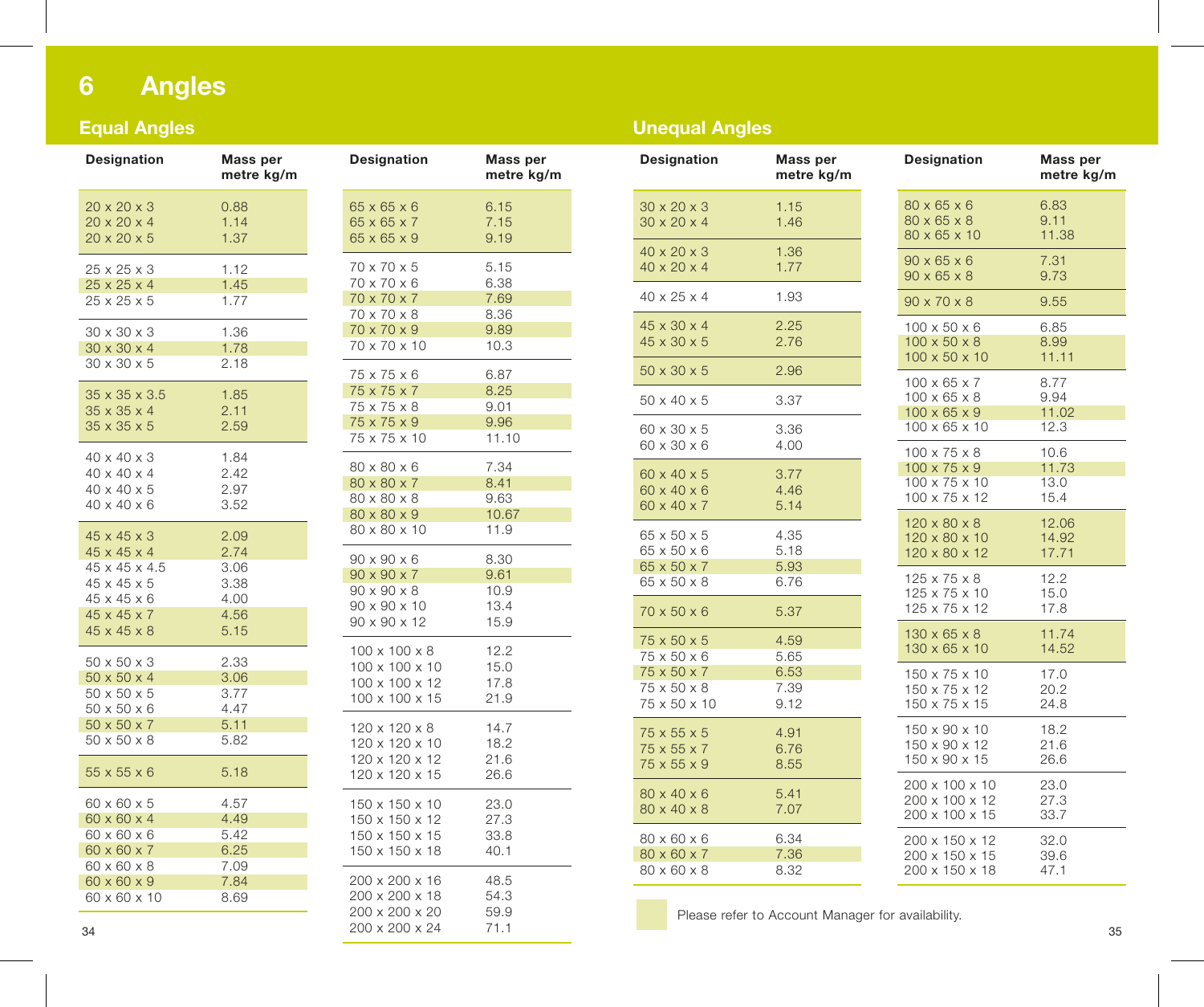# **Rounds, Flats & Squares**

| Width /<br>Diameter | Rounds<br>(kg/m) |      |      |      |      | <b>Squares and Flats</b><br><b>Thickness</b> |      |             |       |      |       |       |       |       | <b>Thickness</b> | <b>Squares and Flats</b> |       |       |       |       |
|---------------------|------------------|------|------|------|------|----------------------------------------------|------|-------------|-------|------|-------|-------|-------|-------|------------------|--------------------------|-------|-------|-------|-------|
|                     |                  | 3    | 4    | 5    | 6    | 8                                            | 10   | 12          | 15    | 16   | 20    | 25    | 30    | 35    | 40               | 45                       | 50    | 60    | 65    | 75    |
| 6                   | 0.22             |      |      |      |      |                                              |      |             |       |      |       |       |       |       |                  |                          |       |       |       |       |
| 8                   | 0.39             |      |      |      |      | 0.50                                         |      |             |       |      |       |       |       |       |                  |                          |       |       |       |       |
| 10                  | 0.62             | 0.24 |      |      |      |                                              | 0.79 |             |       |      |       |       |       |       |                  |                          |       |       |       |       |
| 12                  | 0.89             | 0.29 |      |      |      |                                              |      | 1.13        |       |      |       |       |       |       |                  |                          |       |       |       |       |
| 13                  | 1.04             | 0.31 | 0.41 | 0.51 | 0.61 |                                              |      |             |       |      |       |       |       |       |                  |                          |       |       |       |       |
| 15                  | 1.39             | 0.35 | 0.47 | 0.59 |      |                                              |      |             | 1.77  |      |       |       |       |       |                  |                          |       |       |       |       |
| 16                  | 1.58             | 0.38 | 0.50 | 0.63 |      | 1.00                                         | 1.26 |             |       | 2.01 |       |       |       |       |                  |                          |       |       |       |       |
| 20                  | 2.47             | 0.47 | 0.63 | 0.75 | 0.79 | 1.26                                         | 1.57 | 1.88        |       |      | 3.14  |       |       |       |                  |                          |       |       |       |       |
| 22                  | 2.98             | 0.52 |      | 0.86 |      |                                              | 1.73 |             |       |      |       |       |       |       |                  |                          |       |       |       |       |
| 25                  | 3.85             | 0.59 | 0.79 | 0.98 | 1.18 | 1.57                                         | 1.96 | 2.36        | 2.94  |      | 3.92  | 4.91  |       |       |                  |                          |       |       |       |       |
| 30                  | 5.55             | 0.71 | 0.94 | 1.18 | 1.41 | 1.88                                         | 2.36 | 2.83        | 3.53  |      | 4.71  | 5.89  | 7.07  |       |                  |                          |       |       |       |       |
| 32                  | 6.31             |      |      |      |      |                                              |      |             |       |      |       |       |       |       |                  |                          |       |       |       |       |
| 35                  | 7.55             | 0.82 | 1.10 | 1.37 | 1.65 | 2.20                                         | 2.75 | 3.30        | 4.12  |      |       |       |       | 9.62  |                  |                          |       |       |       |       |
| 40                  | 9.86             | 0.94 | 1.26 | 1.57 | 1.88 | 2.51                                         | 3.14 | 3.77        | 4.71  |      | 6.28  | 7.85  | 9.42  |       | 12.60            |                          |       |       |       |       |
| 45                  | 12.50            | 1.06 | 1.49 | 1.77 | 2.12 | 2.83                                         | 3.53 | 4.24        | 5.31  |      | 7.07  | 8.83  | 10.65 |       |                  | 15.90                    |       |       |       |       |
| 50                  | 15.41            | 1.18 | 1.57 | 1.96 | 2.36 | 3.14                                         | 3.93 | 4.71        | 5.89  |      | 7.85  | 9.81  | 11.78 |       | 15.70            |                          | 19.60 |       |       |       |
| 55                  | 18.63            |      |      | 2.16 | 2.59 | 3.45                                         | 4.32 | 5.18        | 6.48  |      | 8.64  | 10.79 | 12.95 |       |                  |                          |       |       |       |       |
| 60                  | 22.20            | 1.41 | 1.88 | 2.36 | 2.83 | 3.77                                         | 4.71 | 5.65        | 7.07  |      | 9.42  | 11.78 | 14.13 | 16.49 | 18.84            |                          |       | 28.30 |       |       |
| 65                  | 26.00            | 1.53 | 2.04 | 2.55 | 3.06 | 4.08                                         | 5.10 | 6.12        | 7.65  |      | 10.21 | 12.76 | 15.31 | 17.85 | 20.41            | 22.96                    | 25.52 |       | 33.20 |       |
| 70                  | 30.20            | 1.65 |      | 2.76 | 3.30 | 4.40                                         | 5.50 | 6.59        | 8.24  |      | 10.99 | 13.74 | 16.49 |       | 21.96            |                          | 27.48 |       |       |       |
| 75                  | 34.70            | 1.77 | 2.36 | 2.94 | 3.53 | 4.71                                         | 5.89 | 7.07        | 8.83  |      | 11.80 | 14.70 | 17.70 |       | 23.60            |                          | 29.45 | 35.45 | 38.32 | 44.20 |
| 80                  | 38.50            | 1.89 | 2.51 | 3.14 | 3.77 | 5.02                                         | 6.28 | 7.54        | 9.42  |      | 12.56 | 15.70 | 18.84 | 22.02 | 25.12            | 28.26                    | 31.40 | 40.82 | 40.82 |       |
| 85                  | 44.50            |      |      |      |      |                                              |      |             |       |      |       |       |       |       |                  |                          |       |       |       |       |
| 90                  | 49.90            | 2.12 | 2.83 | 3.53 | 4.24 | 5.65                                         | 7.07 | 8.48        | 10.60 |      | 14.13 | 17.66 | 21.20 | 24.73 | 28.26            | 31.79                    | 35.33 |       |       |       |
| 95                  | 55.60            |      |      |      |      |                                              |      |             |       |      |       |       |       |       |                  |                          |       |       |       |       |
| 100                 | 61.70            | 2.36 | 3.14 | 3.93 | 4.71 | 6.28                                         | 7.85 | 9.42        | 11.78 |      | 15.70 | 19.63 | 23.55 | 27.48 | 31.40            | 35.33                    | 39.25 | 47.10 | 51.11 | 58.90 |
| 105                 | 68.00            |      |      |      |      |                                              |      |             |       |      |       |       |       |       |                  |                          |       |       |       |       |
| 110                 | 74.60            | 2.59 |      | 4.32 | 5.18 | 6.91                                         | 8.64 | 10.36 12.95 |       |      | 17.27 | 21.59 | 25.90 |       | 34.54            | 38.86                    | 43.18 |       |       |       |
| 115                 | 81.50            |      |      |      |      |                                              |      |             |       |      |       |       |       |       |                  |                          |       |       |       |       |
| 120                 | 88.00            |      |      | 4.71 | 5.65 | 7.54                                         | 9.42 | 11.30 14.09 |       |      | 18.84 | 23.55 | 28.35 |       |                  |                          |       |       |       |       |
| 125                 | 96.30            |      |      |      |      |                                              |      |             |       |      |       |       |       |       |                  |                          |       |       |       |       |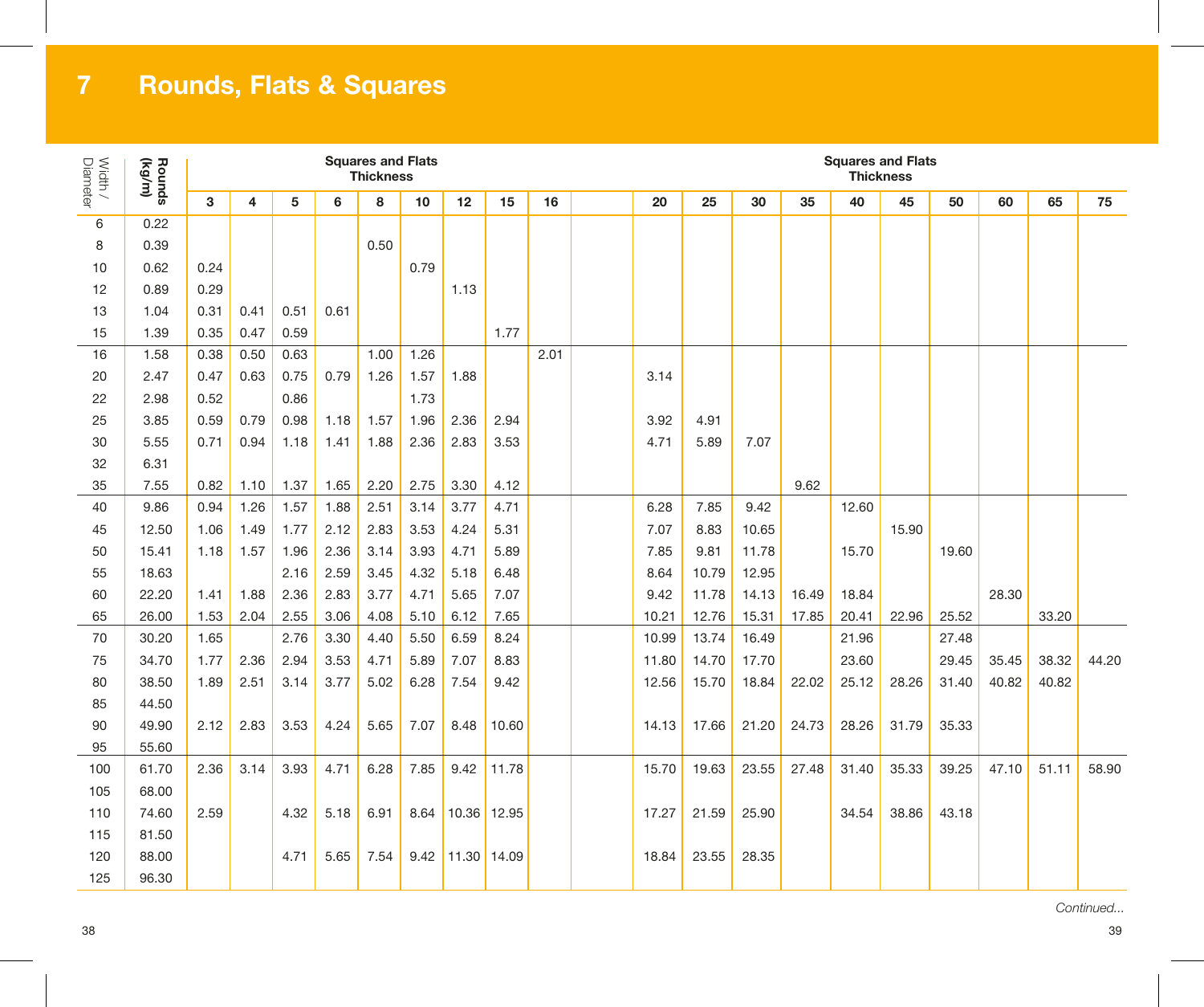# **Rounds, Flats & Squares**

| Diameter<br>Width / | Rounds<br>(kg/m) |      |      |      | <b>Squares and Flats</b><br><b>Thickness</b> |       |       |       |       | <b>Squares and Flats</b><br><b>Thickness</b> |       |       |    |        |       |                      |       |       |        |
|---------------------|------------------|------|------|------|----------------------------------------------|-------|-------|-------|-------|----------------------------------------------|-------|-------|----|--------|-------|----------------------|-------|-------|--------|
|                     |                  | 3    | 4    | 5    | 6                                            | 8     | 10    | 12    | 15    | 20                                           | 25    | 30    | 35 | 40     | 45    | 50                   | 60    | 65    | 75     |
| 130                 | 104.00           | 3.06 | 4.08 | 5.10 | 6.12                                         | 8.16  | 10.21 | 12.25 | 15.31 | 20.41                                        | 25.51 | 30.62 |    | 40.80  | 45.92 | 51.03                | 61.23 |       | 76.50  |
| 135                 | 112.00           |      |      |      |                                              |       |       |       |       |                                              |       |       |    |        |       |                      |       |       |        |
| 140                 | 121.00           |      |      |      | 6.59                                         | 8.79  | 10.99 | 13.20 | 16.49 | 21.98                                        | 27.48 | 32.99 |    |        |       |                      |       |       |        |
| 145                 | 130.00           |      |      |      |                                              |       |       |       |       |                                              |       |       |    |        |       |                      |       |       |        |
| 150                 | 139.00           | 3.54 | 4.71 | 5.89 | 7.07                                         | 9.42  | 11.78 | 14.13 | 17.66 | 23.55                                        | 29.44 | 35.33 |    | 47.10  | 52.99 | 58.88                | 70.65 | 76.65 | 88.32  |
| 155                 | 148.00           |      |      |      |                                              |       |       |       |       |                                              |       |       |    |        |       |                      |       |       |        |
| 160                 | 158.00           |      |      |      | 7.54                                         |       | 12.56 | 15.07 | 18.81 | 25.12                                        | 31.40 |       |    |        |       |                      |       |       |        |
| 165                 | 168.00           |      |      |      |                                              |       |       |       |       |                                              |       |       |    |        |       |                      |       |       |        |
| 170                 | 178.00           |      |      |      |                                              |       |       |       |       |                                              |       |       |    |        |       |                      |       |       |        |
| 180                 | 200.00           |      |      | 7.07 | 8.48                                         | 11.31 | 14.13 | 16.96 | 21.20 | 28.26                                        | 35.33 | 42.39 |    | 56.52  |       | 70.60                |       |       |        |
| 185                 | 211.00           |      |      |      |                                              |       |       |       |       |                                              |       |       |    |        |       |                      |       |       |        |
| 190                 | 223.00           |      |      |      |                                              |       |       |       |       |                                              |       |       |    |        |       |                      |       |       |        |
| 195                 | 234.00           |      |      |      |                                              |       |       |       |       |                                              |       |       |    |        |       |                      |       |       |        |
| 200                 | 247.00           |      | 6.30 |      | 9.42                                         | 12.60 | 15.70 | 18.84 | 23.55 | 31.41                                        | 39.25 | 47.10 |    | 62.80  | 70.65 | 78.50                |       |       | 117.75 |
| 210                 | 272.00           |      |      |      |                                              |       |       |       |       |                                              |       |       |    |        |       |                      |       |       |        |
| 220                 | 298.00           |      |      | 8.64 | 10.36                                        | 13.82 | 17.27 | 20.72 | 25.91 | 34.54                                        | 43.18 | 51.81 |    | 69.08  |       | 86.35                |       |       |        |
| 230                 | 326.00           |      |      |      | 10.83                                        |       |       |       |       |                                              |       |       |    |        |       |                      |       |       |        |
| 240                 | 356.00           |      |      |      |                                              |       |       |       |       |                                              |       |       |    |        |       |                      |       |       |        |
| 250                 | 385.00           |      |      |      | 11.78                                        | 15.70 | 19.60 | 23.55 | 29.44 | 39.25                                        | 49.06 | 58.88 |    | 78.50  | 88.31 | 98.13                |       |       |        |
| 260                 | 417.00           |      |      |      |                                              |       |       |       |       |                                              |       |       |    |        |       |                      |       |       |        |
| 270                 | 448.00           |      |      |      |                                              |       |       |       |       |                                              |       |       |    |        |       |                      |       |       |        |
| 275                 | 466.00           |      |      |      | 12.96                                        | 17.37 | 21.59 | 25.91 |       |                                              |       |       |    |        |       |                      |       |       |        |
| 280                 | 483.00           |      |      |      |                                              |       |       |       |       |                                              |       |       |    |        |       |                      |       |       |        |
| 300                 | 555.00           |      |      |      | 14.13                                        | 18.80 | 23.55 | 28.26 | 35.33 | 47.10                                        | 58.88 | 70.65 |    | 94.20  |       | 105.98 117.75 141.35 |       |       |        |
| 305                 | 573.00           |      |      |      |                                              |       |       |       |       |                                              |       |       |    |        |       |                      |       |       |        |
| 350                 |                  |      |      |      |                                              |       | 27.48 | 33.00 | 41.21 | 54.95                                        | 68.89 | 82.43 |    | 109.90 |       |                      |       |       |        |
| 375                 |                  |      |      |      |                                              |       |       | 35.33 | 44.16 | 58.88                                        | 73.59 | 88.31 |    | 117.75 |       |                      |       |       |        |
| 400                 |                  |      |      |      |                                              |       | 31.40 | 37.68 | 47.10 | 62.80                                        | 78.50 | 94.21 |    | 125.60 |       |                      |       |       |        |
| 450                 |                  |      |      |      |                                              |       |       | 42.39 | 52.99 | 70.65                                        | 88.31 |       |    |        |       |                      |       |       |        |
| 500                 |                  |      |      |      |                                              |       | 39.3  | 47.1  | 58.88 | 78.5                                         | 98.1  | 117.8 |    |        |       |                      |       |       |        |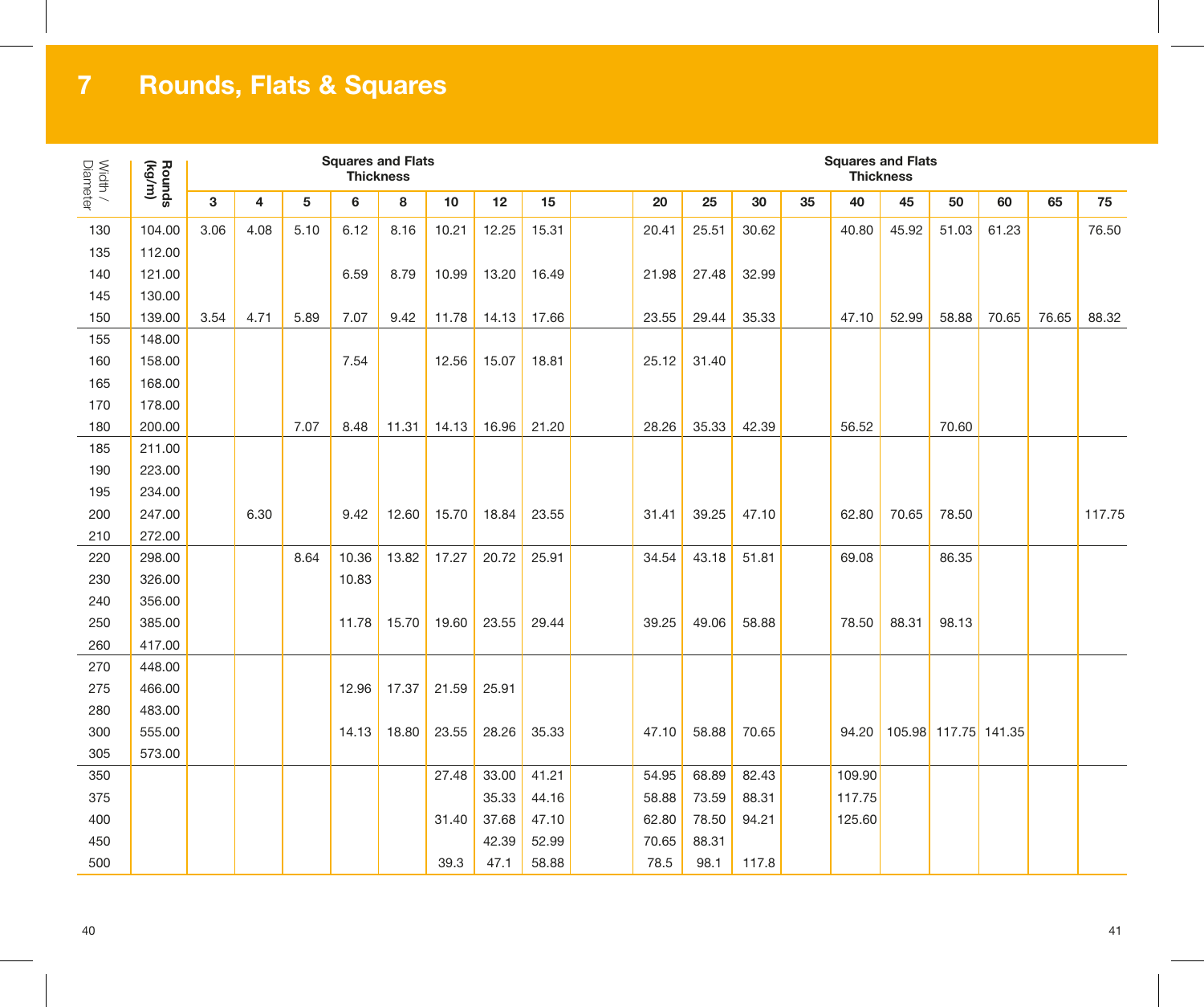# **7 Rounds, Flats & Squares**

### **Trailer Flats**

| Product    |                                                                             |   |           |           |           |   |           |           | Lengths (M) |           |           |   |           |           |           |  |
|------------|-----------------------------------------------------------------------------|---|-----------|-----------|-----------|---|-----------|-----------|-------------|-----------|-----------|---|-----------|-----------|-----------|--|
|            | 6.0 6.4 6.8 8.0 8.2 9.2 9.5 9.7 9.8 10.0 10.5 10.9 11.4 11.5 12.0 12.7 13.6 |   |           |           |           |   |           |           |             |           |           |   |           |           |           |  |
| 100x6      |                                                                             | ● |           |           |           |   |           |           |             |           |           |   |           |           |           |  |
| 100x8      |                                                                             |   |           |           |           |   |           |           |             |           |           |   |           |           |           |  |
| 100x10     |                                                                             |   |           |           |           |   |           |           |             |           |           |   |           |           | $\bullet$ |  |
| 100x12     |                                                                             |   |           |           |           |   |           |           |             |           |           |   |           | ●         |           |  |
| 100x12x55C |                                                                             |   |           |           |           |   |           |           |             |           |           |   |           | $\bullet$ |           |  |
| 100x15     | $\bullet$                                                                   |   |           |           |           |   |           |           |             |           |           |   |           |           |           |  |
| 100x20     |                                                                             |   |           |           |           |   |           |           |             |           |           |   | $\bullet$ |           |           |  |
| 120x8      |                                                                             |   | $\bullet$ | $\bullet$ |           |   |           |           |             |           |           |   |           |           |           |  |
| 120x10     |                                                                             |   |           |           |           |   |           |           |             | ●         |           |   |           |           |           |  |
| 120x12     |                                                                             |   |           |           | $\bullet$ |   |           |           |             | ●         | $\bullet$ |   |           |           |           |  |
| 120x15     |                                                                             |   |           |           |           |   | $\bullet$ |           |             |           |           |   |           |           |           |  |
| 120x20     |                                                                             |   |           |           |           |   |           |           |             |           |           |   |           |           |           |  |
| 130x8      |                                                                             |   |           |           |           |   |           |           |             | $\bullet$ |           |   |           |           |           |  |
| 130x10     |                                                                             |   |           |           |           |   |           |           |             | 6         |           |   | $\bullet$ |           | $\bullet$ |  |
| 130x12     |                                                                             |   |           |           | $\bullet$ |   | $\bullet$ |           |             | ●         |           |   |           |           |           |  |
| 130x15     |                                                                             |   |           |           |           |   |           |           |             | ●         |           |   | $\bullet$ |           |           |  |
| 130x20     |                                                                             |   |           |           |           |   |           |           |             |           |           |   |           |           |           |  |
| 140x10     |                                                                             |   |           |           |           |   |           | $\bullet$ |             |           |           |   |           |           |           |  |
| 140x12     |                                                                             |   |           |           |           |   |           | ●         |             |           |           |   |           |           |           |  |
| 140x20     |                                                                             |   |           |           |           |   |           |           |             |           |           |   |           |           |           |  |
| 150x10     |                                                                             |   | $\bullet$ |           | n         |   |           |           |             | ●         |           |   |           |           |           |  |
| 150x12     |                                                                             |   |           | $\bullet$ |           |   | $\bullet$ |           |             |           |           |   |           |           |           |  |
| 150x15     |                                                                             |   |           |           |           | ● |           |           | $\bullet$   | n         |           | ● |           |           |           |  |
| 150x20     |                                                                             |   |           |           |           |   |           |           |             | n         |           |   |           |           |           |  |

### **Half Round Solid**



## **Convex Bar**

| Feather edge<br>Size(mm) | kg/m |  |
|--------------------------|------|--|
|                          |      |  |
| $19 \times 4.8$          | 0.49 |  |
| $19 \times 6.4$          | 0.67 |  |
| $19 \times 10.0$         | 1.10 |  |
| $25 \times 4.8$          | 0.64 |  |
| $25 \times 6.0$          | 0.86 |  |
| $25 \times 10.0$         | 1.37 |  |
| $32 \times 6.0$          | 1.07 |  |
| $32 \times 10.0$         | 1.65 |  |
| $38 \times 6.0$          | 1.26 |  |
| $38 \times 10.0$         | 1.95 |  |
| $38 \times 13.0$         | 3.18 |  |
| $51 \times 10.0$         | 2.60 |  |
| 51 x 13.0                | 4 17 |  |

| Size(mm) |                           | Square edge | kg/m |
|----------|---------------------------|-------------|------|
|          | $38 \times 13 \times 6.4$ | 3.18        |      |
|          | $44 \times 13 \times 6.4$ | 3.57        |      |
|          | $51 \times 13 \times 64$  | 4.17        |      |
|          | $51 \times 16 \times 8.0$ | 5.13        |      |
|          | $51 \times 19 \times 9.5$ | 6.55        |      |
|          |                           |             |      |

### **Tee Sections**

| Size<br>(mm)              | ka/m | Metres/<br><b>Tonne</b> |
|---------------------------|------|-------------------------|
| $20 \times 20 \times 4$   | 1.13 | 885                     |
| $25 \times 25 \times 3$   | 1.19 | 840                     |
| $25 \times 25 \times 4.5$ | 1.78 | 562                     |
| $30 \times 30 \times 3$   | 1.60 | 625                     |
| $30 \times 30 \times 4$   | 1.76 | 568                     |
| $30 \times 30 \times 5$   | 2.16 | 463                     |
| $35 \times 35 \times 4.5$ | 3.35 | 299                     |
| $35 \times 35 \times 5.5$ | 2.85 | 351                     |
| $40 \times 40 \times 4$   | 2.49 | 402                     |
| $40 \times 40 \times 5$   | 2.96 | 338                     |
| $40 \times 40 \times 6$   | 3.49 | 287                     |
| $45 \times 45 \times 5.5$ | 3.61 | 277                     |
| $45 \times 45 \times 6.5$ | 4.26 | 235                     |

| Size<br>(mm)             | kg/m  | Metres/<br>Tonne |
|--------------------------|-------|------------------|
| $50 \times 50 \times 6$  | 4.76  | 210              |
| $50 \times 50 \times 7$  | 5.11  | 196              |
| 60 x 60 x 7              | 6.25  | 160              |
| $60 \times 60 \times 8$  | 7.10  | 141              |
| 70 x 70 x 8              | 8.35  | 120              |
| 80 x 80 x 9              | 10.67 | 94               |
| $80 \times 80 \times 10$ | 11.85 | 84               |
|                          |       |                  |

Please refer to Account Manager for availability.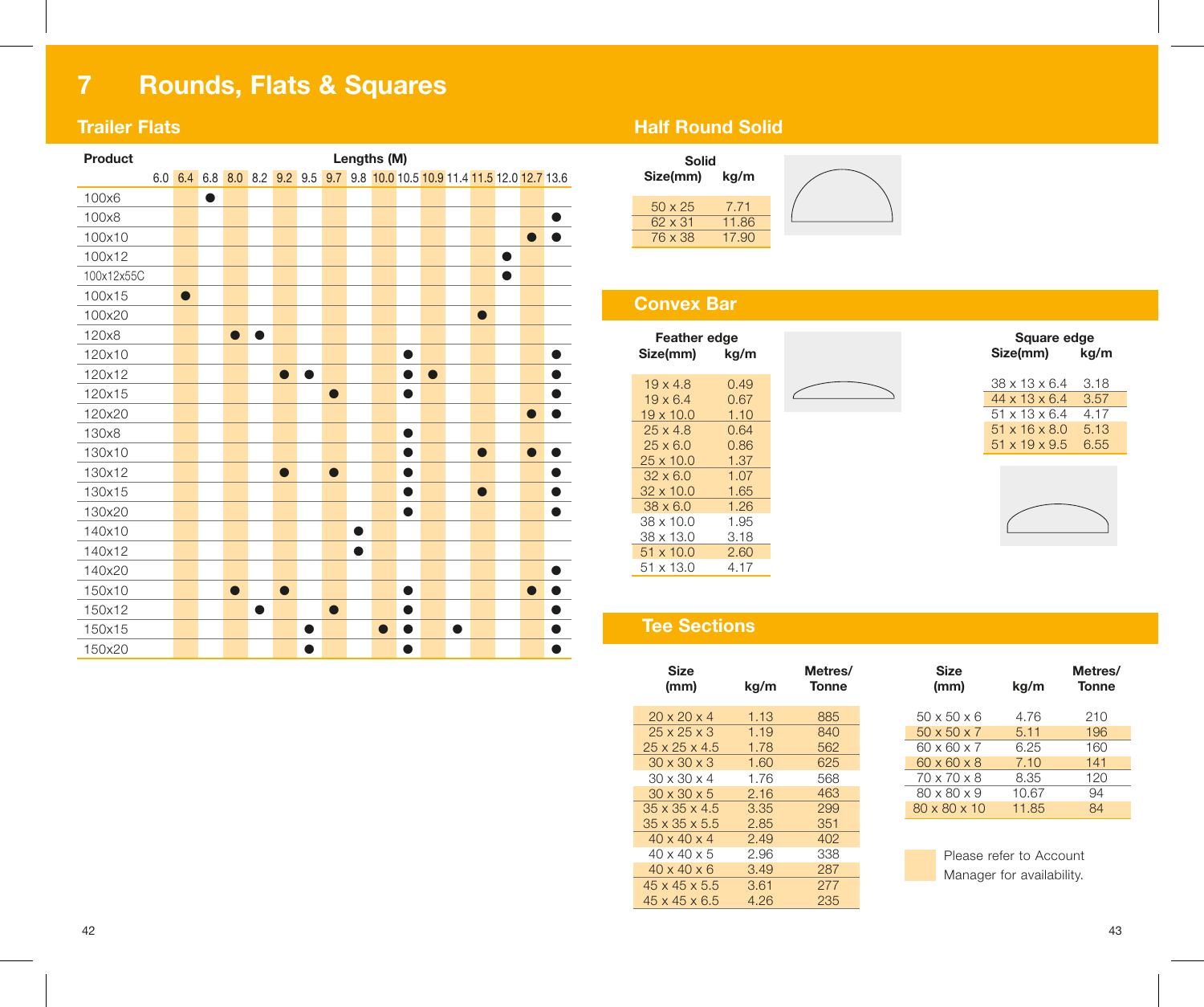| Size mm   | kg/metre | Size mm     | kg/metre | Size mm      | kg/metre |
|-----------|----------|-------------|----------|--------------|----------|
| 25x25x2.0 | 1.43     | 80x80x3.0   | 7.22     | 180x180x5.0  | 27.97    |
| 25x25x2.5 | 1.74     | 80x80x3.5   | 8.35     | 180x180x6.0  | 33.26    |
| 25x25x3.0 | 2.04     | 80x80x3.6   | 8.59     | 180x180x8.0  | 43.00    |
|           |          | 80x80x4.0   | 9.48     | 180x180x10.0 | 53.00    |
| 30x30x2.0 | 1.74     | 80x80x5.0   | 11.70    | 180x180x12.0 | 61.01    |
| 30x30x2.5 | 2.14     | 80x80x6.0   | 13.80    | 180x180x12.5 | 65.20    |
| 30x30x3.0 | 2.51     | 80x80x6.3   | 14.40    |              |          |
| 30x30x3.2 | 2.65     |             |          | 200x200x5.0  | 31.18    |
|           |          | 90x90x3.0   | 8.16     | 200x200x6.0  | 37.09    |
| 40x40x2.0 | 2.37     | 90x90x3.5   | 9.45     | 200x200x8.0  | 48.00    |
| 40x40x2.5 | 2.92     | 90x90x3.6   | 9.72     | 200x200x10.0 | 59.30    |
| 40x40x3.0 | 3.45     | 90x90x4.0   | 10.70    | 200x200x12.0 | 68.84    |
| 40x40x4.0 | 4.46     | 90x90x5.0   | 13.30    | 200x200x12.5 | 73.00    |
|           |          | 90x90x6.0   | 15.70    |              |          |
| 50x50x2.0 | 3.00     | 90x90x6.3   | 16.40    | 250x250x6.0  | 46.83    |
| 50x50x2.5 | 3.71     |             |          | 250x250x8.0  | 60.50    |
| 50x50x3.0 | 4.39     | 100x100x3.0 | 9.10     | 250x250x10.0 | 75.00    |
| 50x50x4.0 | 5.72     | 100x100x4.0 | 12.00    | 250x250x12.0 | 88.45    |
| 50x50x5.0 | 6.97     | 100x100x5.0 | 14.80    | 250x250x12.5 | 92.70    |
|           |          | 100x100x6.0 | 17.60    |              |          |
| 60x60x3.0 | 5.34     | 100x100x6.3 | 18.40    | 300x300x6.0  | 55.30    |
| 60x60x3.2 | 5.67     | 100x100x8.0 | 22.90    | 300x300x8.0  | 74.18    |
| 60x60x3.6 | 6.34     |             |          | 300x300x10.0 | 90.70    |
| 60x60x4.0 | 6.97     | 120x120x4.0 | 14.50    | 300x300x12.0 | 108.68   |
| 60x60x5.0 | 8.54     | 120x120x5.0 | 18.00    | 300x300x12.5 | 112.00   |
|           |          | 120x120x6.0 | 21.30    |              |          |
| 70x70x2.5 | 5.28     | 120x120x6.3 | 22.30    |              |          |
| 70x70x3.0 | 6.28     | 120x120x8.0 | 27.90    |              |          |
| 70x70x3.5 | 7.25     |             |          |              |          |
| 70x70x3.6 | 7.46     | 150x150x4.0 | 18.30    |              |          |
| 70x70x4.0 | 8.23     | 150x150x5.0 | 22.70    |              |          |
| 70x70x5.0 | 10.10    | 150x150x6.0 | 27.00    |              |          |
|           |          | 150x150x6.3 | 28.30    |              |          |
|           |          | 150x150x8.0 | 35.40    |              |          |

| Size mm   | kg/metre | Size mm    | kg/metre | Size mm      | kg/metre |
|-----------|----------|------------|----------|--------------|----------|
| 40x20x2.0 | 1.68     | 100x50x2.5 | 5.63     | 150x100x4.0  | 15.10    |
|           |          | 100x50x3.0 | 6.75     | 150x100x5.0  | 18.70    |
| 50x25x2   | 2.21     | 100x50x3.2 | 7.18     | 150x100x6.0  | 22.30    |
| 50x25x2.5 | 2.72     | 100x50x3.6 | 8.02     | 150x100x6.3  | 23.30    |
| 50x25x3   | 3.22     |            |          | 150x100x8.0  | 29.10    |
|           |          | 100x50x4.0 | 8.86     |              |          |
| 50x30x2.0 | 2.37     | 100x50x5.0 | 10.90    | 160x80x5.0   | 18.00    |
| 50x30x2.5 | 2.92     | 100x50x6.0 | 12.90    | 160x80x6.0   | 21.30    |
| 50x30x3.0 | 3.45     | 100x50x6.3 | 13.40    | 160x80x6.3   | 22.30    |
| 50x30x3.2 | 3.66     |            |          | 160x80x8.0   | 27.90    |
| 50x30x4.0 | 4.46     | 100x60x3.0 | 7.22     |              |          |
|           |          | 100x60x3.5 | 8.35     | 200x100x4.0  | 18.30    |
| 60x30x3.0 | 3.88     | 100x60x3.6 | 8.59     | 200x100x5.0  | 22.55    |
|           |          | 100x60x4.0 | 9.48     | 200x100x6.0  | 27.00    |
| 60x40x2.0 | 2.93     | 100x60x5.0 | 11.70    | 200x100x6.3  | 28.30    |
| 60x40x2.5 | 3.71     | 100x60x6.0 | 13.80    | 200x100x8.0  | 35.40    |
| 60x40x3.0 | 4.39     | 100x60x6.3 | 14.40    |              |          |
| 60x40x3.2 | 4.66     |            |          | 250x150x5.0  | 30.40    |
| 60x40x4.0 | 5.72     | 120x60x3.0 | 8.12     | 250x150x6.0  | 36.20    |
| 60x40x5.0 | 6.97     | 120x60x3.5 | 9.40     | 250x150x8.0  | 47.70    |
|           |          | 120x60x3.6 | 9.72     | 250x150x10.0 | 58.80    |
| 80x40x2.5 | 4.26     | 120x60x4.0 | 10.70    | 250x150x12.0 | 70.00    |
| 80x40x3.0 | 5.34     | 120x60x5.0 | 13.30    | 250x150x12.5 | 72.30    |
| 80x40x4.0 | 6.97     | 120x60x6.0 | 15.52    |              |          |
| 80x40x5.0 | 8.54     | 120x60x6.3 | 16.40    | 300x200x6.0  | 46.00    |
|           |          |            |          | 300x200x8.0  | 60.50    |
| 90x50x3.0 | 6.28     | 120x80x3.0 | 9.10     | 300x200x10.0 | 75.00    |
| 90x50x3.5 | 7.25     | 120x80x4.0 | 12.00    | 300x200x12.0 | 89.00    |
| 90x50x3.6 | 7.46     | 120x80x5.0 | 14.80    | 300x200x12.5 | 92.60    |
| 90x50x4.0 | 8.23     | 120x80x6.0 | 17.60    |              |          |
| 90x50x5.0 | 10.10    | 120x80x6.3 | 18.40    | 400x200x6.0  | 55.30    |
|           |          | 120x80x8.0 | 22.90    | 400x200x8.0  | 73.10    |
|           |          |            |          | 400x200x10.0 | 90.70    |
|           |          |            |          | 400x200x12.0 | 107.00   |
|           |          |            |          | 400x200x12.5 | 112.00   |

Please refer to Account Manager for availability. The example of the Please refer to Account Manager for availability.

## **Cold Formed Square Hollow Sections Cold Formed Rectangular Hollow Sections**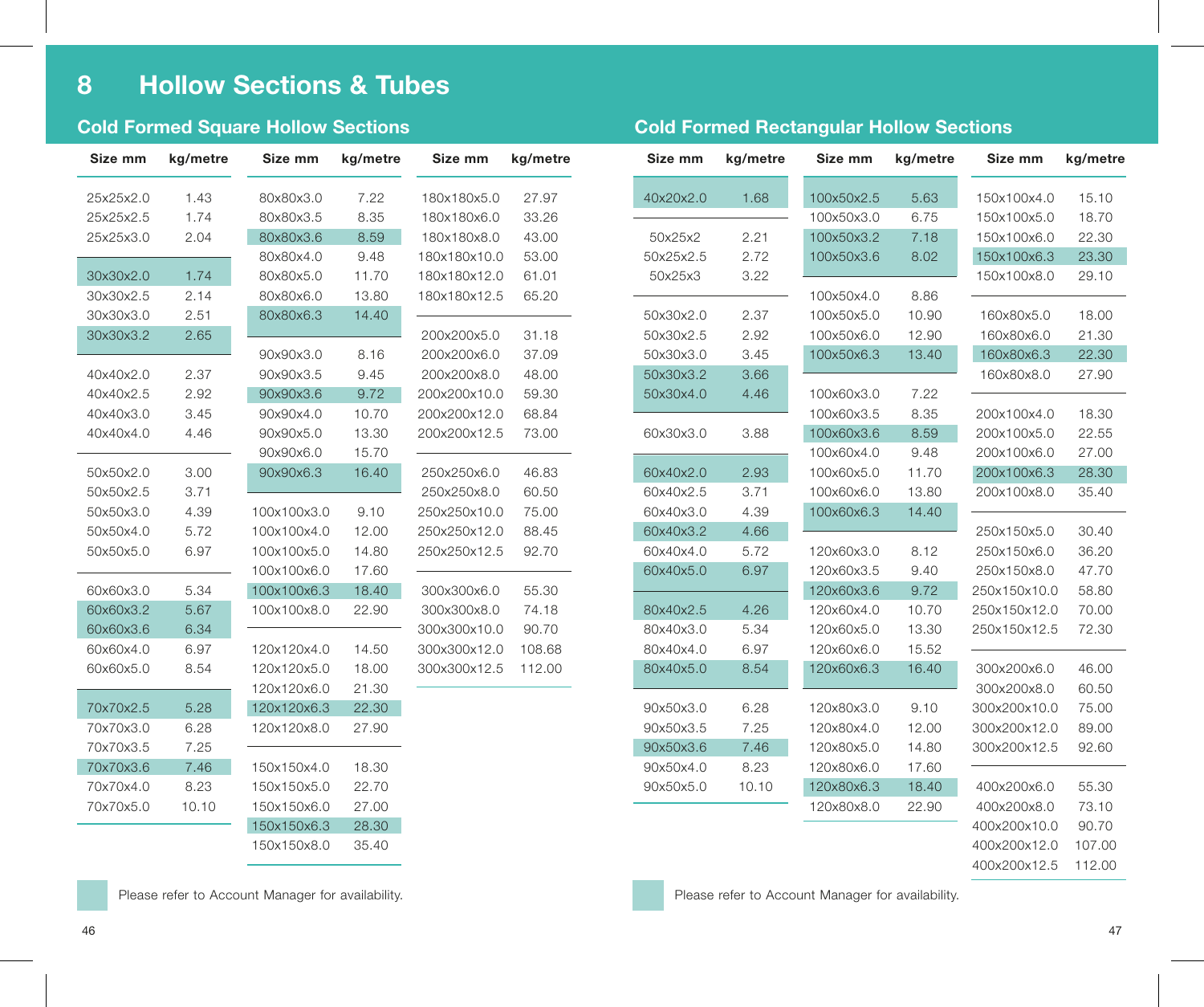### **Cold Formed Circular Hollow Sections Hot Finished Square Hollow Sections**

| Size mm              | kg/metre     | Size mm                | kg/metre       | Size mm                 | kg/metre       | Size mm   | kg/metre | Size mm                                           | kg/metre | Size mm      | kg/metr |
|----------------------|--------------|------------------------|----------------|-------------------------|----------------|-----------|----------|---------------------------------------------------|----------|--------------|---------|
| 26.9x2.0             | 1.23         | 114.3x3.0              | 8.23           | 244.5x12.0              | 68.80          | 40x40x3.0 | 3.45     | 90x90x3.6                                         | 9.72     | 180x180x 6.3 | 34.00   |
| 26.9x2.5             | 1.50         | 114.3x3.2              | 8.77           | 244.5x12.5              | 71.50          |           |          |                                                   |          |              |         |
| 26.9x3.0             | 1.77         | 114.3x3.5              | 9.56           | 244.5x16.0              | 90.20          | 40x40x3.2 | 3.61     | 90x90x4.0                                         | 10.70    | 180x180x 8.0 | 43.00   |
| 26.9x3.2             | 1.87         | 114.3x4.0              | 10.90          |                         |                | 40x40x4.0 | 4.46     | 90x90x5.0                                         | 13.30    | 180x180x10.0 | 53.00   |
|                      |              | 114.3X4.5              | 12.19          | 273x5.0                 | 33.00          | 40x40x5.0 | 5.28     | 90x90x6.3                                         | 16.40    | 180x180x12.5 | 65.20   |
| 33.7x2.0             | 1.56         | 114.3x5.0              | 13.50          | 273x6.0                 | 39.50          |           |          | 90x90x8.0                                         | 20.10    | 180x180x16.0 | 80.20   |
| 33.7x2.5<br>33.7x3.0 | 1.92<br>2.27 | 114.3x6.0<br>114.3x6.3 | 16.00<br>16.80 | 273x8.0<br>273x10.0     | 52.30<br>64.90 | 50x50x3.0 | 4.39     |                                                   |          |              |         |
| 33.7x3.2             | 2.41         |                        |                | 273x12.0                | 77.20          | 50x50x3.2 | 4.62     | 100x100x4.0                                       | 12.00    | 200x200x 5.0 | 31.18   |
| 33.7x4.0             | 2.93         | 127X3.0                | 9.17           | 273x12.5                | 80.30          |           |          |                                                   |          |              |         |
|                      |              | 127X5.0                | 15.04          | 273x16.0                | 101.00         | 50x50x4.0 | 5.72     | 100x100x5.0                                       | 14.80    | 200x200x 6.3 | 38.00   |
| 42.4x2.5             | 2.46         |                        |                |                         |                | 50x50x5.0 | 6.97     | 100x100x6.3                                       | 18.40    | 200x200x 8.0 | 48.00   |
| 42.4x3.0             | 2.91         | 139.7x3.0              | 10.10          | 323.9x5.0               | 39.30          | 50x50x6.3 | 8.31     | 100x100x8.0                                       | 22.90    | 200x200x10.0 | 59.30   |
| 42.4x3.2             | 3.09         | 139.7x3.5              | 11.80          | 323.9x6.0               | 47.00          |           |          | 100x100x10.0                                      | 27.40    | 200x200x12.5 | 73.00   |
| 42.4x3.6             | 3.44         | 139.7x4.0              | 13.40          | 323.9x8.0               | 62.30          | 60x60x3.0 | 5.34     |                                                   |          | 200x200x16.0 | 90.30   |
| 42.4x4.0             | 3.79         | 139.7x5.0              | 16.60          | 323.9x10.0              | 77.40          | 60x60x3.2 | 5.67     | 120x120x5.0                                       | 18.00    |              |         |
|                      |              | 139.7x6.0              | 19.80          | 323.9x12.0              | 92.30          |           |          |                                                   |          |              |         |
| 48.3x2.5             | 2.82         | 139.7x6.3              | 20.70          | 323.9x12.5              | 96.00          | 60x60x4.0 | 6.97     | 120x120x6.3                                       | 22.30    | 250x250x 6.3 | 47.90   |
| 48.3x3.0             | 3.35         | 139.7x8.0              | 26.00          | 323.9x16.0              | 121.00         | 60x60x5.0 | 8.54     | 120x120x8.0                                       | 27.90    | 250x250x 8.0 | 60.50   |
| 48.3x3.2             | 3.56         | 139.7x10.0             | 32.00          |                         |                | 60x60x6.3 | 10.30    | 120x120x10.0                                      | 33.70    | 250x250x10.0 | 75.00   |
| 48.3x3.5             | 3.87         |                        |                | 355.6x5.0               | 43.20          | 60x60x8.0 | 12.50    | 120x120x12.5                                      | 40.90    | 250x250x12.5 | 92.70   |
| 48.3x3.6             | 3.97         | 168.3x4.0              | 16.20<br>20.10 | 355.6x6.0               | 51.70<br>68.60 |           |          |                                                   |          | 250x250x16.0 | 115.00  |
| 48.3x4.0             | 4.37         | 168.3x5.0<br>168.3x6.0 | 24.00          | 355.6x8.0<br>355.6x10.0 | 85.20          | 70x70x3.6 | 7.46     | 140x140x5.0                                       | 21.00    |              |         |
| 60.3x2.5             | 3.56         | 168.3x6.3              | 25.20          | 355.6x12.0              | 102.00         |           |          |                                                   |          |              |         |
| 60.3x3.0             | 4.24         | 168.3x8.0              | 31.60          | 355.6x12.5              | 106.00         | 70x70x5.0 | 10.10    | 140x140x6.3                                       | 26.10    | 300x300x 6.3 | 57.80   |
| 60.3x3.2             | 4.51         | 168.3x10.0             | 39.00          | 355.6x16.0              | 134.00         | 70x70x6.3 | 12.30    | 140x140x8.0                                       | 32.60    | 300x300x 8.0 | 74.18   |
| 60.3x3.5             | 4.90         | 168.3x12.5             | 48.00          |                         |                | 70x70x8.0 | 15.00    | 140x140x10.0                                      | 40.00    | 300x300x10.0 | 90.70   |
| 60.3x3.6             | 5.03         |                        |                | 406.4x6.0               | 59.20          |           |          | 140x140x12.5                                      | 48.70    | 300x300x12.5 | 112.00  |
| 60.3x4.0             | 5.55         | 193.7x4.0              | 18.70          | 406.4x8.0               | 78.60          | 80x80x3.0 | 7.22     |                                                   |          | 300x300x16.0 | 141.00  |
| 60.3x5.0             | 6.82         | 193.7x5.0              | 23.30          | 406.4x10.0              | 97.80          | 80x80x3.6 | 8.59     | 150x150x5.0                                       | 22.70    |              |         |
|                      |              | 193.7x6.0              | 27.80          | 406.4x12.0              | 117.00         | 80x80x4.0 | 9.48     | 150x150x6.3                                       | 28.30    |              | 85.40   |
| 76.1x2.5             | 4.54         | 193.7x8.0              | 36.60          | 406.4x12.5              | 121.00         |           |          |                                                   |          | 350x350x 8.0 |         |
| 76.1x3.0             | 5.41         | 193.7x10.0             | 45.30          | 406.4x16.0              | 154.00         | 80x80x5.0 | 11.70    | 150x150x8.0                                       | 35.40    | 350x350x10.0 | 106.00  |
| 76.1x3.2             | 5.75         | 193.7x12.5             | 55.90          |                         |                | 80x80x6.3 | 14.40    | 150x150x10.0                                      | 43.10    | 350x350x12.5 | 131.00  |
| 76.1x3.6<br>76.1x4.0 | 6.44<br>7.11 | 219.1x5.0              | 26.40          | 457x6.0<br>457x8.0      | 66.70<br>88.60 | 80x80x8.0 | 17.50    | 150x150x12.5                                      | 52.70    | 350x350x16.0 | 166.00  |
| 76.1x5.0             | 8.77         | 219.1x6.0              | 31.50          | 457x10.0                | 110.00         |           |          |                                                   |          |              |         |
|                      |              | 219.1x8.0              | 41.60          | 457x12.0                | 132.00         |           |          | 160x160 x 5.0                                     | 24.10    | 400x400x10.0 | 122.00  |
| 88.9x3.0             | 6.36         | 219.1x10.0             | 51.60          | 457x12.5                | 137.00         |           |          | 160x160 x 6.3                                     | 30.10    | 400x400x12.5 | 151.00  |
| 88.9x3.2             | 6.76         | 219.1x12.0             | 61.30          | 457x16.0                | 174.00         |           |          |                                                   |          |              |         |
| 88.9x3.5             | 7.37         | 219.1x12.5             | 63.70          |                         |                |           |          | 160x160 x 8.0                                     | 37.60    | 400x400x16.0 | 191.00  |
| 88.9x4.0             | 8.38         | 219.1x16.0             | 80.10          | 508x6.0                 | 74.30          |           |          | 160x160 x10.0                                     | 46.30    |              |         |
| 88.9x5.0             | 10.30        |                        |                | 508x8.0                 | 98.60          |           |          | 160x160 x12.5                                     | 56.60    |              |         |
|                      |              | 244.5x5.0              | 29.50          | 508x10.0                | 123.00         |           |          |                                                   |          |              |         |
|                      |              | 244.5x6.0              | 35.30          | 508x12.0                | 147.00         |           |          |                                                   |          |              |         |
|                      |              | 244.5x8.0              | 46.70          | 508x12.5                | 153.00         |           |          | Please refer to Account Manager for availability. |          |              |         |
| 48                   |              | 244.5x10.0             | 57.80          | 508x16.0                | 194.00         |           |          |                                                   |          |              | 49      |

### **Size mm kg/metre** 40x40x3.0 3.45 40x40x3.2 3.61 40x40x4.0 4.46 40x40x5.0 5.28 50x50x3.0 4.39 50x50x3.2 4.62 50x50x4.0 5.72 50x50x5.0 6.97 50x50x6.3 8.31 60x60x3.0 5.34 60x60x3.2 5.67 60x60x4.0 6.97 60x60x5.0 8.54 60x60x6.3 10.30 60x60x8.0 12.50 70x70x3.6 7.46 70x70x5.0 10.10 70x70x6.3 12.30 70x70x8.0 15.00 80x80x3.0 7.22 80x80x3.6 8.59 80x80x4.0 9.48 80x80x5.0 11.70 80x80x6.3 14.40 80x80x8.0 17.50 **Size mm kg/metre** 180x180x 6.3 34.00 180x180x 8.0 43.00 180x180x10.0 53.00 180x180x12.5 65.20 180x180x16.0 80.20 200x200x 5.0 31.18 200x200x 6.3 38.00 200x200x 8.0 48.00 200x200x10.0 59.30 200x200x12.5 73.00 200x200x16.0 90.30 250x250x 6.3 47.90 250x250x 8.0 60.50 250x250x10.0 75.00 250x250x12.5 92.70 250x250x16.0 115.00 300x300x 6.3 57.80 300x300x 8.0 74.18 300x300x10.0 90.70 300x300x12.5 112.00 300x300x16.0 141.00 350x350x 8.0 85.40 350x350x10.0 106.00 350x350x12.5 131.00 350x350x16.0 166.00 400x400x10.0 122.00 400x400x12.5 151.00 400x400x16.0 191.00 **Size mm kg/metre** 90x90x3.6 9.72 90x90x4.0 10.70 90x90x5.0 13.30 90x90x6.3 16.40 90x90x8.0 20.10 100x100x4.0 12.00 100x100x5.0 14.80 100x100x6.3 18.40 100x100x8.0 22.90 100x100x10.0 27.40 120x120x5.0 18.00 120x120x6.3 22.30 120x120x8.0 27.90 120x120x10.0 33.70 120x120x12.5 40.90 140x140x5.0 21.00 140x140x6.3 26.10 140x140x8.0 32.60 140x140x10.0 40.00 140x140x12.5 48.70 150x150x5.0 22.70 150x150x6.3 28.30 150x150x8.0 35.40 150x150x10.0 43.10 150x150x12.5 52.70 160x160 x 5.0 24.10 160x160 x 6.3 30.10 160x160 x 8.0 37.60 160x160 x10.0 46.30 160x160 x12.5 56.60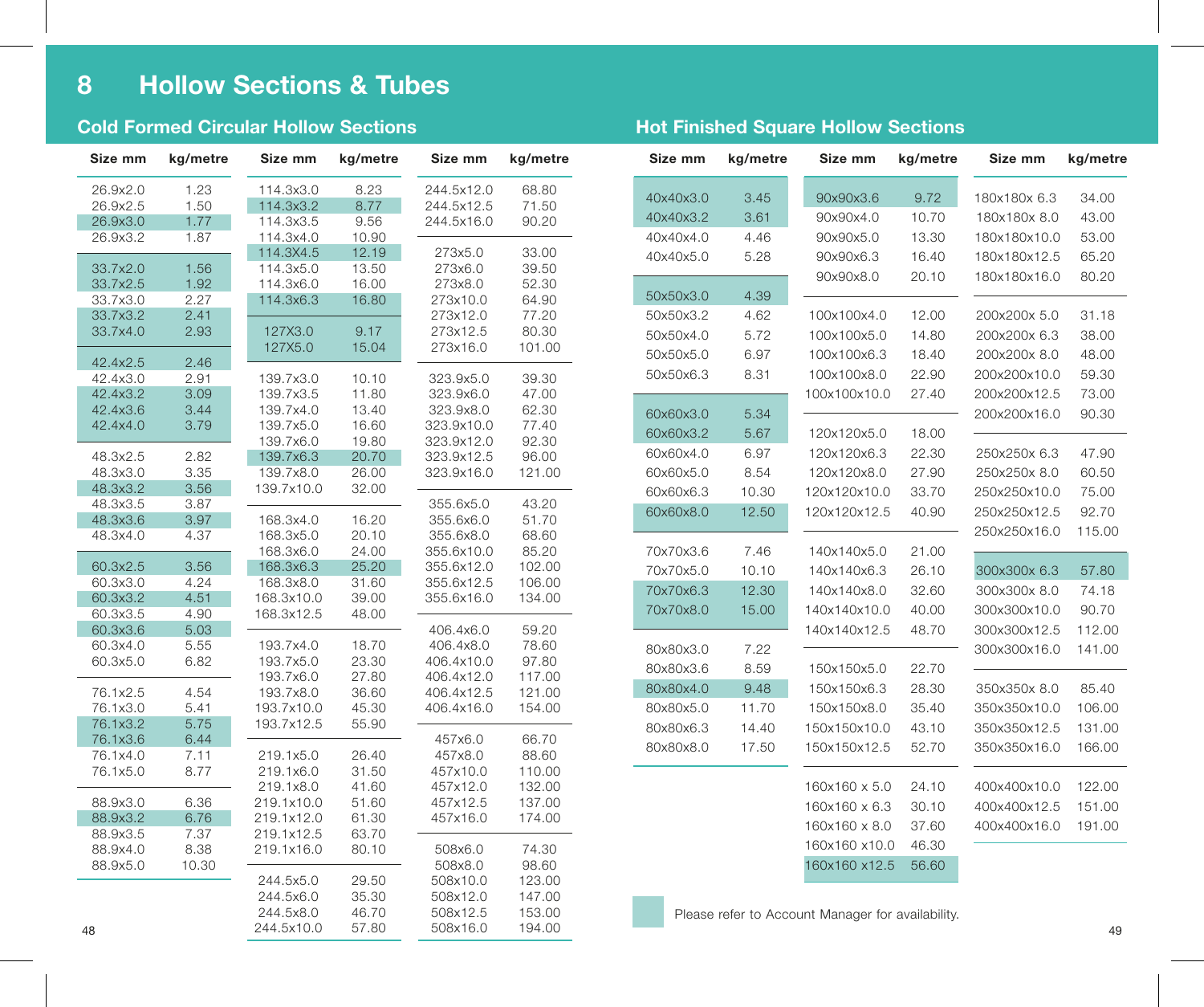### **Hot Finished Rectangular Hollow Sections Hot Finished Circular Hollow Sections**

**Size mm kg/metre** 50x30x3.2 3.66 60x40x3.0 4.39 60x40x4.0 5.72 60x40x5.0 6.97 80x40x3.2 5.62 80x40x4.0 6.97 80x40x5.0 8.54 80x40x6.3 10.30 80x40x8.0 12.50 90x50x3.6 7.46 90x50x5.0 10.10 90x50x6.3 12.30 100x50x3.0 6.75 100x50x3.2 7.18 100x50x4.0 8.86 100x50x5.0 10.90 100x50x6.3 13.40 100x50x8.0 16.30 100x50x10.0 19.60 100x60x3.6 8.59 100x60x5.0 11.70 100x60x6.3 14.40 100x60x8.0 17.50 120x60x3.6 9.72 120x60x5.0 13.30 120x60x6.3 16.40 120x60x8.0 20.10 **Size mm kg/metre** 300x100x 8.0 47.70 300x100x10.0 58.80 300x100x12.5 72.30 300x200x 6.3 47.90 300x200x 8.0 60.50 300x200x10.0 75.00 300x200x12.5 92.60 300x200x16.0 115.00 350x150x 8.0 60.30 350x150x10.0 74.50 350x150x12.5 91.90 350x150x16.0 115.00 400x200x 8.0 73.10 400x200x10.0 90.70 400x200x12.5 112.00 400x200x16.0 141.00 450x250x 8.0 85.40 450x250x10.0 106.00 450x250x12.5 131.00 450x250x16.0 166.00 500x200x 8.0 85.40 500x200x10.0 106.00 500x200x12.5 131.00 500x200x16.0 166.00 500x300x8.0 98.00 500x300x10.0 122.00 500x300x12.5 151.00 500x300x16.0 191.00 **Size mm kg/metre** 120x80x5.0 14.80 120x80x6.3 18.40 120x80x8.0 22.90 120x80x10.0 27.40 150x100x5.0 18.70 150x100x6.3 23.30 150x100x8.0 29.10 150x100x10.0 35.30 150x100x12.5 42.80 160x80x4.0 14.40 160x80x5.0 18.00 160x80x6.3 22.30 160x80x8.0 27.90 160x80x10.0 33.70 200x100x5.0 22.55 200x100x6.3 28.30 200x100x8.0 35.40 200x100x10.0 43.10 200x100x12.5 52.70 200x120x5.0 24.10 200x120x6.3 30.10 200x120x8.0 37.60 200x120x10.0 46.30 200x150x8.0 41.40 200x150x10.0 51.00 250x150x 5.0 30.40 250x150x 6.3 38.00 250x150x 8.0 47.70 250x150x10.0 58.80

> 250x150x12.5 72.30 250x150x16.0 90.30

| Size mm   | kg/metre | Size mm    | kg/metre | Size mm    | kg/metre |
|-----------|----------|------------|----------|------------|----------|
| 26.9x3.2  | 1.87     | 139.7x5.0  | 16.60    | 323.9x6.3  | 49.30    |
|           |          | 139.7x6.3  | 20.70    | 323.9x8.0  | 62.30    |
| 33.7x2.6  | 1.99     | 139.7x8.0  | 26.00    | 323.9x10.0 | 77.40    |
| 33.7x3.2  | 2.41     | 139.7x10.0 | 32.00    | 323.9x12.5 | 96.00    |
| 33.7x4.0  | 2.93     |            |          | 323.9x16.0 | 121.00   |
|           |          | 168.3x5.0  | 20.10    |            |          |
| 42.4x2.6  | 2.55     | 168.3x6.3  | 25.20    | 355.6x16.0 | 134.00   |
| 42.4x3.2  | 3.09     | 168.3x8.0  | 31.60    |            |          |
| 42.4x4.0  | 3.79     | 168.3x10.0 | 39.00    | 406.4x6.3  | 62.20    |
| 42.4x5.0  | 4.61     | 168.3x12.5 | 48.00    | 406.4x8.0  | 79.60    |
|           |          |            |          | 406.4x10.0 | 97.80    |
| 48.3x3.2  | 3.56     | 193.7x5.0  | 23.30    | 406.4x12.5 | 121.00   |
| 48.3x4.0  | 4.37     | 193.7x6.3  | 29.10    | 406.4x16.0 | 154.00   |
| 48.3x5.0  | 5.34     | 193.7x8.0  | 36.60    |            |          |
|           |          | 193.7x10.0 | 45.30    | 457x8.0    | 88.60    |
| 60.3x3.2  | 4.51     | 193.7x12.5 | 55.90    | 457.0x10.0 | 110.00   |
| 60.3x4.0  | 5.55     |            |          | 457.0x12.5 | 137.00   |
| 60.3x5.0  | 6.82     | 219.1x5.0  | 26.40    | 457.0x16.0 | 174.00   |
|           |          | 219.1x6.3  | 33.10    |            |          |
| 76.1x2.9  | 5.24     | 219.1x8.0  | 41.60    | 508.0x10.0 | 123.00   |
| 76.1x3.2  | 5.75     | 219.1x10.0 | 51.60    | 508.0x12.5 | 153.00   |
| 76.1x4.0  | 7.11     | 219.1x12.5 | 63.70    | 508.0x16.0 | 194.00   |
| 76.1x5.0  | 8.77     |            |          |            |          |
|           |          | 219.1x16.0 | 80.10    |            |          |
| 88.9x3.2  | 6.76     |            |          |            |          |
| 88.9x4.0  | 8.38     | 244.5x8.0  | 46.70    |            |          |
| 88.9x5.0  | 10.30    | 244.5x10.0 | 57.80    |            |          |
| 88.9x6.3  | 12.80    | 244.5x12.5 | 71.50    |            |          |
|           |          | 244.5x16.0 | 90.20    |            |          |
| 114.3x3.2 | 8.76     |            |          |            |          |
| 114.3x3.6 | 9.83     | 273.0x6.3  | 41.40    |            |          |
| 114.3x4.0 | 10.87    | 273.0x8.0  | 52.30    |            |          |
| 114.3x5.0 | 13.50    | 273.0x10.0 | 64.90    |            |          |
| 114.3x6.3 | 16.80    | 273.0x12.5 | 80.30    |            |          |
|           |          | 273.0x16.0 | 101.00   |            |          |

Please refer to Account Manager for availability.

 $50$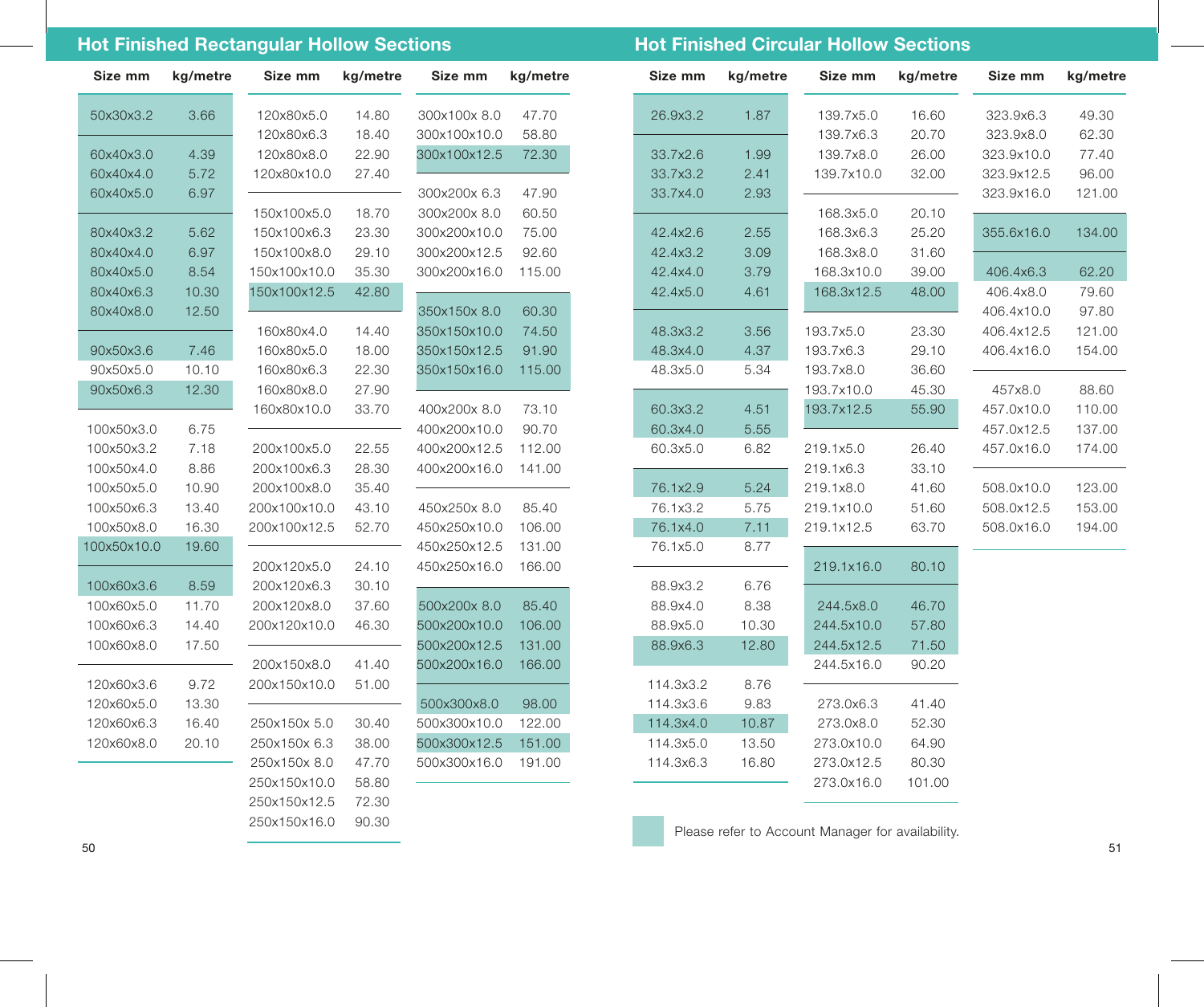### **Hot Finished Oval Hollow Sections**

| Size mm             | kg/metre |
|---------------------|----------|
| 150x75x4.0 10.70    |          |
| 150x75x5.0          | 13.30    |
| 150x75x6.0          | 16.50    |
|                     |          |
| 200x100x5.0 17.90   |          |
| 200x100x6.0 22.30   |          |
| 200x100x8.0 28.50   |          |
| 200x100x10.0 34.50  |          |
| 200x100x12.5 42.40  |          |
| 250x125x6.3 28.20   |          |
| 250x125x8.0 34.40   |          |
| 250x125x10.0 43.80  |          |
| 250x125x12.5 53.90  |          |
| 300x150x8.0 42.80   |          |
| 300x150x10.0 53.00  |          |
| 300x150x12.5 65.50  |          |
| 300x150x16.0 82.50  |          |
| 400x200x8.0 57.60   |          |
| 400x200x10.0        | 71.50    |
| 400x200x12.5 88.60  |          |
| 400x200x16.0 112.00 |          |
|                     |          |
| 500x250x10.0 90.00  |          |
| 500x250x12.5 112.00 |          |
| 500x250x16.0 142.00 |          |
|                     |          |

### **ERW Square Tube**

### **External Dimentions**

| Inches           | mm                     |           |   | 0.91 1.02 1.22 1.42 1.50 1.63 1.83 2.03 2.34 2.50 2.64 3.00 3.25 |    |   |           |                |           |                |   |           |   |           |
|------------------|------------------------|-----------|---|------------------------------------------------------------------|----|---|-----------|----------------|-----------|----------------|---|-----------|---|-----------|
| $1/2 \times 1/2$ | 12.70x12.70            | $\bullet$ |   |                                                                  |    |   | $\bullet$ |                |           |                |   |           |   |           |
| $5/8 \times 5/8$ | 15.88x15.88            | $\bullet$ | n | ●                                                                | А. |   | n         | $\bullet$      | $\bullet$ |                |   |           |   |           |
| $3/4 \times 3/4$ | 19.05x19.05            | $\bullet$ | n | O                                                                | ●  |   | ●         | $\bullet$      | ۸         |                |   |           |   |           |
|                  | 20.00x20.00            | $\bullet$ | ● | ●                                                                | А. |   | ●         | $\bullet$      | $\bullet$ |                |   |           |   |           |
| $7/8 \times 7/8$ | 22.22x22.22            | $\bullet$ |   | e                                                                |    |   | n         | $\blacksquare$ | ●         |                |   |           |   |           |
|                  | 25.00x 25.00           | $\bullet$ | n | ●                                                                | ▲  |   | ●         | $\bullet$      | a         |                | n | ●         |   |           |
| 1x1              | 25.40x25.40            | $\bullet$ | n | e                                                                | А. |   | ●         | $\bullet$      | ●         | $\blacksquare$ | n | ●         |   | n         |
| 11/8x11/8        | 28.58x28.58            |           |   | ۸                                                                | ●  |   | ä         | $\bullet$      | ●         |                | n | 0         | ● | $\bullet$ |
|                  | 30.00x30.00            |           |   | $\bullet$                                                        |    |   | ●         | $\bullet$      | O         |                | n | Ω         | ● |           |
| 11/4x11/4        | 31.75x31.75            |           |   | ۸                                                                |    |   | ●         | $\bullet$      | ●         |                | n | $\bullet$ | ● | ●         |
|                  | 13/8x13/8 34.92x34.92  |           |   | $\bullet$                                                        |    |   | ●         | $\bullet$      | ●         | $\blacksquare$ | n | $\bullet$ | ● |           |
|                  | 35.00x35.00            |           |   | ●                                                                |    |   | n         | $\bullet$      | ●         |                | A | ●         | ● |           |
|                  | 11/2x11/2 38.10x3 8.10 |           |   | 0                                                                |    |   | n         | $\bullet$      |           |                |   | ●         | ● |           |
|                  | 40.00x40.00            |           |   |                                                                  |    |   | ●         | $\bullet$      | Ο         | $\blacksquare$ | A | Ω         |   | ▲         |
|                  | 50.00x50.00            |           |   |                                                                  |    | n | ●         | $\bullet$      | ●         |                | n | ●         |   |           |
| 2x2              | 50.80x50.80            |           |   |                                                                  |    |   |           |                |           |                |   |           |   |           |

● Regular production items

● Non regular production items. Please refer to Account Manager for availability.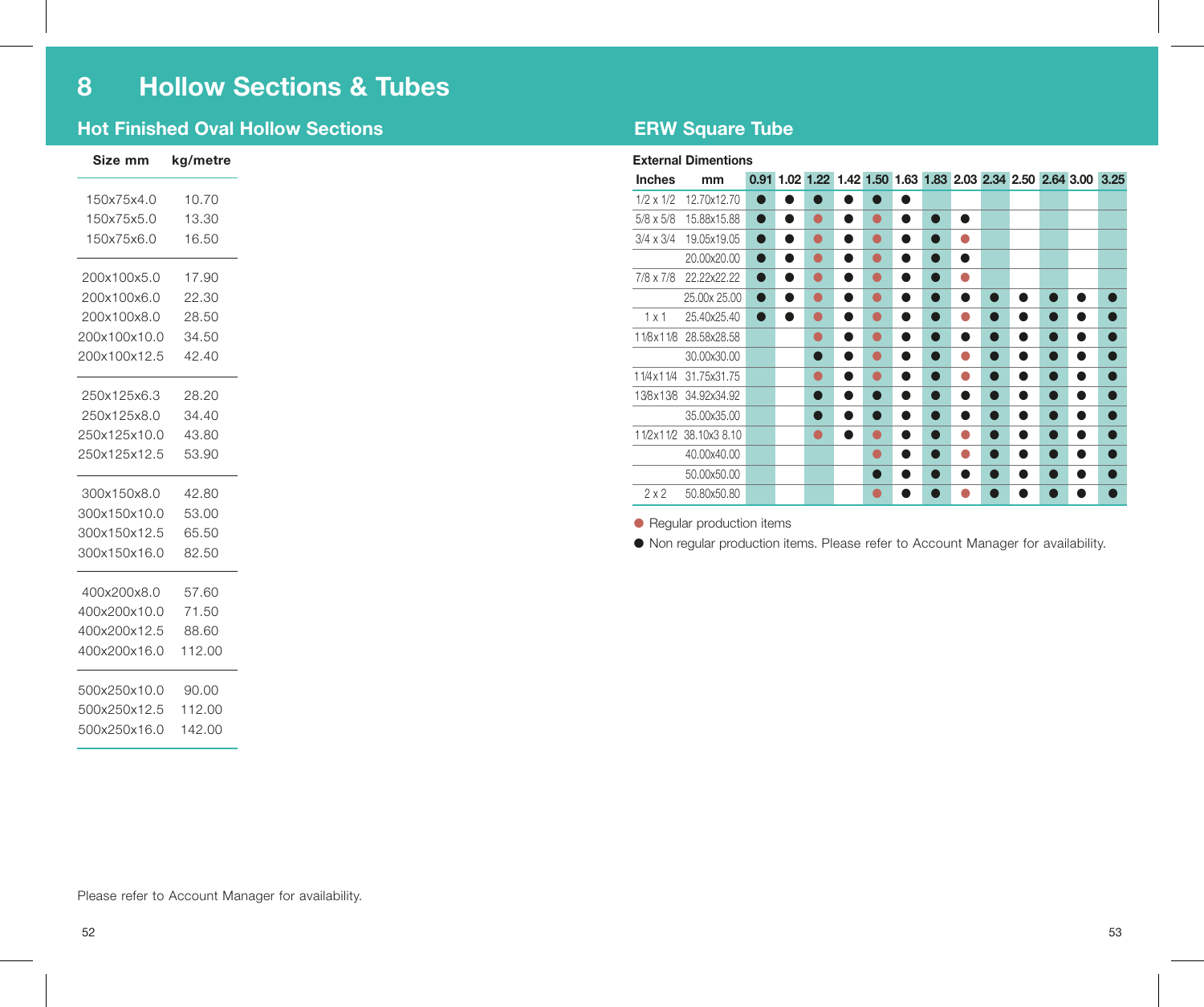### **ERW Rectangular Tube**

### **External Dimentions**

| <b>Inches</b>     | mm                      | 0.91      |           |           |           |           |           |                |           |   |           |           | 1.02 1.22 1.42 1.50 1.63 1.83 2.03 2.34 2.50 2.64 3.00 3.25 |  |
|-------------------|-------------------------|-----------|-----------|-----------|-----------|-----------|-----------|----------------|-----------|---|-----------|-----------|-------------------------------------------------------------|--|
| $1 \times 1/2$    | 25.40x12.70             |           |           |           |           |           | $\bullet$ |                |           |   |           |           |                                                             |  |
|                   | 25.00x15.00             | $\bullet$ | $\bullet$ | O         | $\bullet$ | $\bullet$ | $\bullet$ |                |           |   |           |           |                                                             |  |
|                   | 25.00 x20.00            | $\bullet$ | ●         |           |           | $\bullet$ | $\bullet$ | $\blacksquare$ | $\bullet$ |   |           |           |                                                             |  |
|                   | 30.00 x15.00            | 0         | 0         |           |           | 0         |           | $\bullet$      |           |   |           |           |                                                             |  |
|                   | 30.00x20.00             | $\bullet$ | $\bullet$ | $\bullet$ | $\bullet$ | $\bullet$ | $\bullet$ | $\bullet$      | $\bullet$ |   |           |           |                                                             |  |
| $11/4 \times 5/8$ | 31.75 x15.88            | $\bullet$ |           | ●         |           | ●         | $\bullet$ | $\bullet$      | $\bullet$ |   |           |           |                                                             |  |
| $11/4 \times 3/4$ | 31.75x19.05             | D         | $\bullet$ |           |           | $\bullet$ | $\bullet$ | $\bullet$      | $\bullet$ |   |           |           |                                                             |  |
| 1 3/8 x 5/8       | 34.92x15.88             | $\bullet$ | $\bullet$ | $\bullet$ | $\bullet$ | $\bullet$ | $\bullet$ | $\bullet$      | $\bullet$ |   |           |           |                                                             |  |
|                   | 35.00x15.00             | $\bullet$ | $\bullet$ | ●         |           | 0         |           | 0              | $\bullet$ |   |           |           |                                                             |  |
|                   | 35.00x20.00             | 0         | 0         |           |           | 0         | 0         | $\bullet$      |           |   |           |           |                                                             |  |
| $11/2 \times 1/2$ | 38.10x12.70             | $\bullet$ | $\bullet$ | $\bullet$ | $\bullet$ | $\bullet$ | $\bullet$ | $\bullet$      | $\bullet$ |   |           |           |                                                             |  |
| $11/2 \times 3/4$ | 38.10x19.05             | $\bullet$ | $\bullet$ | $\bullet$ |           | $\bullet$ | $\bullet$ | 0              | $\bullet$ |   |           |           |                                                             |  |
| $11/2 \times 1$   | 38.10x25.40             |           |           | 0         | Ð         | 0         | 0         | $\bullet$      |           |   |           |           |                                                             |  |
|                   | 40.00x20.00             |           |           | $\bullet$ | $\bullet$ | $\bullet$ | $\bullet$ | $\bullet$      | ٠         |   |           |           |                                                             |  |
|                   | 40.00x25.00             |           |           | $\bullet$ | ●         | 0         |           | 0              | $\bullet$ |   |           |           |                                                             |  |
| 1 3/4 x 5/8       | 44.45x15.88             |           |           | 0         |           | 0         | 0         | $\bullet$      |           |   |           |           |                                                             |  |
|                   | 17/8x15/16 47.62x23.81  |           |           | $\bullet$ | $\bullet$ | Ο         | $\bullet$ | $\bullet$      | $\bullet$ |   |           |           |                                                             |  |
|                   | 50.00x25.00             |           |           | $\bullet$ | $\bullet$ | $\bullet$ | $\bullet$ | $\bullet$      | 0         |   | 0         | ●         |                                                             |  |
|                   | 50.00x30.00             |           |           | 0         |           | 0         | 0         | $\bullet$      |           |   | 0         | ●         |                                                             |  |
| 2x1               | 50.80x25.40             |           |           | $\bullet$ | $\bullet$ | $\bullet$ | $\bullet$ | $\bullet$      | 0         | Ο | ●         | $\bullet$ |                                                             |  |
| 2 1/4 x 1 1/4     | 57.15x31.75             |           |           | $\bullet$ | $\bullet$ | $\bullet$ | $\bullet$ | $\bullet$      | ●         | Ο | $\bullet$ | $\bullet$ | O                                                           |  |
|                   | 60.00x20.00             |           |           |           |           | $\bullet$ | 0         | $\bullet$      | O         | n | $\bullet$ | $\bullet$ |                                                             |  |
|                   | 60.00x30.00             |           |           |           |           | $\bullet$ | $\bullet$ | $\bullet$      | $\bullet$ | ● | 0         | $\bullet$ | ●                                                           |  |
| $21/2 \times 1$   | 63.50x25.40             |           |           |           |           | $\bullet$ | $\bullet$ | $\bullet$      |           | Ο | $\bullet$ | $\bullet$ | O                                                           |  |
| 21/2 x 11/4       | 63.50x31.75             |           |           |           |           | $\bullet$ | $\bullet$ | $\bullet$      |           | ۰ | $\bullet$ | $\bullet$ | ●                                                           |  |
|                   | 21/2 x 11/2 63.50x38.10 |           |           |           |           | $\bullet$ | 0         | ●              |           |   | ●         | $\bullet$ |                                                             |  |
|                   | 80.00x35.00             |           |           |           |           | $\bullet$ | 0         | 0              |           |   | $\bullet$ | $\bullet$ |                                                             |  |

● Regular production items

● Non regular production items. Please refer to Account Manager for availability.

## **ERW Round Tube**

| <b>Diameter</b><br>0.81 0.91 1.02 1.22 1.42 1.50 1.63 1.83 2.03 2.34 2.50 2.64 3.00 3.25 |       |           |           |           |           |           |           |           |           |           |           |           |           |           |           |
|------------------------------------------------------------------------------------------|-------|-----------|-----------|-----------|-----------|-----------|-----------|-----------|-----------|-----------|-----------|-----------|-----------|-----------|-----------|
| <b>Inches</b>                                                                            | mm    |           |           |           |           |           |           |           |           |           |           |           |           |           |           |
| 5/8                                                                                      | 15.88 | $\bullet$ | 0         | $\bullet$ | Ο         |           | 0         | $\bullet$ |           | $\bullet$ |           |           |           |           |           |
|                                                                                          | 16.00 | $\bullet$ | $\bullet$ | $\bullet$ | <b>.</b>  |           | $\bullet$ | 0         | $\bullet$ | 0         |           |           |           |           |           |
|                                                                                          | 17.20 | $\bullet$ | $\bullet$ | ●         |           | O         | $\bullet$ | $\bullet$ | 0         | ●         |           |           |           |           |           |
|                                                                                          | 18.00 | $\bullet$ | $\bullet$ | $\bullet$ |           | ר         | $\bullet$ | $\bullet$ | $\bullet$ | $\bullet$ |           |           |           |           |           |
|                                                                                          | 18.14 | $\bullet$ | $\bullet$ | $\bullet$ |           | n         | $\bullet$ | $\bullet$ | 0         | $\bullet$ |           |           |           |           |           |
|                                                                                          | 18.39 | $\bullet$ | $\bullet$ | $\bullet$ | $\bullet$ | O         | $\bullet$ | $\bullet$ | $\bullet$ | $\bullet$ |           |           |           |           |           |
|                                                                                          | 18.64 | ●         | $\bullet$ | ●         |           | n         |           | $\bullet$ | $\bullet$ | 0         |           |           |           |           |           |
|                                                                                          | 18.70 | $\bullet$ | $\bullet$ | $\bullet$ |           | 0         | $\bullet$ | $\bullet$ | $\bullet$ | ●         |           |           |           |           |           |
| 3/4                                                                                      | 19.05 | $\bullet$ | $\bullet$ | $\bullet$ | $\bullet$ | ●         | $\bullet$ | $\bullet$ | $\bullet$ | $\bullet$ |           | ۰         | $\bullet$ |           |           |
|                                                                                          | 20.00 |           | $\bullet$ | $\bullet$ |           | n         | $\bullet$ | $\bullet$ | $\bullet$ | 0         |           | $\bullet$ | 0         |           |           |
|                                                                                          | 20.30 |           | $\bullet$ | $\bullet$ | $\bullet$ | O         | $\bullet$ | $\bullet$ | $\bullet$ | $\bullet$ | $\bullet$ | $\bullet$ | $\bullet$ |           |           |
|                                                                                          | 21.30 |           | $\bullet$ | 0         |           | n         | $\bullet$ | $\bullet$ | $\bullet$ |           |           | 0         | $\bullet$ |           |           |
|                                                                                          | 21.50 |           | $\bullet$ | $\bullet$ | $\bullet$ | $\bullet$ | $\bullet$ | $\bullet$ | $\bullet$ | 0         | ●         | $\bullet$ | $\bullet$ |           |           |
|                                                                                          | 22.00 |           | $\bullet$ | $\bullet$ | $\bullet$ | ●         | $\bullet$ | $\bullet$ | $\bullet$ | $\bullet$ | $\bullet$ | $\bullet$ | $\bullet$ |           |           |
| 7/8                                                                                      | 22.22 |           | $\bullet$ | $\bullet$ | 0         | O         | 0         | $\bullet$ | $\bullet$ | $\bullet$ | ●         | $\bullet$ | $\bullet$ |           |           |
|                                                                                          | 24.00 |           | $\bullet$ | ●         |           | O         | $\bullet$ | $\bullet$ |           | $\bullet$ | 0         | 0         | $\bullet$ |           |           |
|                                                                                          | 24.80 |           | $\bullet$ | $\bullet$ |           |           | $\bullet$ | $\bullet$ | $\bullet$ |           | $\bullet$ | $\bullet$ | $\bullet$ |           |           |
|                                                                                          | 25.00 |           | $\bullet$ | $\bullet$ |           | ∩         | $\bullet$ | $\bullet$ | $\bullet$ | $\bullet$ | ●         | $\bullet$ | $\bullet$ | ●         |           |
| 1                                                                                        | 25.40 |           | $\bullet$ | $\bullet$ | 0         | ●         | $\bullet$ | $\bullet$ | $\bullet$ | $\bullet$ | $\bullet$ | $\bullet$ | 0         | $\bullet$ | $\bullet$ |
|                                                                                          | 26.00 |           | $\bullet$ | $\bullet$ | $\bullet$ | n         | $\bullet$ | $\bullet$ | $\bullet$ | 0         | ●         | $\bullet$ | 0         | $\bullet$ | O         |
|                                                                                          | 28.00 |           | $\bullet$ | $\bullet$ |           | 0         | $\bullet$ | $\bullet$ | $\bullet$ | $\bullet$ | $\bullet$ | $\bullet$ |           | ●         |           |
| 11/8                                                                                     | 28.58 |           | $\bullet$ | $\bullet$ | $\bullet$ | ●         | $\bullet$ | $\bullet$ | $\bullet$ | $\bullet$ | $\bullet$ | $\bullet$ | $\bullet$ | $\bullet$ | ●         |
|                                                                                          | 30.00 |           | $\bullet$ | $\bullet$ |           | n         | $\bullet$ | $\bullet$ | $\bullet$ | $\bullet$ | $\bullet$ | $\bullet$ | 0         | $\bullet$ | ●         |
|                                                                                          | 30.54 |           | $\bullet$ | $\bullet$ | $\bullet$ | $\bullet$ | $\bullet$ | $\bullet$ | $\bullet$ | $\bullet$ | $\bullet$ | $\bullet$ | $\bullet$ | $\bullet$ | $\bullet$ |
| 11/4                                                                                     | 31.75 |           | $\bullet$ | $\bullet$ | 0         | ۰         | $\bullet$ | $\bullet$ | $\bullet$ | $\bullet$ | $\bullet$ | 0         | 0         | $\bullet$ |           |
|                                                                                          | 32.00 |           | $\bullet$ | $\bullet$ | $\bullet$ | $\bullet$ | $\bullet$ | $\bullet$ | $\bullet$ | $\bullet$ | $\bullet$ | $\bullet$ | $\bullet$ | $\bullet$ | $\bullet$ |
| 13/8                                                                                     | 34.92 |           | $\bullet$ | $\bullet$ | $\bullet$ | ●         | $\bullet$ | $\bullet$ | $\bullet$ | $\bullet$ | ●         | $\bullet$ | 0         | $\bullet$ | $\bullet$ |
| 11/2                                                                                     | 38.10 |           |           | O         | O         |           | 0         | D         | O         | $\bullet$ |           | ●         |           | $\bullet$ |           |
|                                                                                          | 40.00 |           |           |           | $\bullet$ | n         | $\bullet$ | $\bullet$ | ●         | $\bullet$ |           | $\bullet$ | $\bullet$ | $\bullet$ |           |

*Continued...*

● Regular production items

● Non regular production items. Please refer to Account Manager for availability.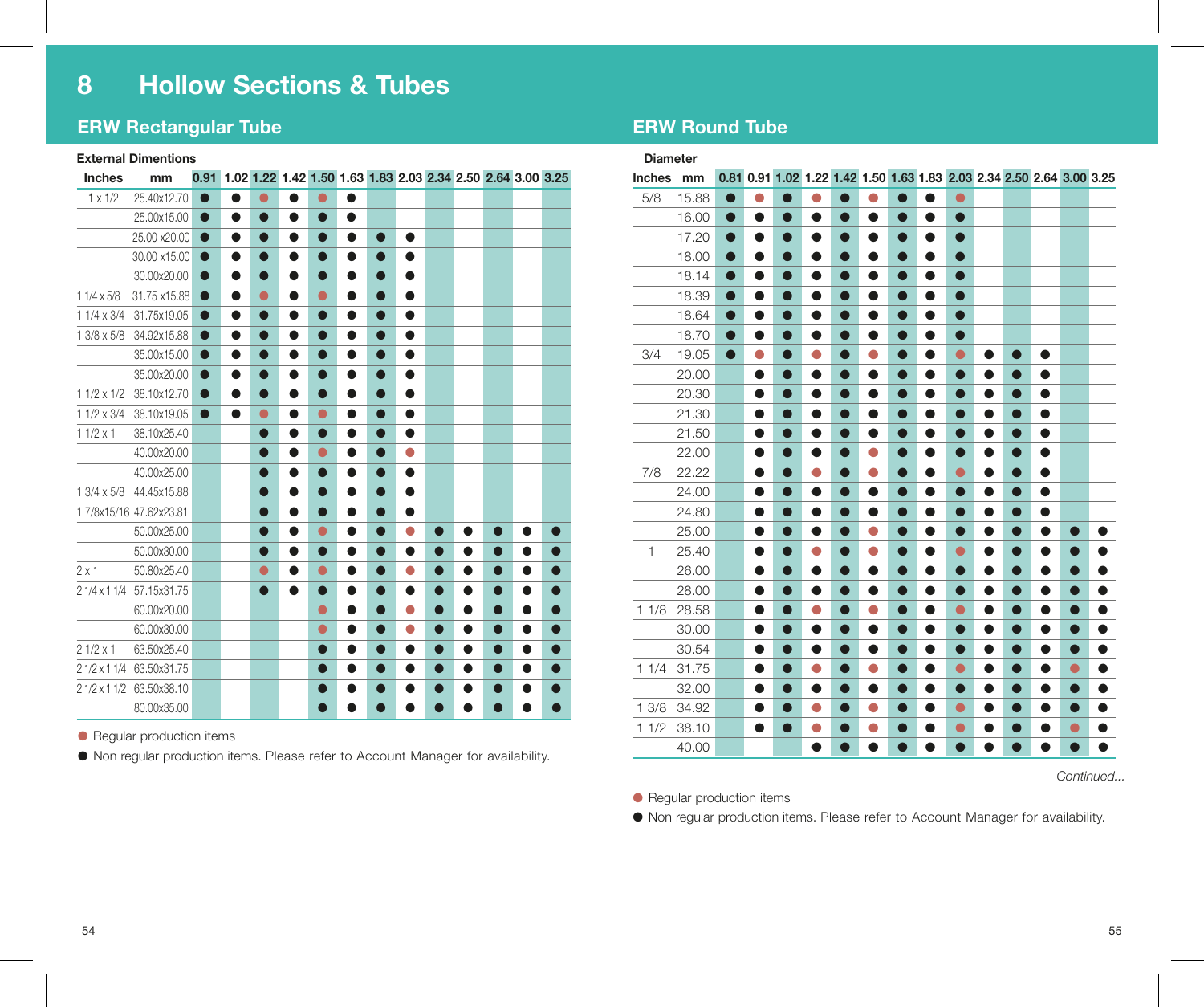### **ERW Round Tube**

### **Diameter**

| Inches         | mm    |  | 0.81 0.91 1.02 1.22 1.42 1.50 1.63 1.83 2.03 2.34 2.50 2.64 3.00 3.25 |   |     |           |           |           |   |   |           |   |                |   |
|----------------|-------|--|-----------------------------------------------------------------------|---|-----|-----------|-----------|-----------|---|---|-----------|---|----------------|---|
| 15/8           | 41.28 |  |                                                                       | О |     |           | $\bullet$ |           |   |   |           |   |                |   |
|                | 42.00 |  |                                                                       | ۸ |     |           | $\bullet$ | ●         |   |   | $\bullet$ | ٠ | ٠              |   |
|                | 42.70 |  |                                                                       | ● |     |           | $\bullet$ | a         |   |   | ●         | n | O              |   |
| 13/4           | 44.45 |  |                                                                       |   |     |           | $\bullet$ | $\bullet$ |   |   | $\bullet$ | n | 0              |   |
|                | 45.00 |  |                                                                       |   |     |           | $\bullet$ | ●         |   |   | $\bullet$ | n | $\bullet$      |   |
| 14/5           | 45.72 |  |                                                                       |   |     |           | $\bullet$ | ●         |   |   | $\bullet$ | n | $\bullet$      |   |
| 17/8           | 47.62 |  |                                                                       |   |     |           | $\bullet$ | ●         |   |   | ●         | n | $\bullet$      |   |
|                | 48.00 |  |                                                                       | ● | n   | n         | $\bullet$ | ●         | ● | ● | $\bullet$ | n | $\bullet$      |   |
|                | 50.00 |  |                                                                       | ● | - 1 | n         | $\bullet$ | ●         | ● | Α | $\bullet$ | n | $\bullet$      | Δ |
| $\overline{c}$ | 50.80 |  |                                                                       |   | −   |           | $\bullet$ | ●         | ٠ |   | $\bullet$ | n | ٠              |   |
| 21/8           | 53.98 |  |                                                                       |   | ×   |           | $\bullet$ | ●         | ● |   | $\bullet$ | n | $\blacksquare$ |   |
| 21/4           | 57.15 |  |                                                                       |   |     |           | $\bullet$ | a         |   |   | $\bullet$ | n | $\blacksquare$ |   |
|                | 60.00 |  |                                                                       |   |     |           | $\bullet$ | Α         |   |   | ●         | n | ●              |   |
| 23/8           | 60.33 |  |                                                                       |   |     |           | $\bullet$ | ●         |   |   | ●         | n | $\blacksquare$ |   |
| 21/2           | 63.50 |  |                                                                       |   |     |           | $\bullet$ | ä         |   |   | $\bullet$ | ñ |                |   |
|                | 70.00 |  |                                                                       |   |     |           | $\bullet$ | ●         |   |   | $\bullet$ | ñ |                |   |
|                | 75.00 |  |                                                                       |   |     | $\bullet$ | $\bullet$ | a         |   |   | æ         | n |                |   |
| 3              | 76.20 |  |                                                                       |   |     |           |           |           |   |   |           |   |                |   |

## **ERW Flat Sided Oval Tube**

### **External Dimentions**

| <b>Inches</b> | mm          | 0.81 0.91 1.02 1.22 1.42 1.50 1.63 1.83 2.03 2.34 2.50 2.64 3.00 3.25 |  |  |  |  |   |  |
|---------------|-------------|-----------------------------------------------------------------------|--|--|--|--|---|--|
|               | 26.30x15.00 |                                                                       |  |  |  |  |   |  |
|               | 28.20x13.20 |                                                                       |  |  |  |  |   |  |
|               | 30.00x15.00 |                                                                       |  |  |  |  |   |  |
|               | 30.00x16.00 |                                                                       |  |  |  |  |   |  |
| $11/4x$ 5/8   | 31.75x15.88 |                                                                       |  |  |  |  | ▲ |  |
|               | 35.00x20.00 |                                                                       |  |  |  |  |   |  |
|               | 40.00x17.00 |                                                                       |  |  |  |  | ● |  |
|               | 40.00x20.00 |                                                                       |  |  |  |  | e |  |
| 1 5/8x7/8     | 41.28x22.22 |                                                                       |  |  |  |  |   |  |
|               | 45.00x20.00 |                                                                       |  |  |  |  |   |  |
|               | 50.00x20.00 |                                                                       |  |  |  |  | ▲ |  |
|               | 50.00x25.00 |                                                                       |  |  |  |  |   |  |
|               | 60.00x30.00 |                                                                       |  |  |  |  |   |  |

## **ERW Elliptical Oval Tube**

**External Dimentions**

| <b>Inches</b> | mm                    | 0.81 0.91 1.02 1.22 1.42 1.50 1.63 1.83 2.03 2.34 2.50 2.64 3.00 3.25 |  |   |  |  |  |  |  |
|---------------|-----------------------|-----------------------------------------------------------------------|--|---|--|--|--|--|--|
|               | 7/8 x 1/2 22.22x12.70 |                                                                       |  |   |  |  |  |  |  |
|               | 23.50x13.33           |                                                                       |  | . |  |  |  |  |  |
|               | 26.29x16.21           |                                                                       |  |   |  |  |  |  |  |
| 11/2x1        | 38.10x25.40           |                                                                       |  | . |  |  |  |  |  |

● Regular production items

● Non regular production items. Please refer to Account Manager for availability.

● Regular production items

● Non regular production items. Please refer to Account Manager for availability.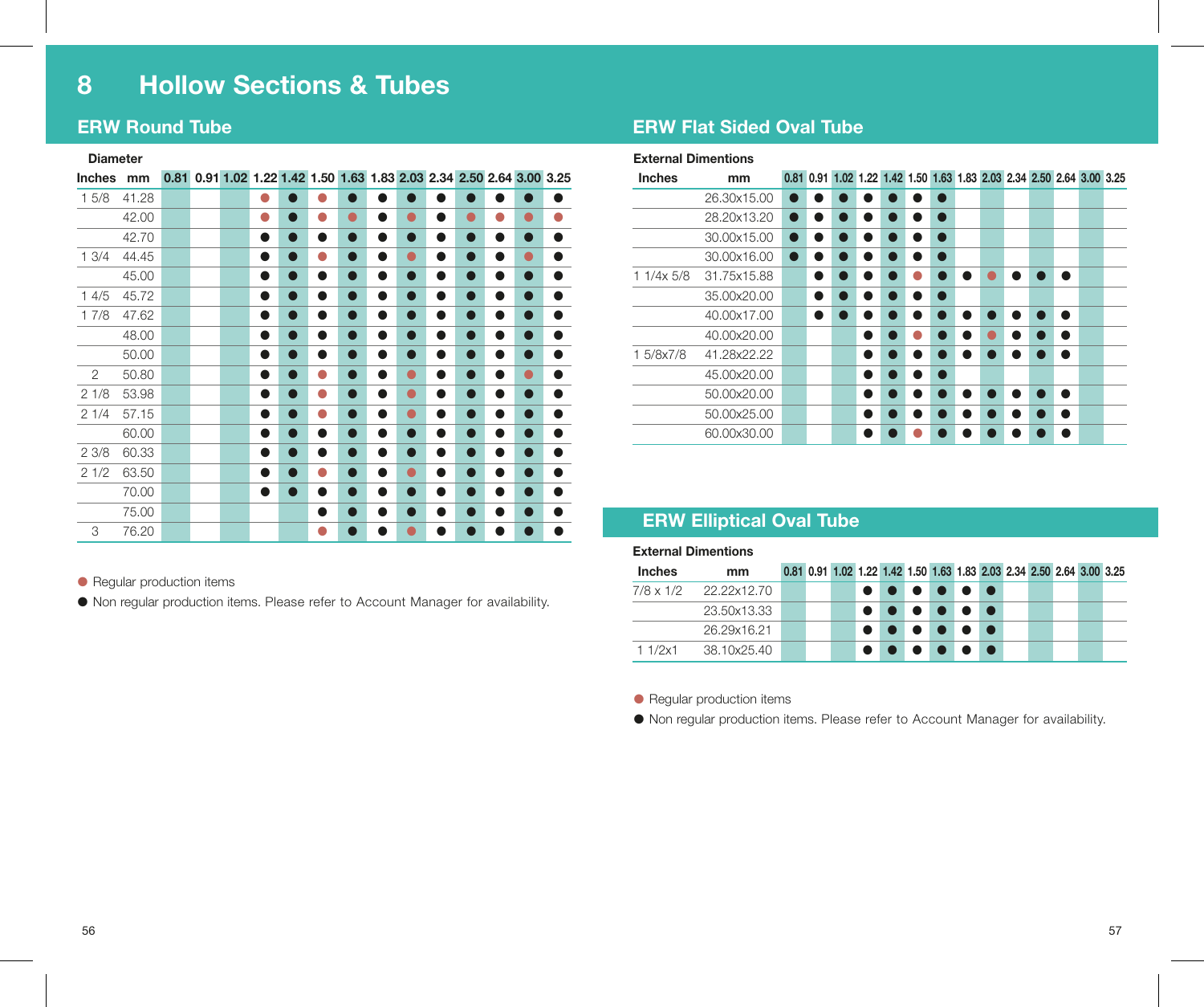### **Hot Finished Seamless Tube Hot Finished Seamless Tube**

| Size/Wall |           |                      |                |           |           |                         |                 |           |           |           |           |           |           |           |           |           |
|-----------|-----------|----------------------|----------------|-----------|-----------|-------------------------|-----------------|-----------|-----------|-----------|-----------|-----------|-----------|-----------|-----------|-----------|
| mm        | 1.2       | 1.6                  | $\overline{2}$ | 2.5       | 3         | $\overline{\mathbf{4}}$ | $5\overline{5}$ | 6.3       | 7.95      | 8         | 9.5       | 10        | 12.5      | 16        | 19        | 25        |
| 12.7      | $\bullet$ | $\overline{\bullet}$ | $\bullet$      |           | $\bullet$ |                         |                 |           |           |           |           |           |           |           |           |           |
| 15.9      |           | $\bullet$            |                | $\bullet$ | $\bullet$ |                         |                 |           |           |           |           |           |           |           |           |           |
| 19.05     |           | $\bullet$            | $\bullet$      |           | $\bullet$ |                         |                 | $\bullet$ |           |           |           |           | $\bullet$ |           |           |           |
| 19.1      |           |                      |                |           | $\bullet$ | $\bullet$               |                 |           |           |           |           |           |           |           |           |           |
| 20.0      |           |                      | $\bullet$      | $\bullet$ | $\bullet$ | $\bullet$               |                 |           |           |           |           |           |           |           |           |           |
| 22.2      |           | $\bullet$            |                |           | $\bullet$ |                         |                 | $\bullet$ |           |           |           |           |           |           |           |           |
| 25.0      |           |                      |                | $\bullet$ | $\bullet$ | $\bullet$               |                 |           |           |           |           |           |           |           |           |           |
| 25.4      |           | $\bullet$            | $\bullet$      |           | $\bullet$ | $\bullet$               |                 | $\bullet$ |           |           |           |           |           |           |           |           |
| 28.1      |           |                      | $\bullet$      |           | $\bullet$ |                         |                 |           |           |           |           |           |           |           |           |           |
| 28.6      |           | $\bullet$            |                |           | $\bullet$ |                         |                 |           |           |           |           |           |           |           |           |           |
| 30.0      |           |                      | $\bullet$      |           | $\bullet$ | $\bullet$               | $\bullet$       |           |           |           |           |           |           |           |           |           |
| 31.75     |           | $\bullet$            |                |           | $\bullet$ |                         |                 | $\bullet$ |           | $\bullet$ |           |           |           |           |           |           |
| 35.0      |           |                      | $\bullet$      |           | $\bullet$ | $\bullet$               | $\bullet$       | $\bullet$ |           |           |           |           |           |           |           |           |
| 38.1      |           |                      | $\bullet$      | $\bullet$ | $\bullet$ | $\bullet$               |                 | $\bullet$ | $\bullet$ |           | $\bullet$ |           |           |           |           |           |
| 40.0      |           |                      |                |           | $\bullet$ |                         | $\bullet$       |           |           |           |           | $\bullet$ |           |           |           |           |
| 41.28     |           |                      |                |           |           | $\bullet$               |                 | $\bullet$ |           |           |           |           |           |           |           |           |
| 42.4      |           |                      |                |           | $\bullet$ |                         |                 | $\bullet$ | $\bullet$ |           | $\bullet$ |           |           |           |           |           |
| 44.5      |           |                      |                | $\bullet$ | $\bullet$ |                         | $\bullet$       | $\bullet$ |           | $\bullet$ |           | $\bullet$ | $\bullet$ |           |           |           |
| 50.0      |           |                      | $\bullet$      |           |           |                         | $\bullet$       |           |           | 0         |           |           |           |           |           |           |
| 50.8      |           |                      |                |           |           |                         | $\bullet$       | $\bullet$ | $\bullet$ | $\bullet$ | $\bullet$ |           | $\bullet$ |           |           |           |
| 57.15     |           |                      |                |           | $\bullet$ |                         |                 | $\bullet$ | $\bullet$ |           | $\bullet$ |           | $\bullet$ |           |           |           |
| 60.3      |           |                      |                |           |           |                         | $\bullet$       | $\bullet$ |           | $\bullet$ | $\bullet$ |           | $\bullet$ |           |           |           |
| 63.5      |           |                      | $\bullet$      |           | $\bullet$ |                         |                 | $\bullet$ |           |           | $\bullet$ |           | $\bullet$ | $\bullet$ |           |           |
| 66.68     |           |                      |                |           |           |                         |                 | $\bullet$ | $\bullet$ |           |           |           |           |           |           |           |
| 70.0      |           |                      |                |           |           |                         | $\bullet$       | $\bullet$ |           |           | $\bullet$ |           | $\bullet$ | $\bullet$ |           |           |
| 76.1      |           |                      |                |           |           |                         |                 | $\bullet$ | $\bullet$ | $\bullet$ | $\bullet$ |           | $\bullet$ | $\bullet$ | $\bullet$ |           |
| 82.5      |           |                      |                |           |           |                         |                 |           |           |           | $\bullet$ |           | $\bullet$ |           | $\bullet$ |           |
| 88.9      |           | $\bullet$            |                |           |           |                         | $\bullet$       | $\bullet$ |           | $\bullet$ | $\bullet$ | $\bullet$ | $\bullet$ | $\bullet$ | $\bullet$ |           |
| 95.25     |           |                      |                |           |           |                         |                 |           |           |           | $\bullet$ |           |           | $\bullet$ |           |           |
| 101.6     |           |                      |                |           | $\bullet$ | $\bullet$               | $\bullet$       | $\bullet$ |           | $\bullet$ | $\bullet$ |           | $\bullet$ | $\bullet$ |           | $\bullet$ |
| 108.9     |           |                      |                |           | $\bullet$ |                         |                 | $\bullet$ |           |           | $\bullet$ |           |           |           |           |           |
| 114.3     |           |                      |                |           |           |                         |                 |           |           |           | $\bullet$ |           | $\bullet$ |           | $\bullet$ |           |
| 127.0     |           |                      |                |           |           |                         | $\bullet$       | $\bullet$ |           |           | $\bullet$ |           | $\bullet$ |           |           |           |
| 139.7     |           |                      |                |           |           |                         |                 | $\bullet$ |           | $\bullet$ | $\bullet$ |           | $\bullet$ |           | $\bullet$ |           |
| 140.1     |           |                      |                |           |           |                         |                 |           |           |           |           |           | ●         |           |           |           |
| 152.4     |           |                      |                |           |           |                         |                 | $\bullet$ |           |           | $\bullet$ |           |           | $\bullet$ |           | D         |

| Size/Wall |     |     |                |     |              |                         |           |           |          |   |           |           |           |           |           |    |
|-----------|-----|-----|----------------|-----|--------------|-------------------------|-----------|-----------|----------|---|-----------|-----------|-----------|-----------|-----------|----|
| mm        | 1.2 | 1.6 | 2 <sup>1</sup> | 2.5 | $\mathbf{3}$ | $\overline{\mathbf{4}}$ | 5         |           | 6.3 7.95 | 8 | 9.5       | 10        | 12.5      | 16        | 19        | 25 |
| 168.3     |     |     |                |     |              |                         | $\bullet$ | $\bullet$ |          |   | $\bullet$ |           | $\bullet$ |           | $\bullet$ |    |
| 177.8     |     |     |                |     |              |                         | $\bullet$ | $\bullet$ |          |   |           |           | $\bullet$ |           |           |    |
| 193.7     |     |     |                |     |              |                         |           | $\bullet$ |          |   | $\bullet$ |           | $\bullet$ |           |           |    |
| 203.2     |     |     |                |     |              |                         |           | $\bullet$ |          |   |           |           |           |           |           |    |
| 219.1     |     |     |                |     |              |                         |           | $\bullet$ |          |   | $\bullet$ |           | $\bullet$ | $\bullet$ | $\bullet$ |    |
| 229.0     |     |     |                |     |              |                         |           |           |          |   | $\bullet$ |           | $\bullet$ |           | $\bullet$ |    |
| 244.5     |     |     |                |     |              |                         |           |           |          |   |           | $\bullet$ |           |           |           |    |
| 254.0     |     |     |                |     |              |                         |           | $\bullet$ |          |   |           |           | $\bullet$ |           |           |    |
| 273.0     |     |     |                |     |              |                         |           | $\bullet$ |          |   | $\bullet$ |           |           |           | $\bullet$ |    |
| 304.8     |     |     |                |     |              |                         |           |           |          |   | $\bullet$ |           | $\bullet$ |           |           |    |
| 305.0     |     |     |                |     |              |                         |           |           |          |   | $\bullet$ |           | $\bullet$ |           |           |    |
| 323.9     |     |     |                |     |              |                         |           | $\bullet$ |          |   | $\bullet$ | $\bullet$ |           |           |           |    |
| 355.6     |     |     |                |     |              |                         |           |           |          |   | $\bullet$ |           | $\bullet$ |           |           |    |
| 406.4     |     |     |                |     |              |                         |           | $\bullet$ |          |   | $\bullet$ |           |           |           |           |    |

Please refer to Account Manager for availability. The account Manager for availability.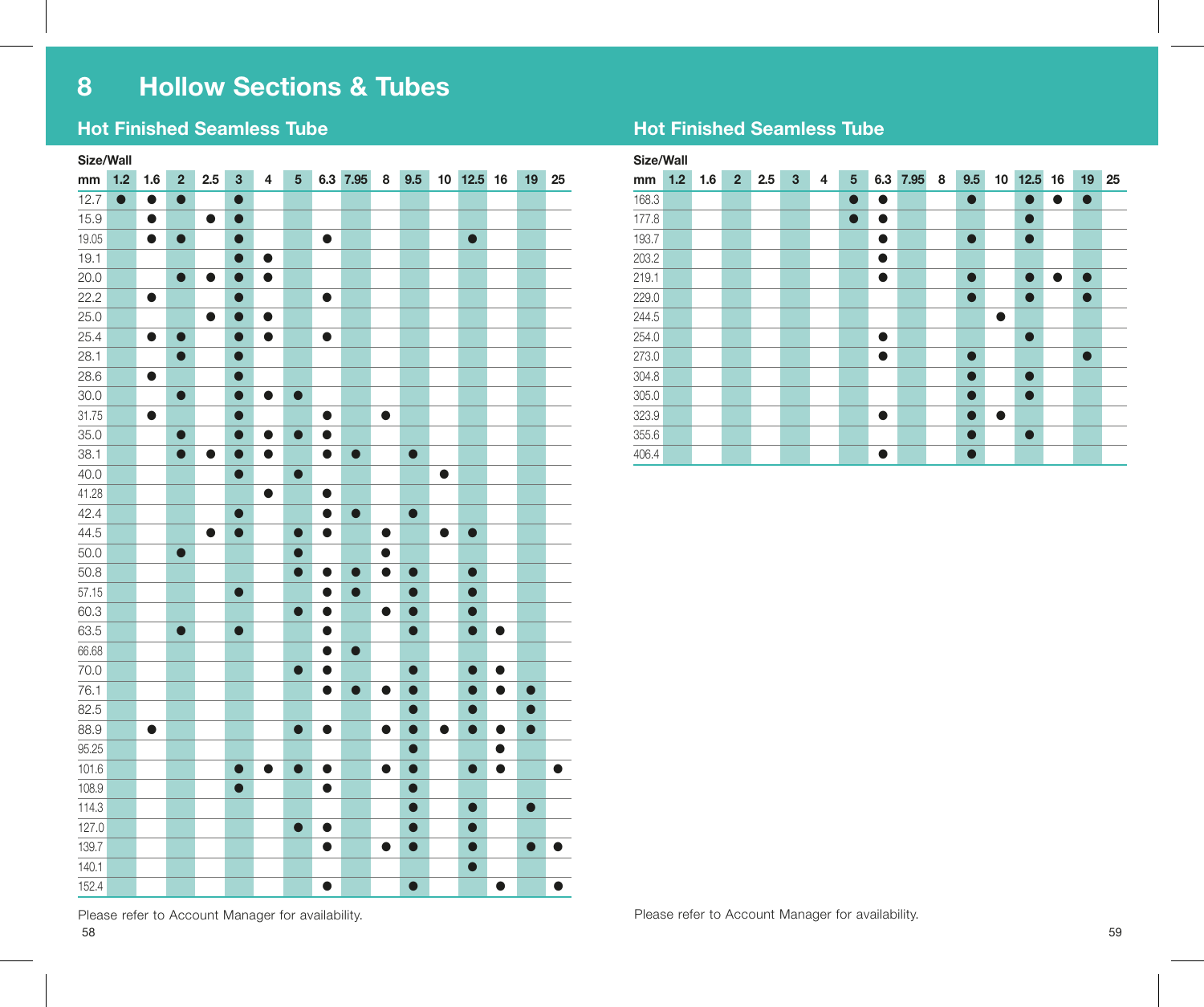## **9 Sheet & Plate**

| Length |           |           |           |           |           |           |           |           |           |           | 2000 2500 3000 3660 4000 6000 8000 5000 6000 8000 10000 6000 7500 9000 |           |           |           |
|--------|-----------|-----------|-----------|-----------|-----------|-----------|-----------|-----------|-----------|-----------|------------------------------------------------------------------------|-----------|-----------|-----------|
| Width  | 1000      | 1250      | 1500      | 1830      |           | 2000 2000 |           | 2000 2500 | 2500      | 2500      | 2500                                                                   | 3000      | 3000      | 3000      |
| 3.0    | $\bullet$ | $\bullet$ | $\bullet$ | $\bullet$ | $\bullet$ |           |           |           |           |           |                                                                        |           |           |           |
| 4.0    | $\bullet$ | $\bullet$ | $\bullet$ | $\bullet$ | $\bullet$ |           |           |           |           |           |                                                                        |           |           |           |
| 5.0    | $\bullet$ | $\bullet$ | $\bullet$ | $\bullet$ | $\bullet$ |           |           |           | $\bullet$ |           |                                                                        |           |           |           |
| 6.0    | $\bullet$ | $\bullet$ | $\bullet$ | $\bullet$ | $\bullet$ | $\bullet$ |           |           | $\bullet$ | $\bullet$ |                                                                        |           |           |           |
| 8.0    | $\bullet$ | $\bullet$ | $\bullet$ | $\bullet$ | $\bullet$ | $\bullet$ | $\bullet$ | $\bullet$ | $\bullet$ | $\bullet$ | O                                                                      | $\bullet$ | Ο         |           |
| 10.0   | $\bullet$ | $\bullet$ | $\bullet$ | $\bullet$ | $\bigcap$ | $\bullet$ | $\bullet$ | $\bullet$ | $\bullet$ | $\bullet$ | $\bullet$                                                              | $\bullet$ | $\bullet$ | $\bullet$ |
| 12.5   | $\bullet$ | $\bullet$ | $\bullet$ | $\bullet$ | $\bullet$ | $\bullet$ | $\bullet$ | $\bullet$ | $\bullet$ | $\bullet$ | $\bullet$                                                              | $\bullet$ | $\bullet$ |           |
| 15.0   | $\bullet$ | $\bullet$ | $\bullet$ |           | $\bullet$ | $\bullet$ | $\bullet$ | $\bullet$ | $\bullet$ | $\bullet$ | $\bullet$                                                              | $\bullet$ | $\bullet$ | ●         |
| 20.0   | $\bullet$ | $\bullet$ | $\bullet$ |           | $\bullet$ | $\bullet$ | $\bullet$ | $\bullet$ | $\bullet$ | $\bullet$ | $\bullet$                                                              | $\bullet$ | $\bullet$ | $\bullet$ |
| 22.0   |           | $\bullet$ |           |           |           |           |           | $\bullet$ |           |           |                                                                        |           |           |           |
| 25.0   | $\bullet$ | $\bullet$ | $\bullet$ |           | $\bullet$ | $\bullet$ | $\bullet$ | $\bullet$ | $\bullet$ | $\bullet$ | $\bullet$                                                              | $\bullet$ | $\bullet$ | $\bullet$ |
| 30.0   | $\bullet$ | $\bullet$ | $\bullet$ |           | $\bullet$ | $\bullet$ | $\bullet$ |           | $\bullet$ | $\bullet$ | $\bullet$                                                              | $\bullet$ |           | $\bullet$ |
| 32.0   | 0         | $\bullet$ |           |           | $\bullet$ |           |           | $\bullet$ |           |           |                                                                        |           |           |           |
| 35.0   | $\bullet$ | $\bullet$ | $\bullet$ |           | $\bullet$ |           |           | $\bullet$ | $\bullet$ |           |                                                                        | $\bullet$ |           |           |
| 40.0   | $\bullet$ | $\bullet$ | $\bullet$ |           | $\bullet$ | $\bullet$ | $\bullet$ | $\bullet$ | $\bullet$ | $\bullet$ | $\bullet$                                                              | $\bullet$ |           | ė         |
| 45.0   | $\bullet$ | $\bullet$ | 0         |           | 0         |           |           | $\bullet$ | Ο         |           |                                                                        | $\bullet$ |           |           |
| 50.0   | $\bullet$ | $\bullet$ | $\bullet$ |           | ●         | $\bullet$ |           | $\bullet$ | $\bullet$ |           |                                                                        |           |           | 0         |
| 55.0   | $\bullet$ | $\bullet$ | $\bullet$ |           | $\bullet$ |           |           | $\bullet$ |           |           |                                                                        |           |           |           |
| 60.0   | $\bullet$ | $\bullet$ | $\bullet$ |           | ●         | $\bullet$ |           | $\bullet$ | $\bullet$ |           |                                                                        | $\bullet$ |           |           |
| 65.0   | $\bullet$ | $\bullet$ | $\bullet$ |           | $\bullet$ | $\bullet$ |           | $\bullet$ | $\bullet$ |           |                                                                        | $\bullet$ |           |           |
| 70.0   | $\bullet$ | $\bullet$ | $\bullet$ |           | $\bullet$ | $\bullet$ | $\bullet$ | $\bullet$ |           |           |                                                                        | $\bullet$ |           |           |
| 75.0   | $\bullet$ | $\bullet$ | $\bullet$ |           | $\bullet$ | $\bullet$ |           | $\bullet$ | $\bullet$ |           |                                                                        | $\bullet$ |           |           |
| 80.0   | $\bullet$ | $\bullet$ |           |           | $\bullet$ |           |           | $\bullet$ |           |           |                                                                        | $\bullet$ |           |           |
| 85.0   | $\bullet$ | $\bullet$ |           |           | $\bullet$ |           |           | $\bullet$ |           |           |                                                                        |           |           |           |
| 90.0   | $\bullet$ | $\bullet$ |           |           | $\bullet$ |           |           | $\bullet$ |           |           |                                                                        |           |           |           |
| 95.0   | $\bullet$ | $\bullet$ |           |           | $\bullet$ |           |           | $\bullet$ |           |           |                                                                        |           |           |           |
| 100.0  | $\bullet$ | $\bullet$ |           |           | ●         |           |           | $\bullet$ |           |           |                                                                        |           |           |           |
| 120.0  |           | $\bullet$ |           |           | $\bullet$ |           |           |           |           |           |                                                                        |           |           |           |
| 130.0  |           | $\bullet$ |           |           | $\bullet$ |           |           |           |           |           |                                                                        |           |           |           |
| 150.0  |           | ●         |           |           |           |           |           |           |           |           |                                                                        |           |           |           |

## **Plate Floor Plate**

| Length           | 2000      | 2500 | 3000 | 4000      | 4000 |
|------------------|-----------|------|------|-----------|------|
| Width            | 1000      | 1250 | 1500 | 1750      | 1830 |
| 3.0              | С         |      |      |           |      |
| $\overline{4.5}$ | О         | ●    | œ    | ×         |      |
| 6.0              | О         | a    |      | e         |      |
| 8.0              | O         | ●    |      | æ         |      |
| 10.0             | $\bullet$ | ●    | œ    | $\bullet$ |      |
| 12.5             | r         |      |      |           |      |

## **Cold Reduced Sheets**

| Length | 2000      | 2500 | 3000 |
|--------|-----------|------|------|
| Width  | 1000      | 1250 | 1500 |
| 0.5    |           |      |      |
| 0.6    | n         | n    |      |
| 0.7    | $\bullet$ | ●    |      |
| 0.8    | ÷         | n    |      |
| 1.0    | ×         | ٠    |      |
| 1.2    | c         | ●    |      |
| 1.6    | Ο         | ●    | - 1  |
| 2.0    | r         | n    |      |
| 2.5    |           | n    |      |
| 3.0    |           | e    |      |
| 3.2    |           |      |      |

## **Galvanised Sheets**

| Length | 2000 | 2500 | 3000 |
|--------|------|------|------|
| Width  | 1000 | 1250 | 1500 |
| 0.6    | r.   |      |      |
| 0.8    | m    | n    | т    |
| 0.9    | O    | a    | т    |
| 1.0    | O    | e    | ×    |
| 1.2    | O    | a    |      |
| 1.5    | n    | e    |      |
| 1.6    | n    | n    |      |
| 2.0    | Π.   | n    |      |
| 2.5    | ×    |      |      |
| 3.0    |      |      |      |

## **Hot Rolled Sheets**

| Length<br>Width | 2000<br>1000 | 2500<br>1250 | 3000<br>1500 |
|-----------------|--------------|--------------|--------------|
| 1.6             | ÷            | m            | r.           |
| 2.0             | æ            | m            |              |
| 2.5             |              |              |              |

## **Electrozinc Sheets**

| Length | 2000 | 2500 |
|--------|------|------|
| Width  | 1000 | 1250 |
| 0.7    | ×    | ٠    |
| 0.8    | r.   | ٠    |
| 0.9    | r.   | ٠    |
| 1.0    | o    | ٠    |
| 1.2    | г    | e    |
| 1.5    | m    | ٠    |
| 1.6    | т    | ٠    |
| 2.0    | ×    | ٠    |
| 3.0    | r.   |      |